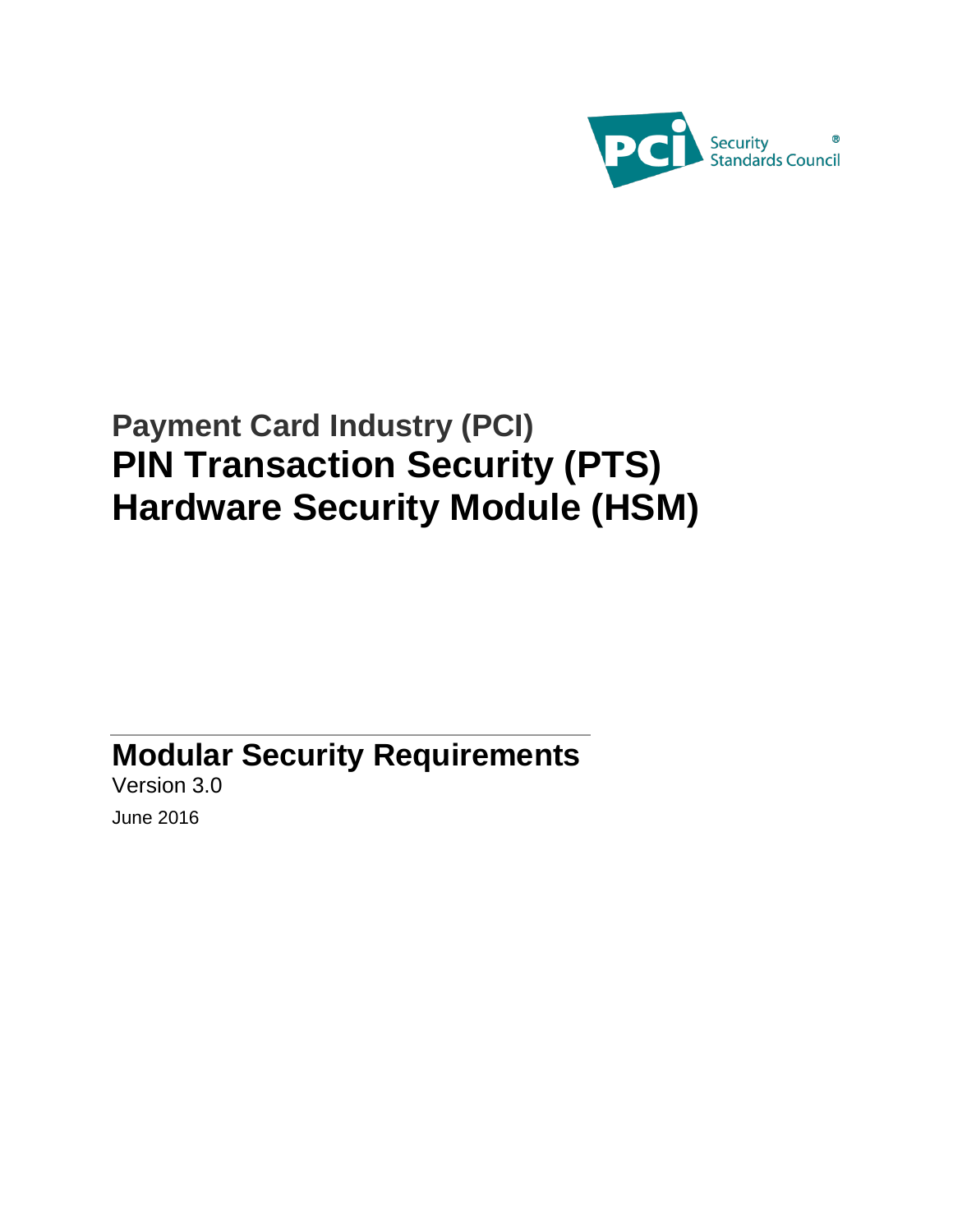

*© PCI Security Standards Council LLC 2012-2016*

*This document and its contents may not be used, copied, disclosed, or distributed for any purpose except in accordance with the terms and conditions of the Non-Disclosure Agreement executed between the PCI Security Standards Council LLC and your company. Please review the Non-Disclosure Agreement before reading this document.*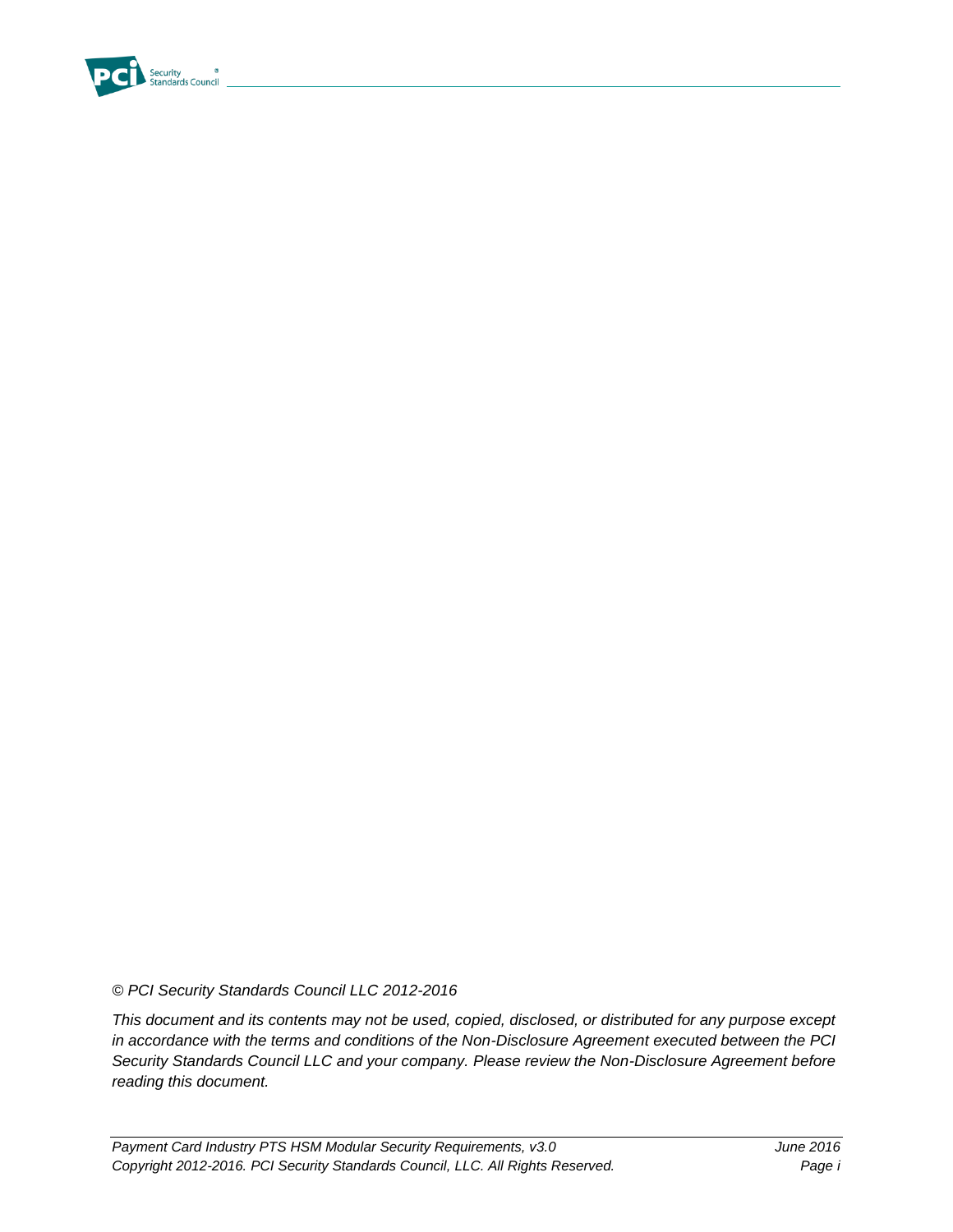

#### **Document Changes**

| Date              | <b>Version</b> | Author     | <b>Description</b>                                                                                                                                                                                                                                          |
|-------------------|----------------|------------|-------------------------------------------------------------------------------------------------------------------------------------------------------------------------------------------------------------------------------------------------------------|
| <b>April 2009</b> | 1.0            | <b>PCI</b> | Initial Release                                                                                                                                                                                                                                             |
| February 2012     | 2.x            | PCI        | RFC version - Modifications for consistency with PCI<br>POI requirements.                                                                                                                                                                                   |
| May 2012          | 2.0            | <b>PCI</b> | Public release                                                                                                                                                                                                                                              |
| February 2016     | 3.x            | <b>PCI</b> | <b>RFC</b> version                                                                                                                                                                                                                                          |
| June 2016         | 3.0            | <b>PCI</b> | Requirements for key-loading devices and HSM remote<br>administration platform requirements added. Device<br>Management Information submitted by vendors is now<br>validated. See PCI PTS HSM - Summary of<br>Requirements Changes from Version 2.0 to 3.0. |

#### **Note to Assessors**

When protecting this document for use as a form, leave Section 12 (final page of this document) unprotected to allow for insertion of a device-specification sheet. Under "Tools / Protect Document," select "Forms" then "Sections," and un-check Section 12 as illustrated below.

| <b>Protect Document</b> |                                                                                 |
|-------------------------|---------------------------------------------------------------------------------|
| Protect document for    | <b>Section Protection</b>                                                       |
| Tracked changes         | <b>Protected sections:</b>                                                      |
| Comments                | Section 8                                                                       |
| · Forms:<br>Sections    | Section 9                                                                       |
|                         | Section 10                                                                      |
| Read only               | Section 11                                                                      |
|                         | Section 12                                                                      |
| Password (optional):    | Checked sections will be protected when the<br>document is protected for Forms. |
| Cancel<br>OK            | Cancel<br>OK                                                                    |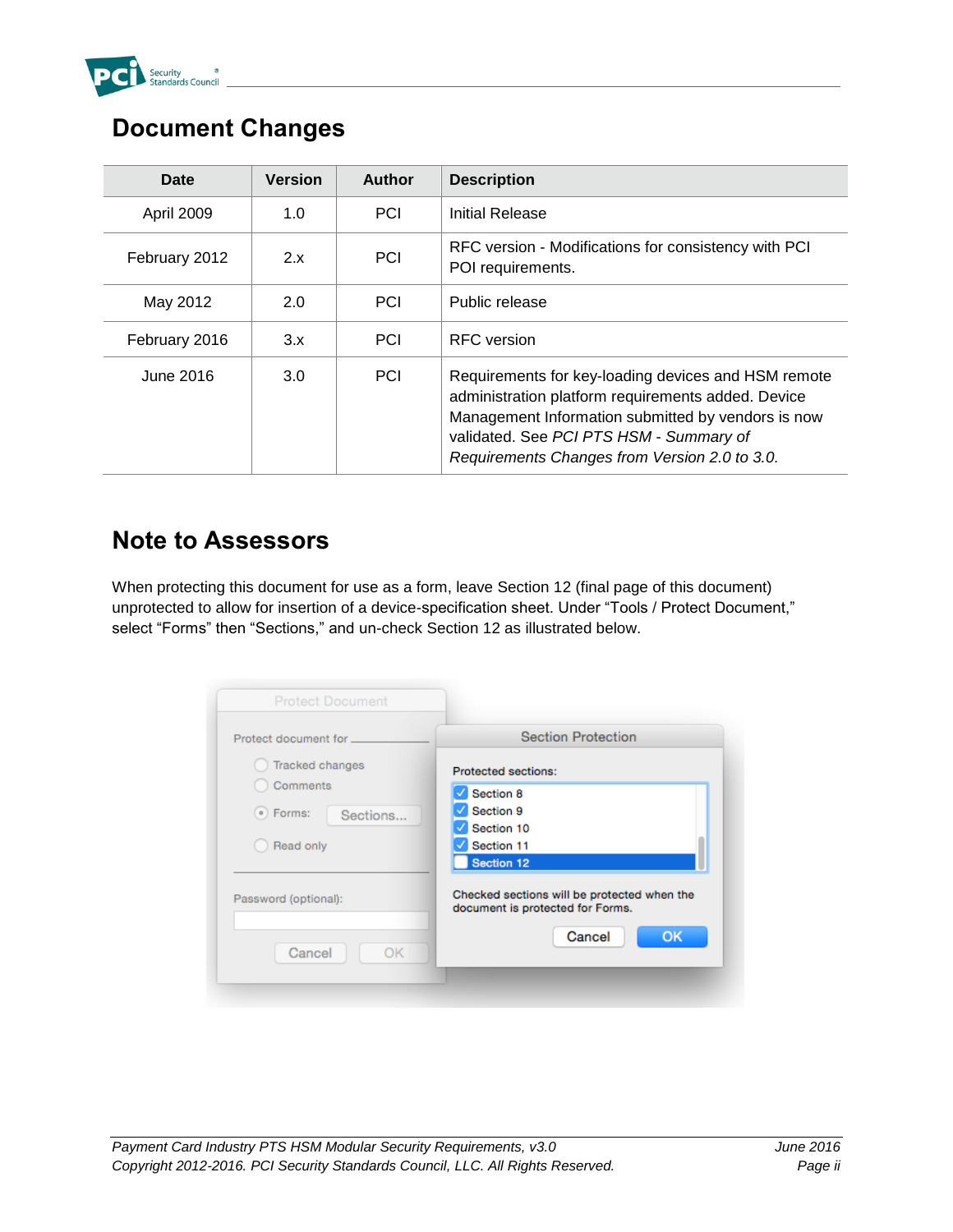

## **Table of Contents**

| J-Device Security Requirements Between Manufacturer and Point of Initial Deployment  20 |
|-----------------------------------------------------------------------------------------|
|                                                                                         |
|                                                                                         |
|                                                                                         |
|                                                                                         |
|                                                                                         |
|                                                                                         |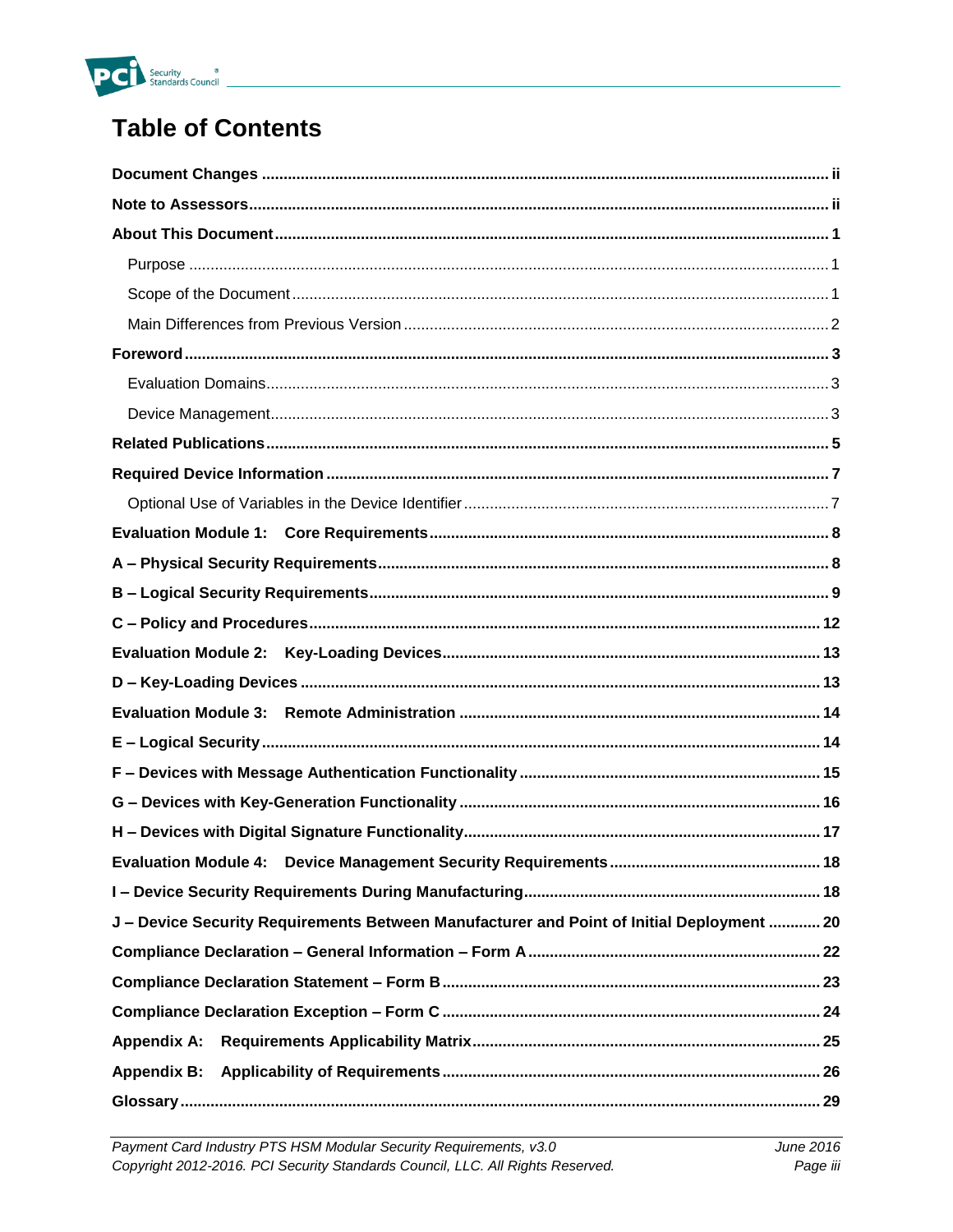

|--|--|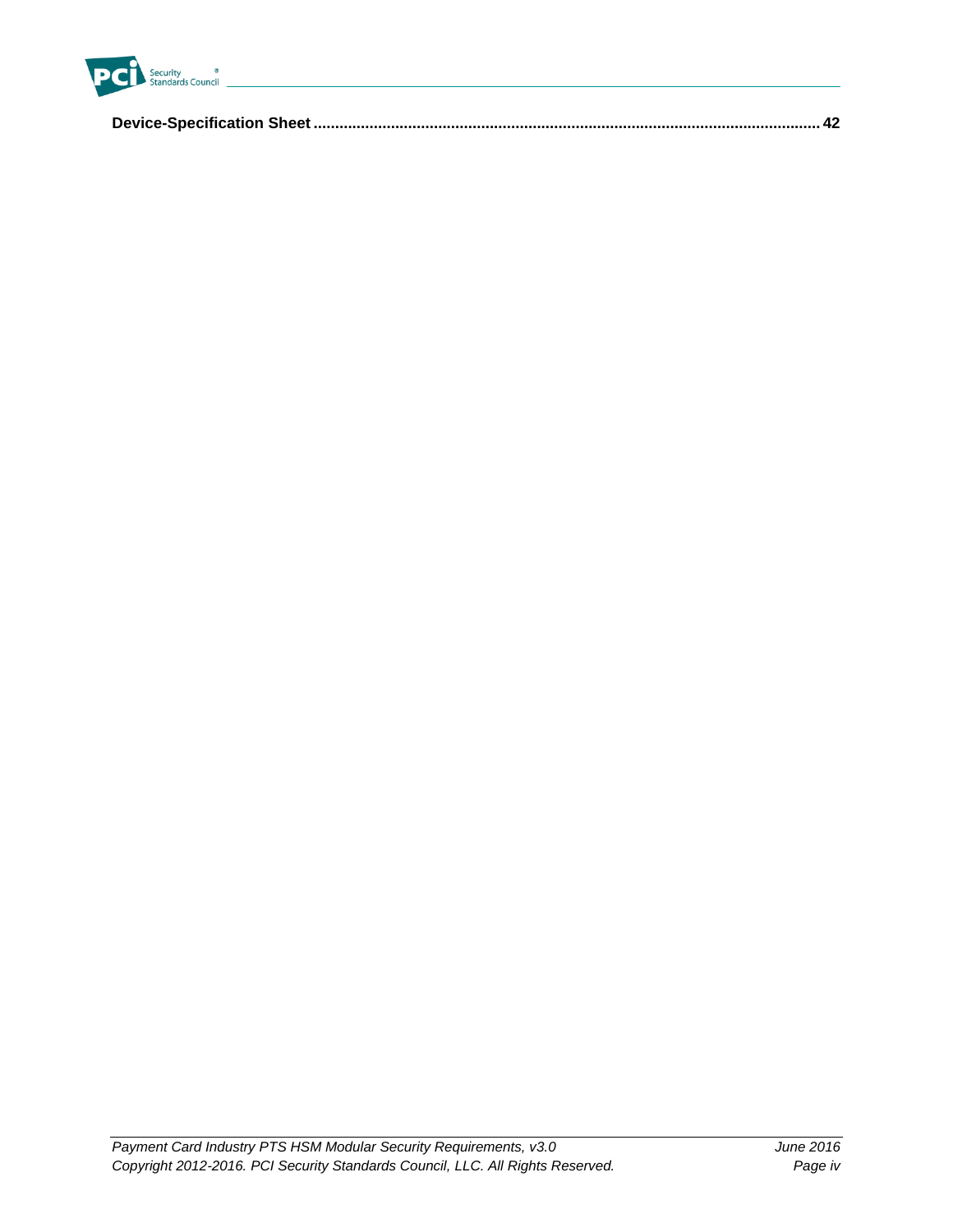

### **About This Document**

#### **Purpose**

HSMs (Hardware Security Modules) play a critical role in helping to ensure the confidentiality and/or data integrity of financial transactions. Therefore, to help engender trust in the legitimacy of the financial transactions being supported, it is imperative that HSMs are appropriately secure during their entire lifecycle. This includes manufacturing, shipment, use, and decommissioning. The purpose of this document is to provide guidance and direction for appropriately designing HSMs to meet the security needs of the financial payments industry, and for protecting those HSMs up to the point of initial deployment. Other security requirements apply at the point of deployment for the management of HSMs involved with financial payments industry.

This document provides vendors with a list of all the security requirements against which their products will be evaluated in order to obtain Payment Card Industry (PCI) PIN Transaction Security (PTS) Hardware Security Module (HSM) device approval.

HSMs may support a variety of payment-processing and cardholder-authentication applications and processes. The processes relevant to the full set of requirements outlined in this document are:

- PIN processing
- 3-D Secure
- **Card verification**
- **Card production and personalization**
- EFTPOS
- **ATM** interchange
- Cash-card reloading
- **Data integrity**
- Chip-card transaction processing
- Key generation
- **Key injection**

There are many other applications and processes that may utilize general-purpose HSMs, and which may necessitate the adoption of all or a subset of the requirements listed in this document. However this document does not aim to develop a standard for general-purpose HSMs for use outside of applications such as those listed above that are in support of a variety of payment-processing and cardholderauthentication applications and processes for the financial payments industry.

#### **Scope of the Document**

This document is part of the evaluation-support set that laboratories require from vendors (details of which can be found in the *PCI PTS Device Testing and Approval Guide*), and the set may include:

- A companion *PCI PTS Vendor Questionnaire* (where technical details of the device are provided)
- **•** Product samples
- Technical support documentation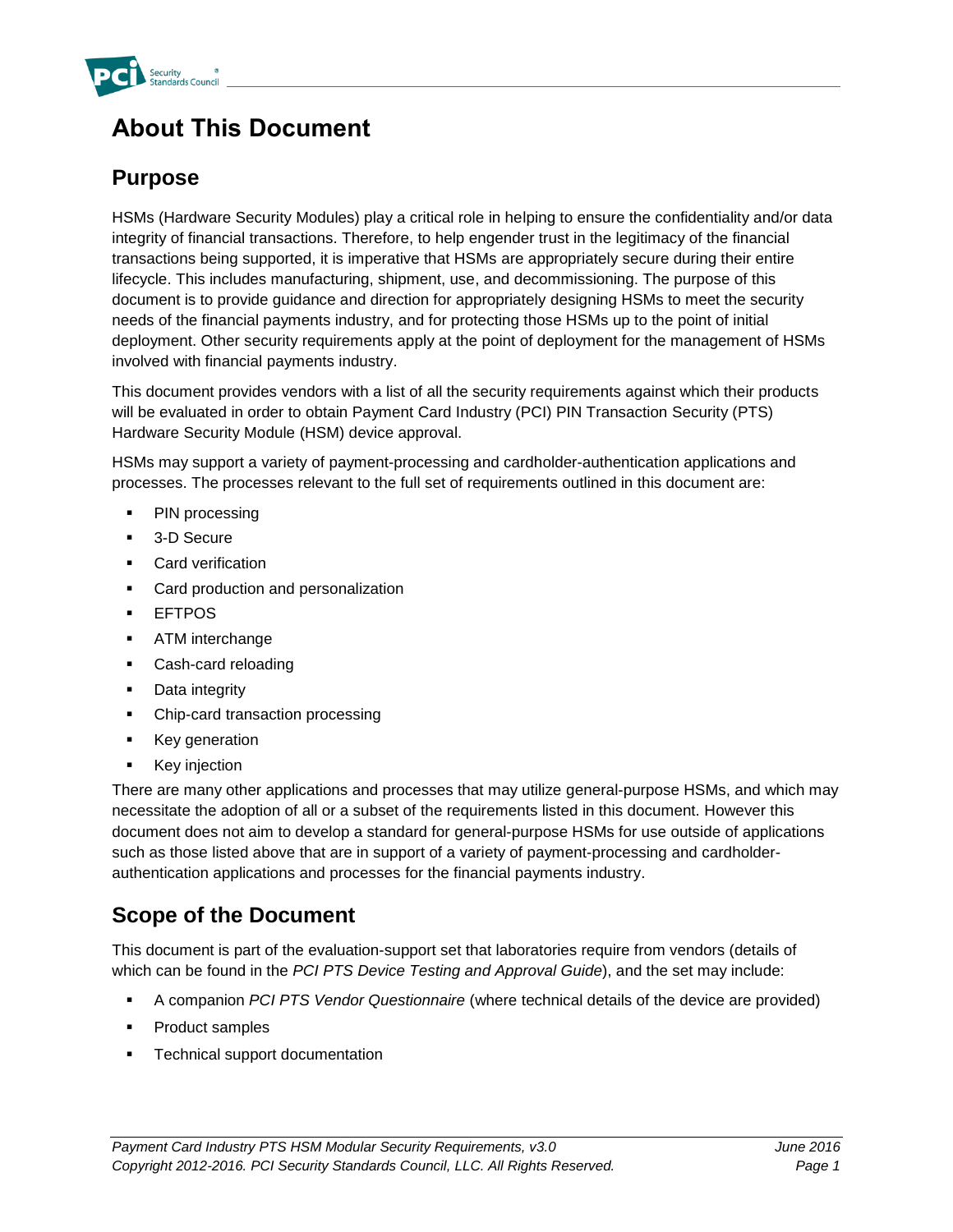

Upon successful compliance testing by the laboratory and approval by the PCI SSC, the PCI PTS HSM device will be listed on the PCI SSC website. Commercial information to be included in the Council's approval must be provided by the vendor to the test laboratory using the forms in the "Required Device Information" section of this document.

#### **Main Differences from Previous Version**

This document has been enhanced to include:

- 1. The addition of approval classes for key-loading devices and for remote administration of HSMs platforms
- 2. The validation of device management information submitted by vendors

Furthermore, this document continues a two-tier approval structure for HSMs. These tiers differentiate only in the "Physical Derived Test Requirements" section as delineated in the *PCI PTS HSM Derived Test Requirements*. HSMs may be approved as designed for use in controlled environments as defined in ISO 13491-2: *Banking — Secure cryptographic devices (retail)* **or** approved for use in any operational environment.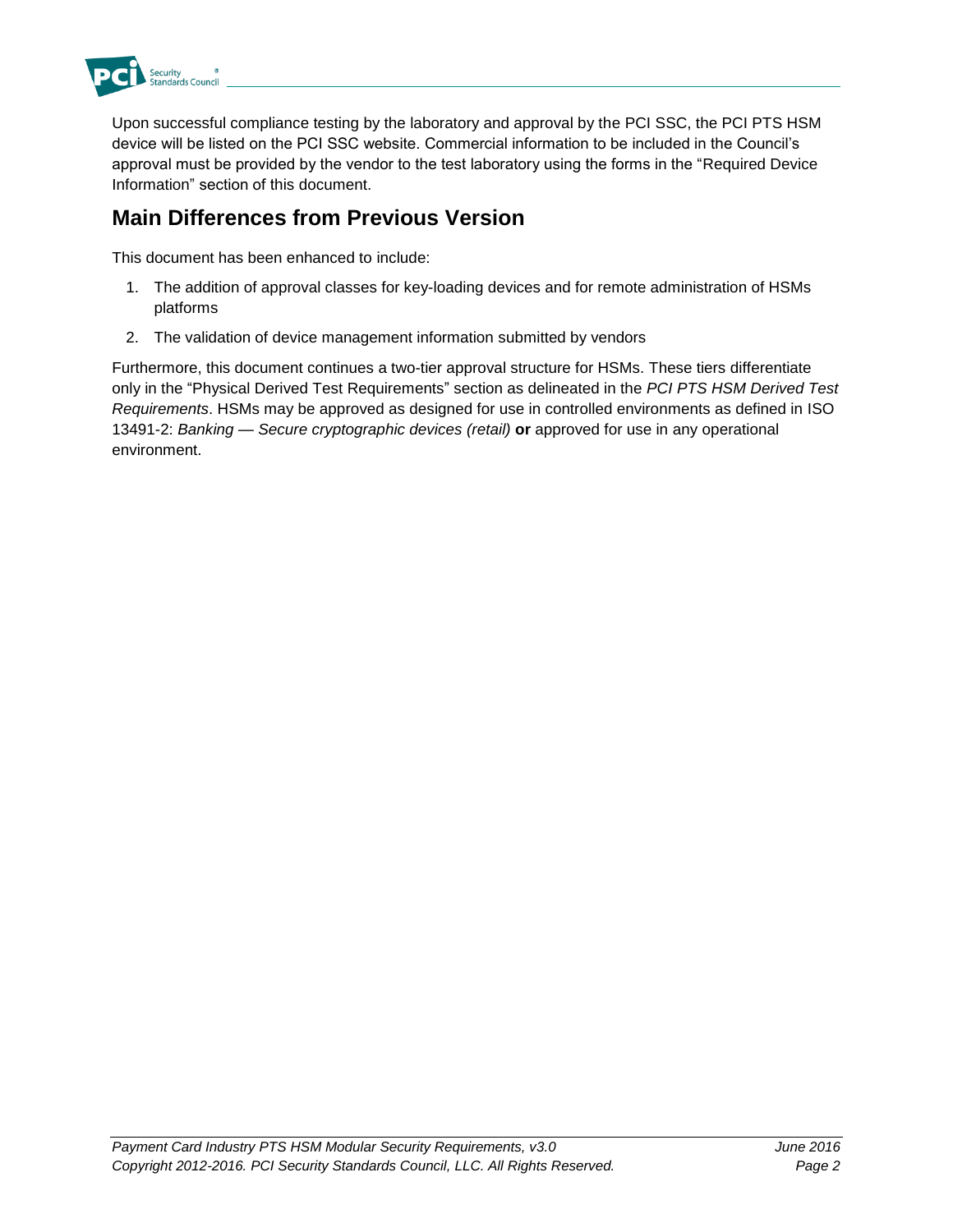

## **Foreword**

The requirements set forth in this document are the minimum acceptable criteria for the Payment Card Industry (PCI). The PCI has defined these requirements using a risk-reduction methodology that identifies the associated benefit when measured against acceptable costs to design and manufacture HSM devices. Thus, the requirements are not intended to eliminate the possibility of fraud, but to reduce its likelihood and limit its consequences.

HSMs are typically housed in a secure environment and managed with additional procedural controls external to the device.

These HSM security requirements were derived from existing ISO, ANSI, and NIST standards; and accepted/known good practice recognized by the financial payments industry.

#### **Evaluation Domains**

Device characteristics are those attributes of the device that define its physical and its logical (functional) characteristics. The physical security characteristics of the device are those attributes that deter a physical attack on the device, for example, the penetration of the device to determine its key(s) or to plant a sensitive data-disclosing "bug" within it. Logical security characteristics include those functional capabilities that preclude, for example, allowing the device to output a clear-text PINencryption key.

The evaluation of physical security characteristics is very much a value judgment. Virtually any physical barrier can be defeated with sufficient time and effort. Therefore, many of the requirements have minimum attack-calculation values for the identification and initial exploitation of the device based upon factors such as attack time, expertise and equipment required. Given the evolution of attack techniques and technology, the PCI payment brands will periodically review these attack calculations for appropriateness.

#### **Device Management**

Device management considers how the device is produced, controlled, transported, stored, and used throughout its life cycle. If the device is not properly managed, unauthorized modifications might be made to its physical or logical security characteristics.

This document is concerned with the device management for HSM devices only up to receipt at the point of deployment. Subsequent to receipt of the device at the point of deployment, the responsibility for the device falls to the acquiring financial institution and its agents (e.g., merchants and processors), and is covered by the operating rules of the participating PCI Payment Brands and other security requirements, such as the *PCI PIN Security Requirements*.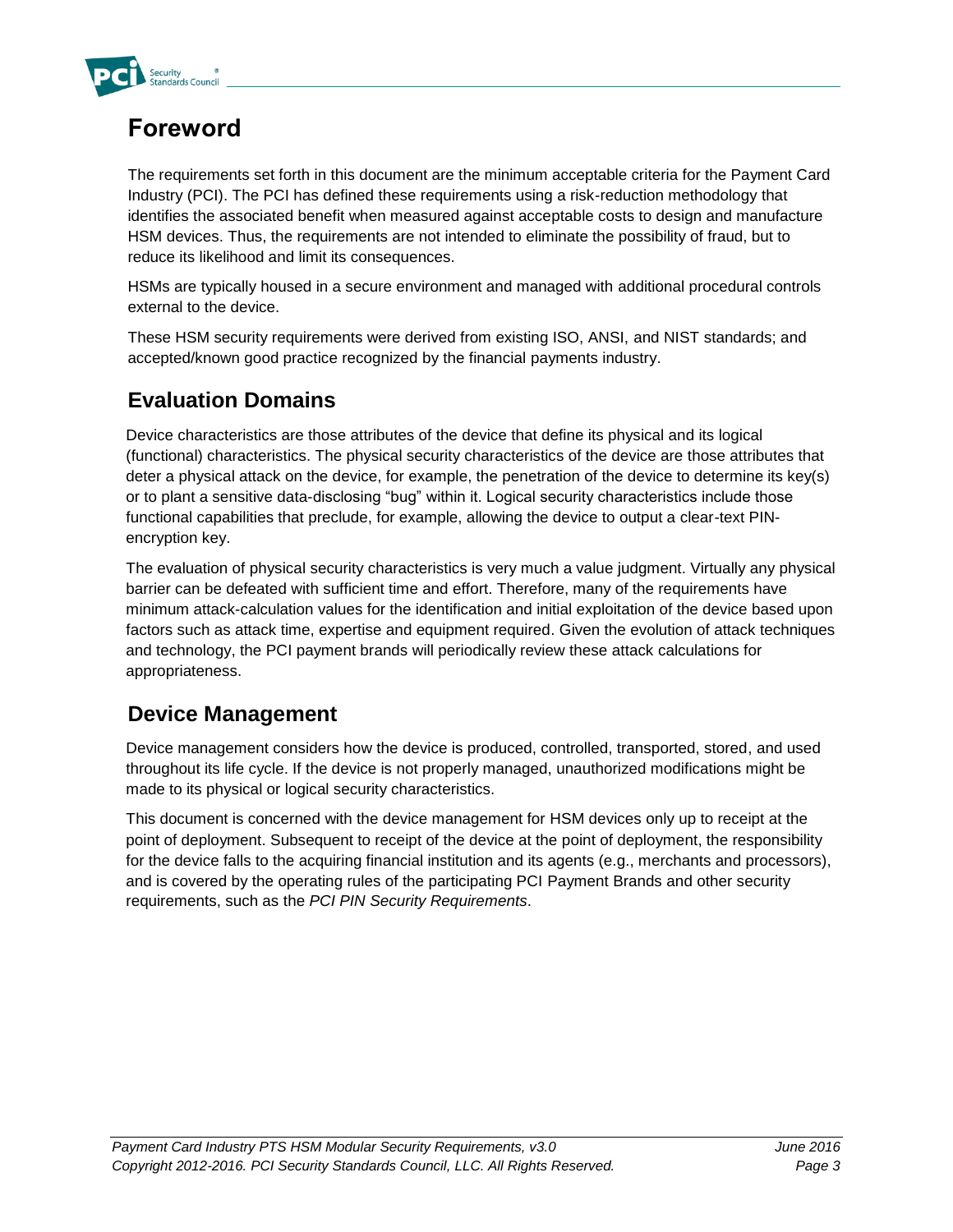

#### **FIPS 140-2 Requirements**

Some requirements in this manual are derived from requirements in Federal Information Processing Standard 140-2 (FIPS 140-2). These requirements are identified in this document with an asterisk (\*) in the number column.

Because many FIPS 140-2 evaluations only cover a subsection of the HSM and with a number of possible security levels, existing evaluation evidence for an HSM certified against FIPS 140-2 will be assessed as follows.

The evaluator will establish:

- The HSM components that were evaluated;
- The security level of the evaluation;
- That the existing FIPS certification covers the full HSM functionality for all the related requirements.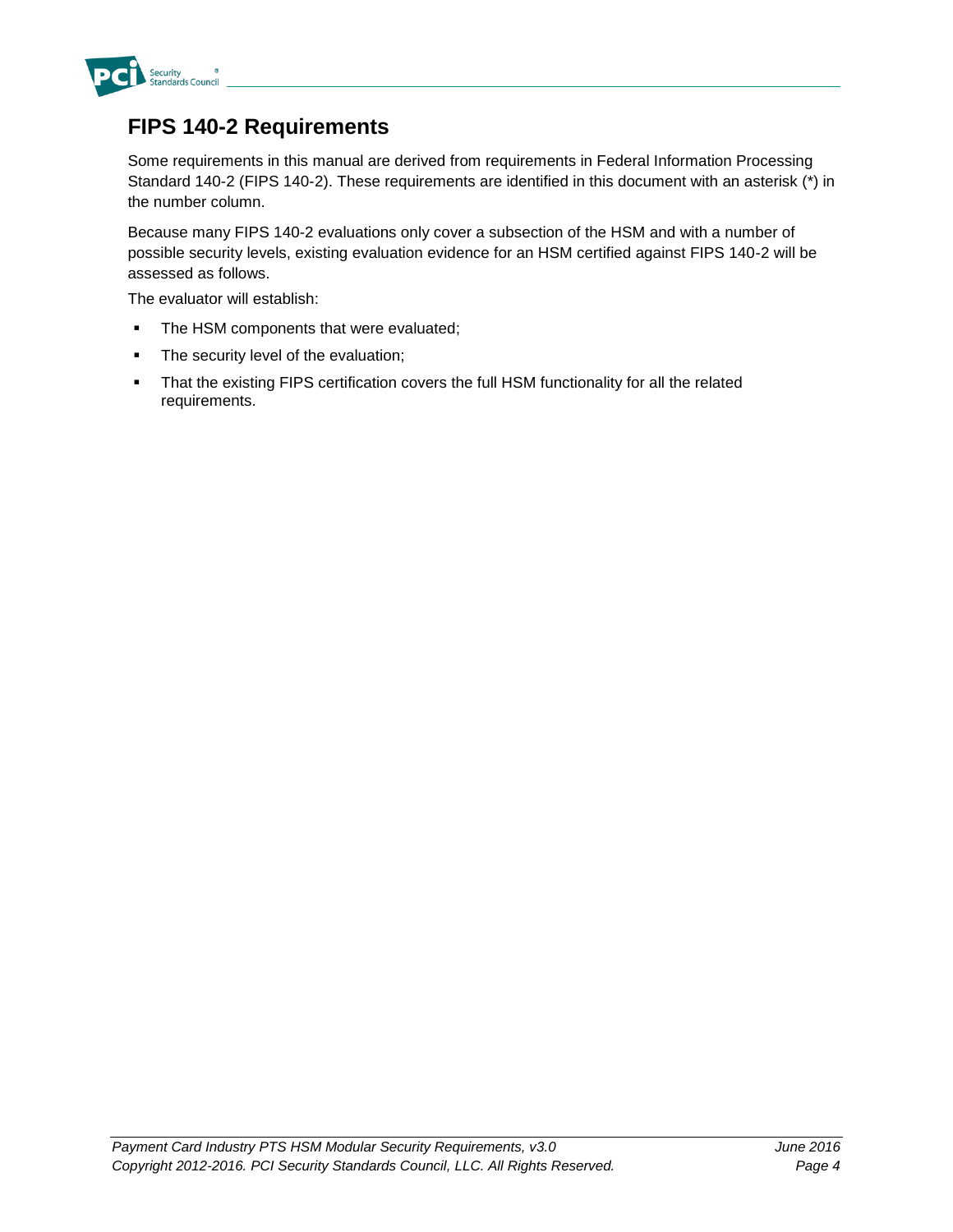

### **Related Publications**

The following ANSI, ISO, FIPS, NIST, and PCI standards are applicable and related to the information in this document.

| <b>Publication Title</b>                                                                                                                  | <b>Reference</b>      |
|-------------------------------------------------------------------------------------------------------------------------------------------|-----------------------|
| Banking-Retail Financial Services Symmetric Key Management                                                                                | <b>ANSI X9.24</b>     |
| Key Establishment Using Integer Factorization Cryptography                                                                                | <b>ANSI X9.44</b>     |
| Public Key Cryptography for the Financial Services ECDSA                                                                                  | <b>ANSI X9.62</b>     |
| Public Key Cryptography for the Financial Services Industry: Key Agreement and<br>Key Transport Using Elliptic Curve Cryptography         | ANSI 9.63             |
| Interoperable Secure Key Exchange Key Block Specification for Symmetric<br><b>Algorithms</b>                                              | ANSI TR-31            |
| FIPS PUB 140-2: Security Requirements for Cryptographic Modules                                                                           | <b>FIPS</b>           |
| Personal Identification Number (PIN) Management and Security                                                                              | ISO 9564              |
| Information technology - Security techniques - Message Authentication Codes<br>(MACs) — Part 1: Mechanisms using a block cipher           | ISO 9797-1            |
| <b>Banking-Key Management (Retail)</b>                                                                                                    | ISO 11568             |
| Information Technology - Security Techniques - Key Management, Part 2:<br>Mechanisms Using Symmetric Key Management Techniques            | ISO 11770-2           |
| Information Technology - Security Techniques - Key Management, Part 3:<br>Mechanisms Using Asymmetric Techniques (RSA and Diffie-Hellman) | ISO 11770-3           |
| Banking-Secure Cryptographic Devices (Retail)                                                                                             | ISO 13491             |
| Financial services - Requirements for message authentication using symmetric<br>techniques                                                | ISO 16609             |
| Information Technology - Security techniques - Encryption algorithms - Part 1:<br>General                                                 | ISO/IEC 18033-1       |
| Information Technology - Security techniques - Encryption algorithms - Part 3:<br><b>Block Ciphers</b>                                    | ISO/IEC 18033-3       |
| Information Technology - Security techniques - Encryption algorithms - Part 5:<br><b>Identity Based Ciphers</b>                           | ISO/IEC 18033-5       |
| Guidelines on Triple DES Modes of Operation                                                                                               | <b>ISO TR19038</b>    |
| A Statistical Test Suite for Random and Pseudorandom Number Generators for<br><b>Cryptographic Applications</b>                           | NIST SP 800-22        |
| Recommendation for Block Cipher Modes of Operation: The CMAC Mode for<br>Authentication                                                   | NIST SP 800-38B       |
| Recommendations for Key Management - Part 1: General                                                                                      | NIST SP 800-57        |
| Recommendation for the Triple Data Encryption Algorithm (TDEA) Block Cipher                                                               | <b>NIST SP 800-67</b> |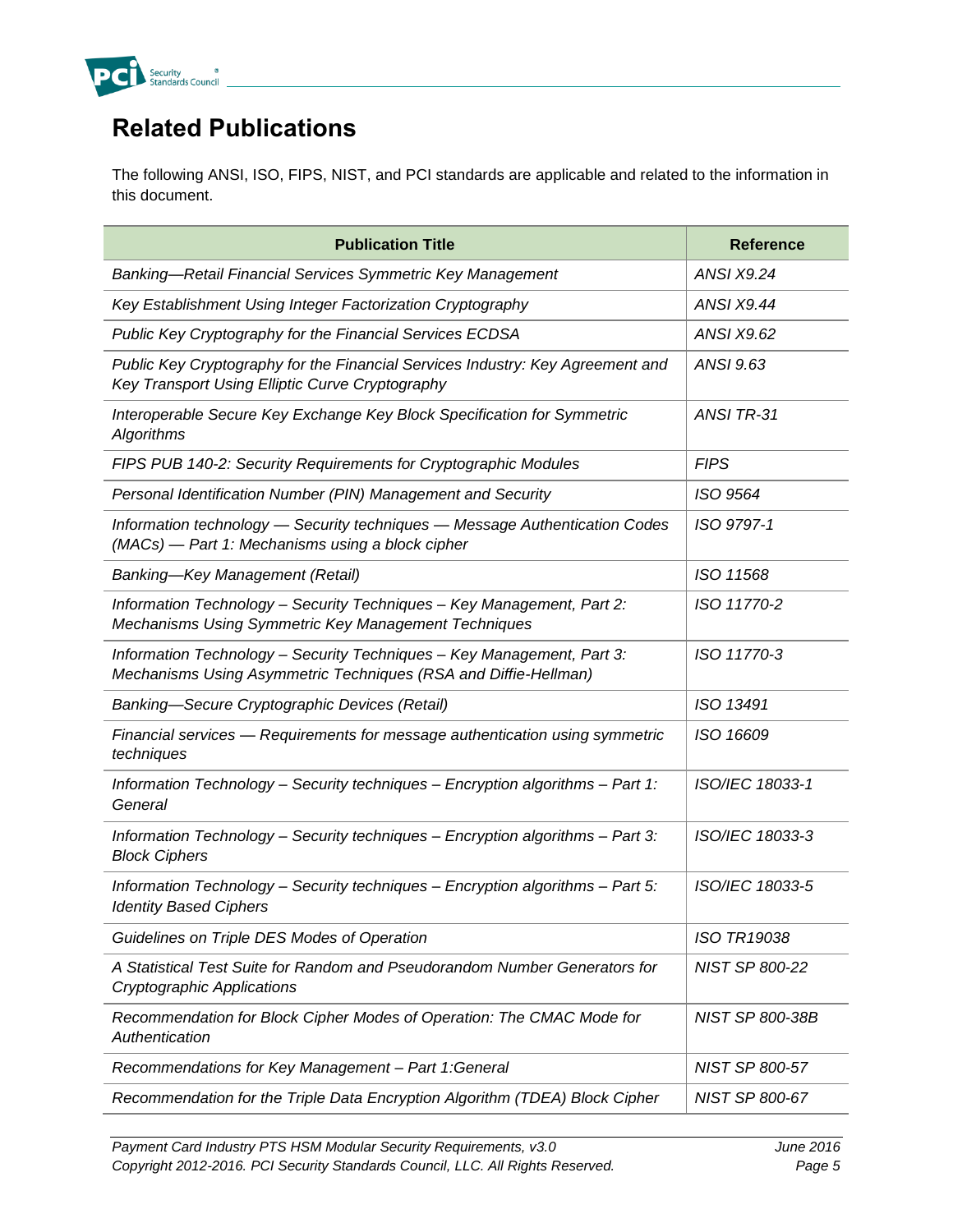

| <b>Publication Title</b>                                                                                                   | <b>Reference</b>                      |
|----------------------------------------------------------------------------------------------------------------------------|---------------------------------------|
| Recommendation for Random Number Generation Using Deterministic Random<br><b>Bit Generators</b>                            | NIST SP 800-90A<br><b>Revision 1</b>  |
| Transitions: Recommendation for Transitioning the Use of Cryptographic<br>Algorithms and Key Lengths                       | NIST SP 800-131A<br><b>Revision 1</b> |
| Payment Card Industry (PCI) PIN Transaction Security (PTS) Point of Interaction<br>(POI) Modular Security Requirements     | <b>PCI SSC</b>                        |
| Payment Card Industry (PCI) PIN Transaction Security (PTS) Point of Interaction<br>(POI) Modular Derived Test Requirements | <b>PCI SSC</b>                        |
| Payment Card Industry (PCI) PIN Security Requirements                                                                      | <b>PCI SSC</b>                        |

*Note: These documents are routinely updated and reaffirmed. The current versions should be referenced when using these requirements.*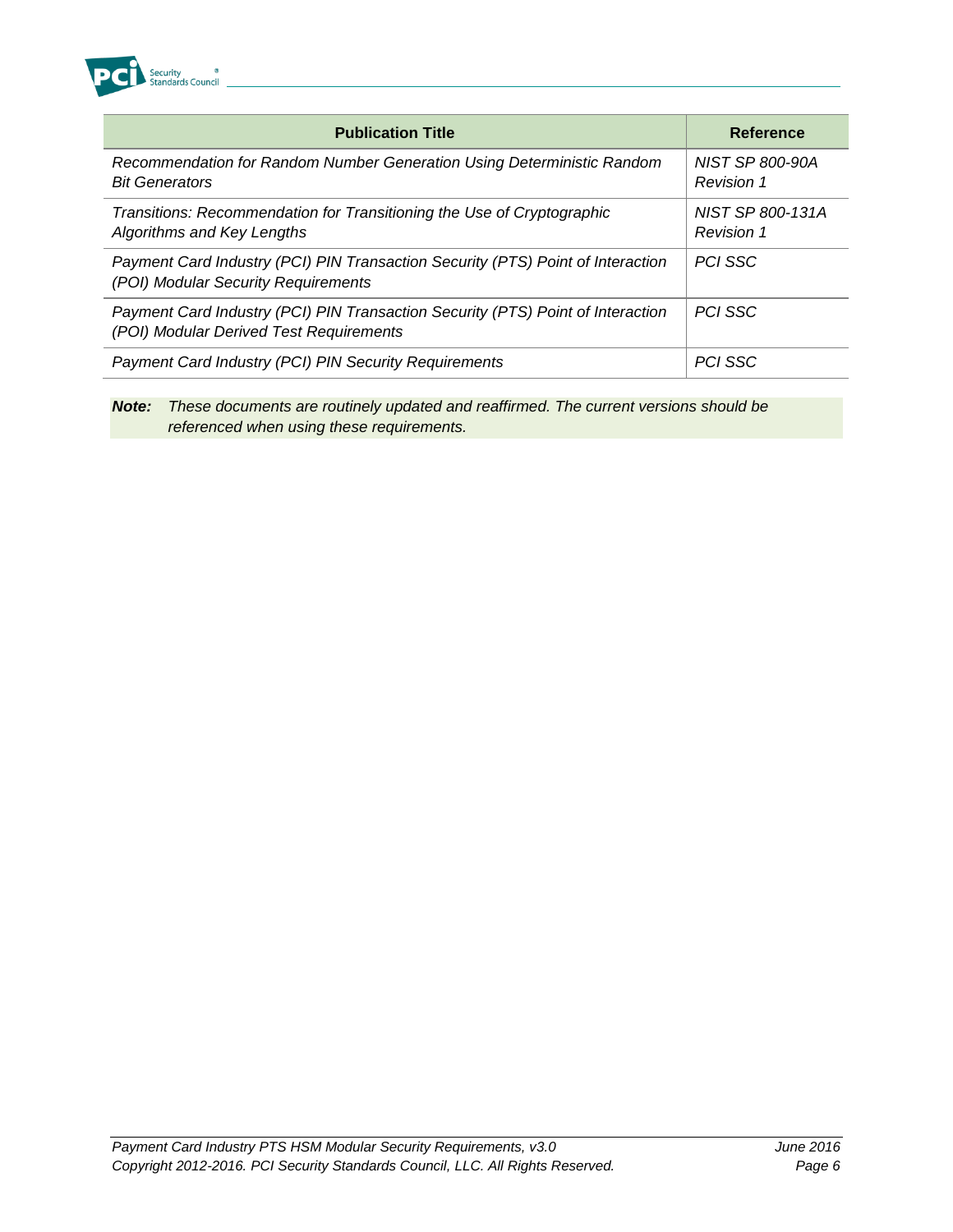

#### **Required Device Information**

#### **June 2016**

| <b>HSM Identifier</b>                                                                                     |  |  |  |  |  |  |  |                  |  |  |  |  |  |                                                                   |  |  |  |
|-----------------------------------------------------------------------------------------------------------|--|--|--|--|--|--|--|------------------|--|--|--|--|--|-------------------------------------------------------------------|--|--|--|
| <b>Device Manufacturer:</b>                                                                               |  |  |  |  |  |  |  |                  |  |  |  |  |  |                                                                   |  |  |  |
| <b>Marketing Model Name/Number:</b>                                                                       |  |  |  |  |  |  |  |                  |  |  |  |  |  |                                                                   |  |  |  |
| <b>Hardware Version Number<sup>A</sup>:</b><br>Use of "x" represents a request for field to be a Variable |  |  |  |  |  |  |  |                  |  |  |  |  |  | 1 2 3 4 5 6 7 8 9 10 11 12 13 14 15 16 17 18 19 20 21 22 23 24 25 |  |  |  |
| <b>Firmware Version Number:</b>                                                                           |  |  |  |  |  |  |  |                  |  |  |  |  |  |                                                                   |  |  |  |
| <b>Application Version Number:</b><br>(if applicable)                                                     |  |  |  |  |  |  |  |                  |  |  |  |  |  |                                                                   |  |  |  |
| Designed for deployment only in controlled<br>environments as defined in ISO 13491-2?                     |  |  |  |  |  |  |  | <b>Yes</b><br>No |  |  |  |  |  |                                                                   |  |  |  |

At the end of this form under "Device Specification Sheet," attach documentation highlighting device characteristics, including photos. These photos are to include both external and internal pictures of the device. The internal pictures are to be sufficient to show the various components of the device.

#### *Optional Use of Variables in the Device Identifier*

#### **<sup>A</sup>Hardware Version Number – Request for Use of the Variable "x"**

*Note: The firmware version number may also be subject to the use of variables in a manner consistent with hardware version numbers. See the* PCI PTS Device Testing and Approval Program Guide *for more information.*

| <b>Variable "x" Position</b> | Description of Variable "x" in the Selected Position |
|------------------------------|------------------------------------------------------|
|                              |                                                      |
|                              |                                                      |
|                              |                                                      |
|                              |                                                      |
|                              |                                                      |
|                              |                                                      |
|                              |                                                      |
|                              |                                                      |
|                              |                                                      |
|                              |                                                      |
|                              |                                                      |
|                              |                                                      |
|                              |                                                      |
|                              |                                                      |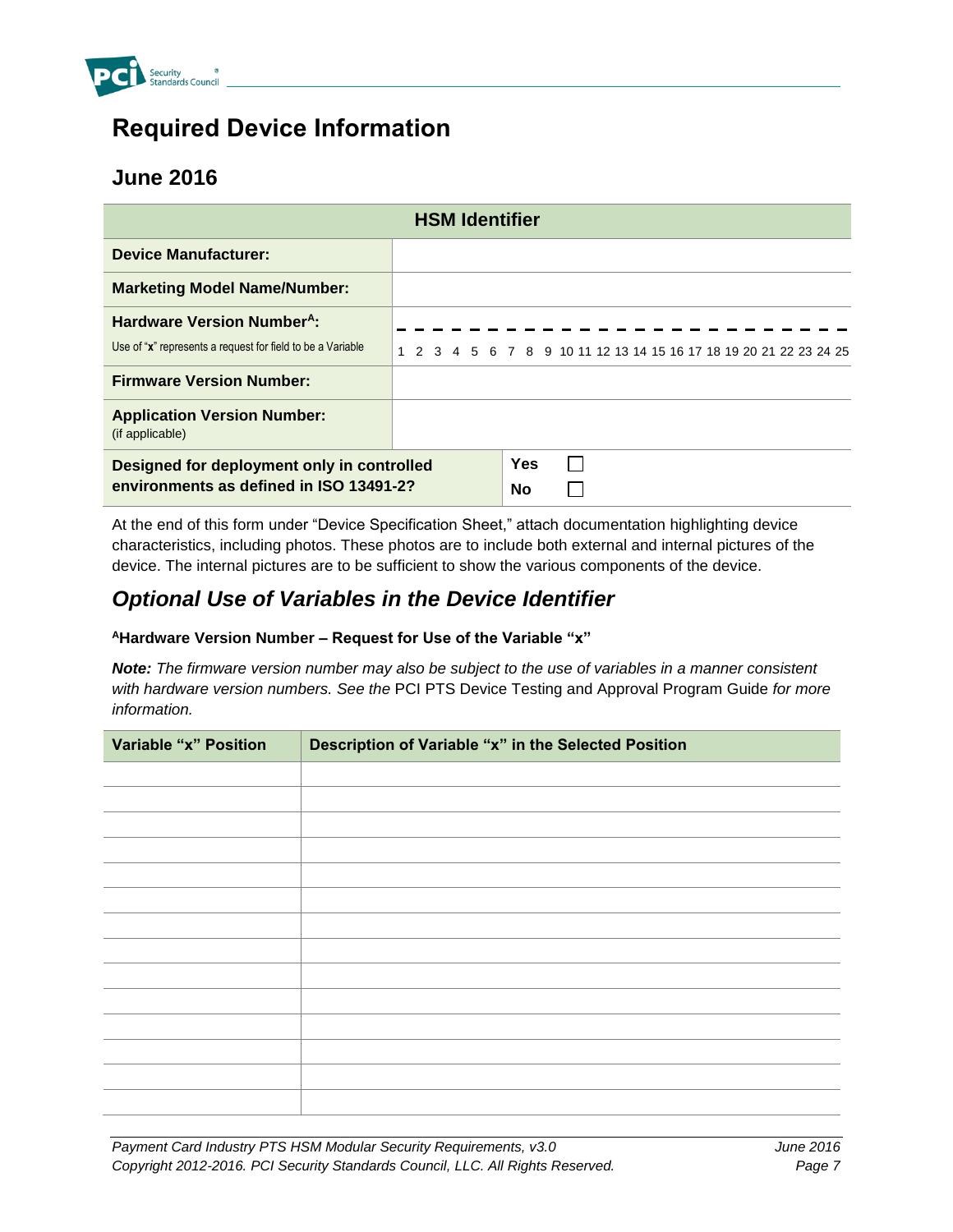

### **Evaluation Module 1: Core Requirements**

### **A – Physical Security Requirements**

All HSMs must meet the following **physical** security requirements.

| <b>Number</b>  | <b>Description of Requirement</b>                                                                                                                                                                                                                                                                                                                                                                                                                                                                                                                                                                                                                                                      | <b>Yes</b>   | <b>No</b> | N/A |
|----------------|----------------------------------------------------------------------------------------------------------------------------------------------------------------------------------------------------------------------------------------------------------------------------------------------------------------------------------------------------------------------------------------------------------------------------------------------------------------------------------------------------------------------------------------------------------------------------------------------------------------------------------------------------------------------------------------|--------------|-----------|-----|
| $A1*$          | The device uses tamper-detection and response mechanisms that<br>cause it to become immediately inoperable and result in the<br>automatic and immediate erasure of any sensitive data that may be<br>stored in the device, such that it becomes infeasible to recover the<br>sensitive data. These mechanisms protect against physical<br>penetration of the device. There is no demonstrable way to disable or<br>defeat the mechanisms and access internal areas containing<br>sensitive information without requiring an attack potential of at least<br>26 per device for identification and initial exploitation, with a minimum<br>of 13 for initial exploitation <sup>A</sup> . |              |           |     |
| A2             | The security of the device is not compromised by altering<br>environmental conditions or operational conditions (for example,<br>subjecting the device to temperatures or operating voltages outside<br>the stated operating ranges).                                                                                                                                                                                                                                                                                                                                                                                                                                                  |              |           |     |
| A3             | Sensitive functions or information are only used in the protected<br>area(s) of the device. Sensitive information and functions dealing with<br>sensitive information are protected from unauthorized modification or<br>substitution, without requiring an attack potential of at least 26 per<br>device for identification and initial exploitation, with a minimum of 13<br>for initial exploitation <sup>A</sup>                                                                                                                                                                                                                                                                   |              |           |     |
| A <sub>4</sub> | There is no feasible way to determine any sensitive information by<br>monitoring electro-magnetic emissions, power consumption, or any<br>other internal or external characteristic without an attack potential of<br>at least 26 for identification and initial exploitation, with a minimum of<br>13 for initial exploitation <sup>B</sup> .                                                                                                                                                                                                                                                                                                                                         | $\mathsf{L}$ | l.        |     |
| A5             | Determination of any PCI-related cryptographic key resident in the<br>device or used by the device, by penetration of the device and/or by<br>monitoring emanations from the device (including power fluctuations),<br>requires an attack potential of at least 35 for identification and initial<br>exploitation with a minimum of 15 for exploitation <sup>B</sup> .                                                                                                                                                                                                                                                                                                                 | $\mathbf{L}$ | L.        |     |

l

Derived from *Federal Information Processing Standard* 140-2 (FIPS 140-2)

<sup>A</sup> As defined in Appendix A of the *PCI HSM DTRs*

<sup>B</sup> As defined in Appendix A of the *PCI HSM DTRs*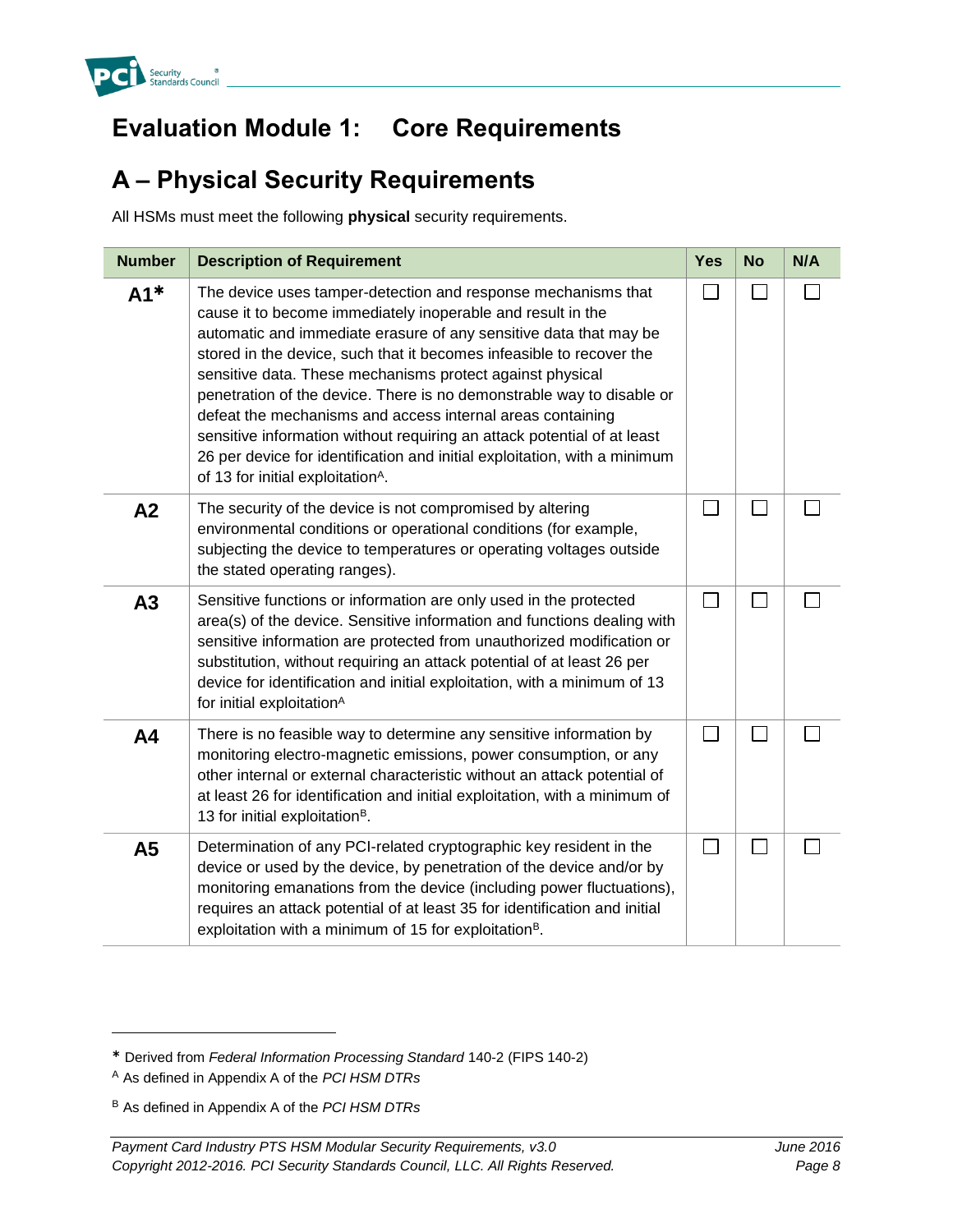

### **B – Logical Security Requirements**

All HSMs must meet the following **logical** requirements.

<span id="page-13-0"></span>

| <b>Number</b> | <b>Description of Requirement</b>                                                                                                                                                                                                                                                                                                                                                                                                                                                                                                        | <b>Yes</b>               | <b>No</b>    | N/A |
|---------------|------------------------------------------------------------------------------------------------------------------------------------------------------------------------------------------------------------------------------------------------------------------------------------------------------------------------------------------------------------------------------------------------------------------------------------------------------------------------------------------------------------------------------------------|--------------------------|--------------|-----|
| $B1*$         | To ensure that the device is operating as designed, the device runs<br>self-tests when powered up and at least once per day or using<br>continuous error checking to check firmware (authenticity check),<br>security mechanisms for signs of tampering, and whether the device<br>is in a compromised state. When specific critical operations are<br>performed, the device performs conditional tests. The techniques and<br>actions of the device upon failure of a self-test are consistent with<br>those defined in FIPS PUB 140-2. | $\mathbf{L}$             |              |     |
| <b>B2</b>     | The device's functionality shall not be influenced by logical anomalies<br>such as (but not limited to) unexpected command sequences,<br>unknown commands, commands in a wrong device mode and<br>supplying wrong parameters or data which could result in the device<br>outputting sensitive information.                                                                                                                                                                                                                               | $\overline{\phantom{a}}$ | $\sim$       |     |
| <b>B3</b>     | The firmware, and any changes thereafter, has been inspected and<br>reviewed using a documented process that can be audited and is<br>certified as being free from hidden and unauthorized or<br>undocumented functions.                                                                                                                                                                                                                                                                                                                 |                          |              |     |
| <b>B4</b>     | The device must support firmware updates. The device must<br>cryptographically authenticate the firmware, and if the authenticity is<br>not confirmed, the firmware update is rejected and deleted.                                                                                                                                                                                                                                                                                                                                      |                          |              |     |
| <b>B4.1</b>   | The firmware must support the authentication of applications loaded<br>into the device consistent with B4. If the device allows software<br>application and/or configuration updates, the device cryptographically<br>authenticates updates consistent with B4.                                                                                                                                                                                                                                                                          | $\mathbf{L}$             | $\mathsf{L}$ |     |
| $B5*$         | The device provides secure interfaces that are kept logically separate<br>by distinguishing between data and control for inputs and also<br>between data and status for outputs.                                                                                                                                                                                                                                                                                                                                                         | $\mathbf{L}$             | $\mathbf{L}$ |     |
| <b>B6</b>     | The device must automatically clear or reinitialize its internal buffers<br>that hold sensitive information prior to reuse of the buffer, including<br>when:                                                                                                                                                                                                                                                                                                                                                                             | $\mathcal{L}$            |              |     |
|               | The transaction is completed,<br>٠                                                                                                                                                                                                                                                                                                                                                                                                                                                                                                       |                          |              |     |
|               | The device has timed out, or                                                                                                                                                                                                                                                                                                                                                                                                                                                                                                             |                          |              |     |
|               | The device recovers from an error state.<br>$\blacksquare$                                                                                                                                                                                                                                                                                                                                                                                                                                                                               |                          |              |     |

l Derived from *Federal Information Processing Standard* 140-2 (FIPS 140-2)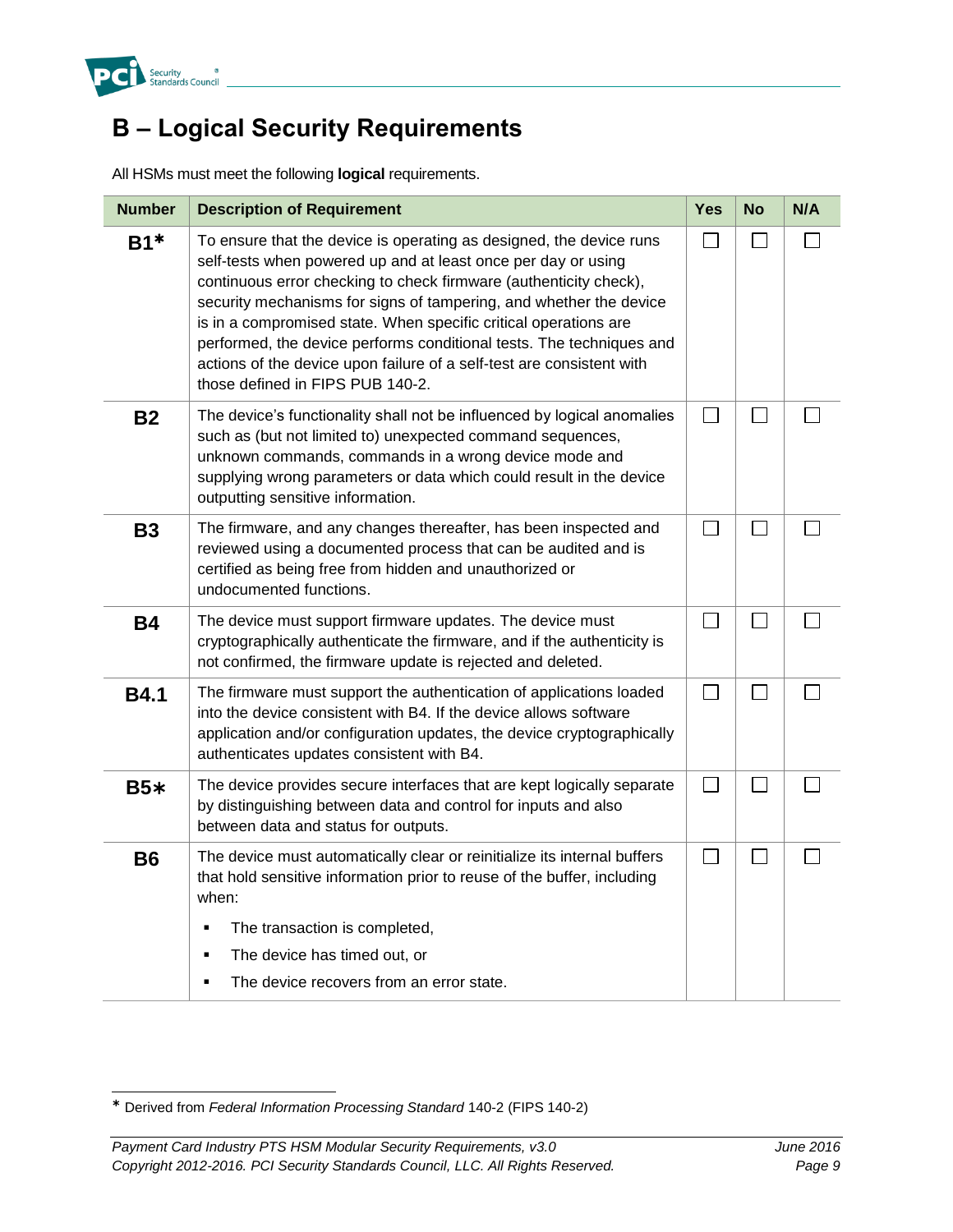

| <b>Number</b> | <b>Description of Requirement</b>                                                                                                                                                                                                                                                                                                                                                                                                                |           |                  |                   | <b>Yes</b> | <b>No</b> | N/A |
|---------------|--------------------------------------------------------------------------------------------------------------------------------------------------------------------------------------------------------------------------------------------------------------------------------------------------------------------------------------------------------------------------------------------------------------------------------------------------|-----------|------------------|-------------------|------------|-----------|-----|
| $B7*$         | Access to sensitive services requires authentication. Sensitive<br>services provide access to the underlying sensitive functions.<br>Sensitive functions are those functions that process sensitive data<br>such as cryptographic keys, PINs, and passwords. Entering or exiting<br>sensitive services shall not reveal or otherwise affect sensitive data.                                                                                      |           |                  |                   |            |           |     |
| <b>B8*</b>    | Private and secret key entry is performed using accepted techniques<br>according to the table below.                                                                                                                                                                                                                                                                                                                                             |           | $\Box$           |                   |            |           |     |
|               |                                                                                                                                                                                                                                                                                                                                                                                                                                                  |           | <b>Technique</b> |                   |            |           |     |
|               | <b>Manual</b><br><b>Direct</b><br><b>Network</b><br><b>Key Form</b>                                                                                                                                                                                                                                                                                                                                                                              |           |                  |                   |            |           |     |
|               | Plaintext keys                                                                                                                                                                                                                                                                                                                                                                                                                                   | <b>No</b> | Yes              | No                |            |           |     |
|               | Plaintext key components                                                                                                                                                                                                                                                                                                                                                                                                                         | Yes       | Yes              | No.               |            |           |     |
|               | Enciphered<br>keys/components                                                                                                                                                                                                                                                                                                                                                                                                                    | Yes       | Yes              | Yes               |            |           |     |
| <b>B9</b> *   | If random numbers are generated by the device in connection with<br>security over sensitive data, the random number generator has been<br>assessed to ensure that it is generating sufficiently unpredictable<br>numbers.                                                                                                                                                                                                                        |           |                  | $\mathbf{I}$      |            |           |     |
| $B10*$        | The device uses accepted cryptographic algorithms, modes, and key<br>sizes.                                                                                                                                                                                                                                                                                                                                                                      |           |                  | П                 |            |           |     |
| <b>B11</b>    | The key-management techniques implemented in the device conform<br>to ISO 11568 and/or ANSI X9.24. Key-management techniques must<br>support ANSI TR-31 key-derivation methodology or an equivalent<br>methodology for maintaining the TDEA key bundle.                                                                                                                                                                                          |           |                  | П                 |            |           |     |
| <b>B12</b>    | The device ensures that if cryptographic keys within the secure<br>device boundary are rendered invalid for any reason (e.g., tamper or<br>long-term absence of applied power), the device will fail in a secure<br>manner.                                                                                                                                                                                                                      |           |                  | $\vert \ \ \vert$ |            |           |     |
| <b>B13*</b>   | The device ensures that each cryptographic key is only used for a<br>single cryptographic function. It is not possible to encrypt or decrypt<br>any arbitrary data using any PIN-encrypting key or key-encrypting key<br>contained in or protected by the device. The device does not permit<br>any of the key-usage information to be changed in any way that<br>allows the key to be used in ways that were not possible before the<br>change. |           |                  | $\mathsf{L}$      |            |           |     |

l Derived from *Federal Information Processing Standard* 140-2 (FIPS 140-2)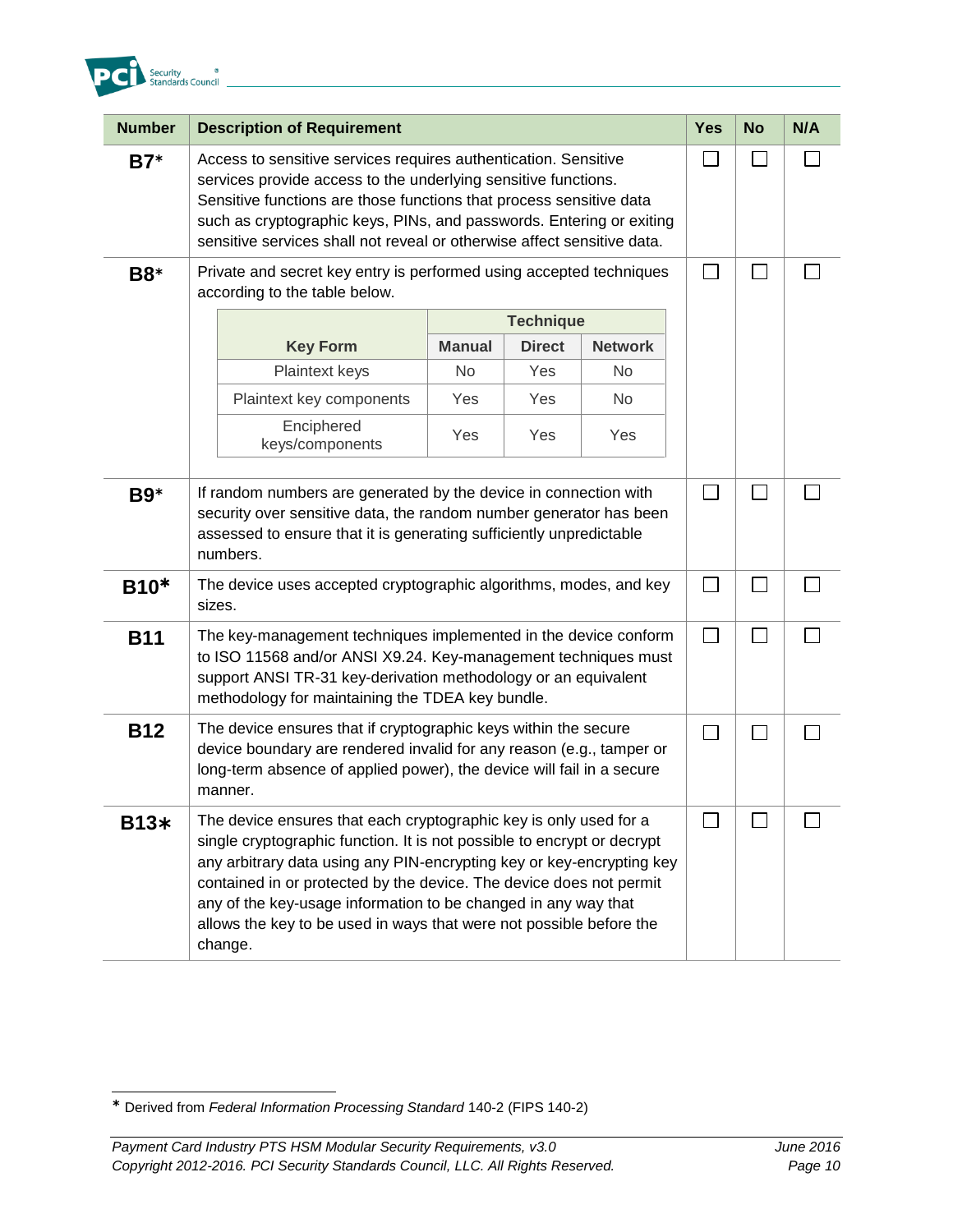

| <b>Number</b> | <b>Description of Requirement</b>                                                                                                                                                                                                                                                                                                                                                                                                                                                                                              | <b>Yes</b> | <b>No</b> | N/A |
|---------------|--------------------------------------------------------------------------------------------------------------------------------------------------------------------------------------------------------------------------------------------------------------------------------------------------------------------------------------------------------------------------------------------------------------------------------------------------------------------------------------------------------------------------------|------------|-----------|-----|
| <b>B14</b>    | There is no mechanism in the device that would allow the outputting<br>of private or secret clear-text keys, the encryption of a key or PIN<br>under a key that might itself be disclosed, or the transfer of a clear-<br>text key from a component of high security into a component of lesser<br>security. All cryptographic functions implemented shall not output<br>clear-text CSPs to components that could negatively impact security.                                                                                  |            |           |     |
| <b>B15</b>    | If the device is designed to be used for PIN management, the device<br>shall meet the PIN-management requirements of ISO 9564. The PIN-<br>encryption technique implemented in the device is a technique<br>included in ISO 9564.                                                                                                                                                                                                                                                                                              | $\sim$     |           |     |
| <b>B16</b>    | The device includes cryptographic mechanisms to support secure<br>logging of transactions, data, and events to enable auditing.                                                                                                                                                                                                                                                                                                                                                                                                |            | $\sim$    |     |
| <b>B17</b>    | If the device supports multiple applications, it must enforce the<br>separation between applications. It must not be possible that one<br>application interferes with or tampers with another application or the<br>OS/firmware of the device, including, but not limited to, modifying<br>data objects belonging to another application or the OS/firmware.<br>Similarly, enforcement of separation must be provided if the device<br>supports virtualization such that it can act as multiple logically<br>separate devices. |            | $\Box$    |     |
| <b>B18</b>    | The operating system/firmware of the device must contain only the<br>software (components and services) necessary for the intended<br>operation. The operating system/firmware must be configured<br>securely and run with least privilege.                                                                                                                                                                                                                                                                                    |            |           |     |
| <b>B19</b>    | The device has the ability to return its unique device ID.                                                                                                                                                                                                                                                                                                                                                                                                                                                                     |            |           |     |
| <b>B20</b>    | Devices that are designed to include both a PCI mode and a non-PCI<br>mode must not share secret or private keys between the two modes,<br>must provide indication as to when the device is in PCI mode and not<br>in PCI mode, and must require dual authentication when switching<br>between the two modes.                                                                                                                                                                                                                  |            |           |     |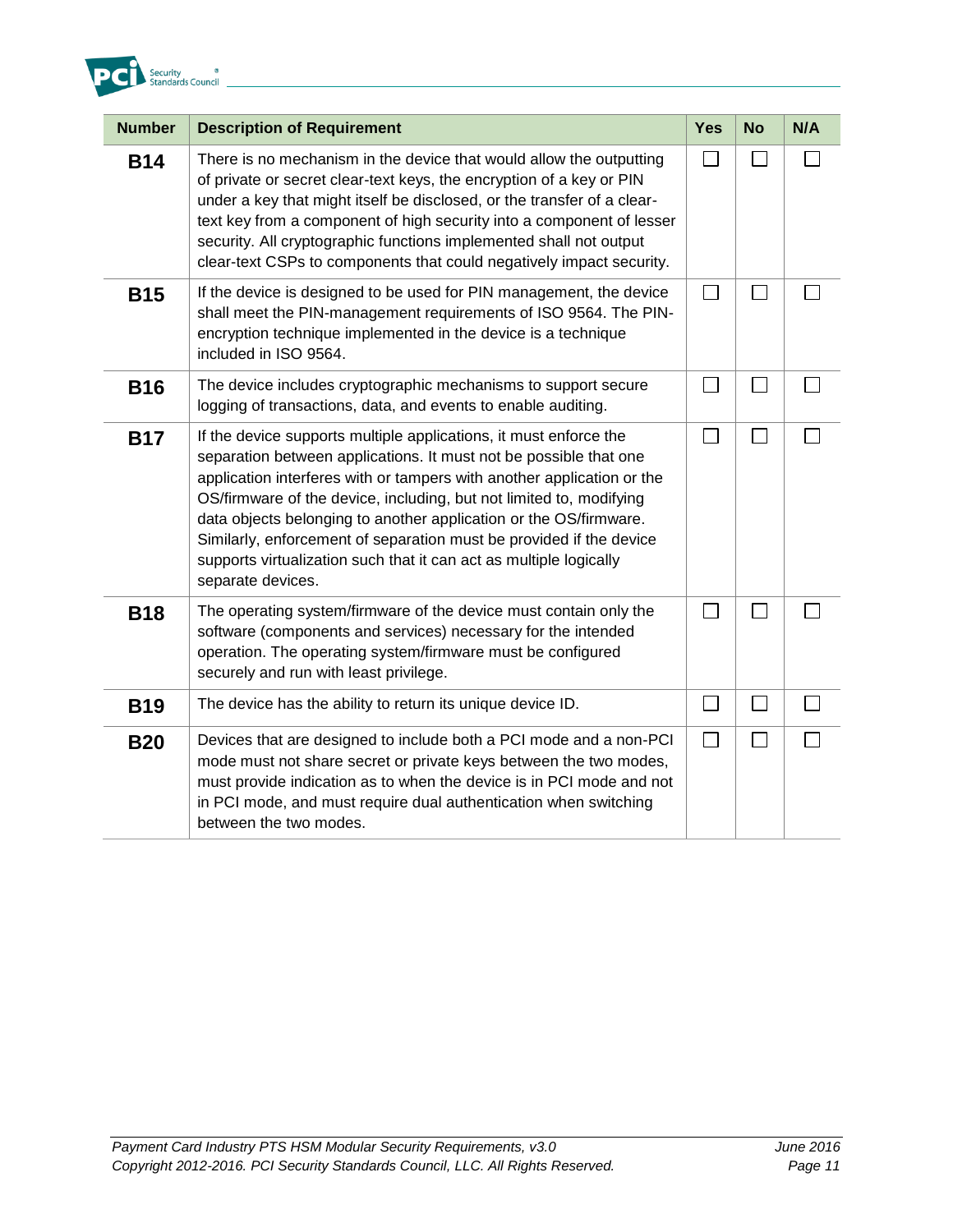

## **C – Policy and Procedures**

| <b>Number</b>  | <b>Description of Requirement</b>                                                                                                                                                                                                                                                                                                                                                                                                                                                                                                                                                                                                                           | Yes | No | N/A |
|----------------|-------------------------------------------------------------------------------------------------------------------------------------------------------------------------------------------------------------------------------------------------------------------------------------------------------------------------------------------------------------------------------------------------------------------------------------------------------------------------------------------------------------------------------------------------------------------------------------------------------------------------------------------------------------|-----|----|-----|
| C <sub>1</sub> | A user-available security policy from the vendor addresses the proper<br>use of the device in a secure fashion, including information on key-<br>management responsibilities, administrative responsibilities, device<br>functionality, identification, and environmental requirements. The<br>security policy must define the roles supported by the device and<br>indicate the services available for each role in a deterministic tabular<br>format. The device is capable of performing only its designed functions,<br>i.e., there is no hidden functionality. The only approved functions<br>performed by the device are those allowed by the policy. |     |    |     |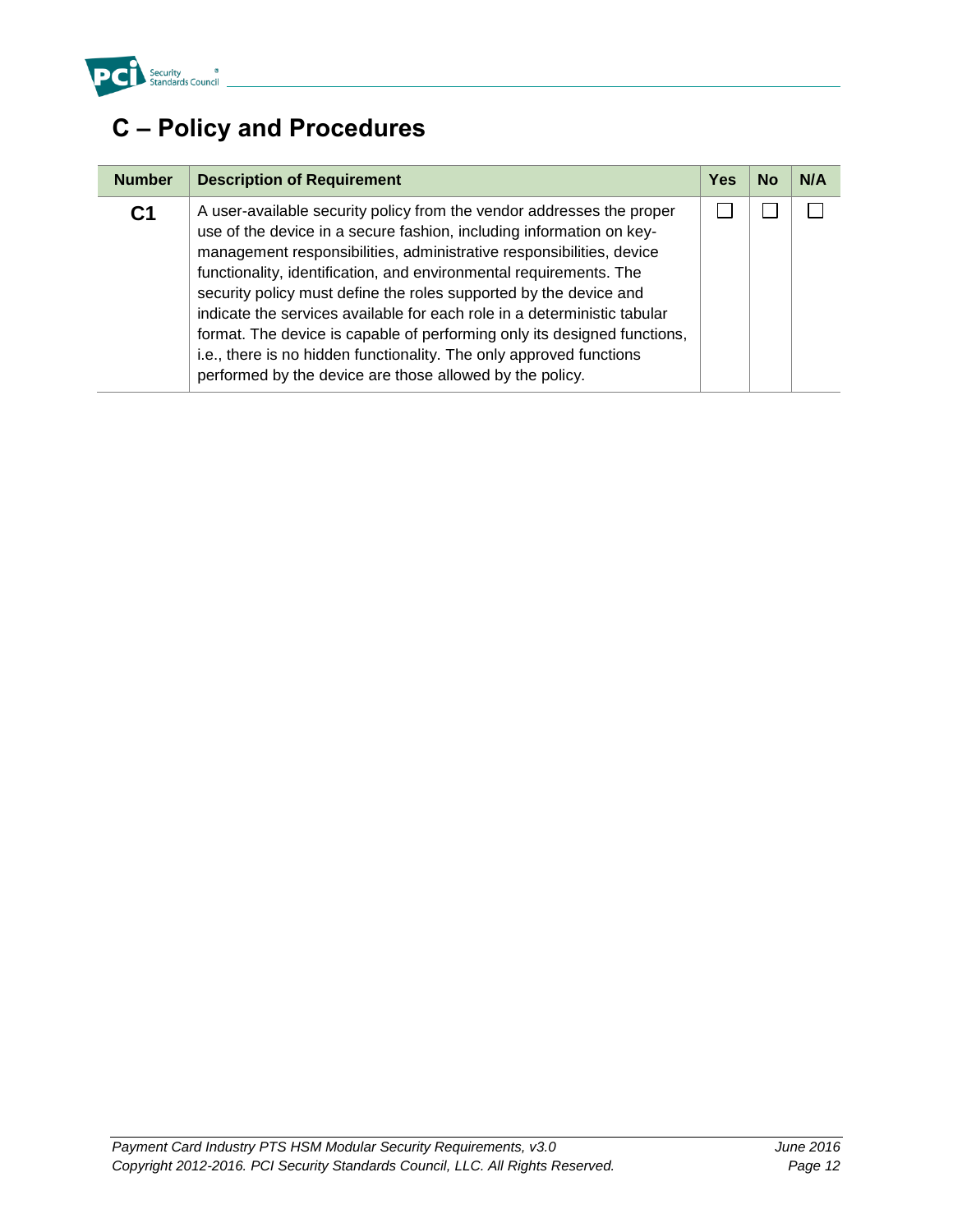

## **Evaluation Module 2: Key-Loading Devices**

## **D – Key-Loading Devices**

| <b>Number</b>  | <b>Description of Requirement</b>                                                                                                                                                                                                                                                                                                                                           | <b>Yes</b> | <b>No</b> | N/A |
|----------------|-----------------------------------------------------------------------------------------------------------------------------------------------------------------------------------------------------------------------------------------------------------------------------------------------------------------------------------------------------------------------------|------------|-----------|-----|
| D <sub>1</sub> | If the device is capable of generating asymmetric key pairs and/or<br>secret keys, the private or secret key or its precursors will not be visible<br>in clear-text form at any time during the generation process.                                                                                                                                                         |            |           |     |
| D <sub>2</sub> | If the device is capable of generating symmetric keys or asymmetric<br>key pairs that are not used by the device, the key or key pair and all<br>related secret and private seed elements are deleted immediately after<br>the transfer process.                                                                                                                            |            |           |     |
| D <sub>3</sub> | The device retains no information that could disclose any key that the<br>device has already transferred into another cryptographic device.                                                                                                                                                                                                                                 |            |           |     |
| D4             | If the device is composed of several components, it is not possible to<br>move a cryptographic key within the device from a component of higher<br>security to a component providing lesser security.                                                                                                                                                                       |            |           |     |
| D5             | Once the device has been loaded with cryptographic keys, there is no<br>feasible way in which the functional capabilities of the device can be<br>modified without causing the automatic and immediate erasure of the<br>cryptographic keys stored within the device, or causing the modification<br>to be otherwise detected before the device is next used to load a key. |            |           |     |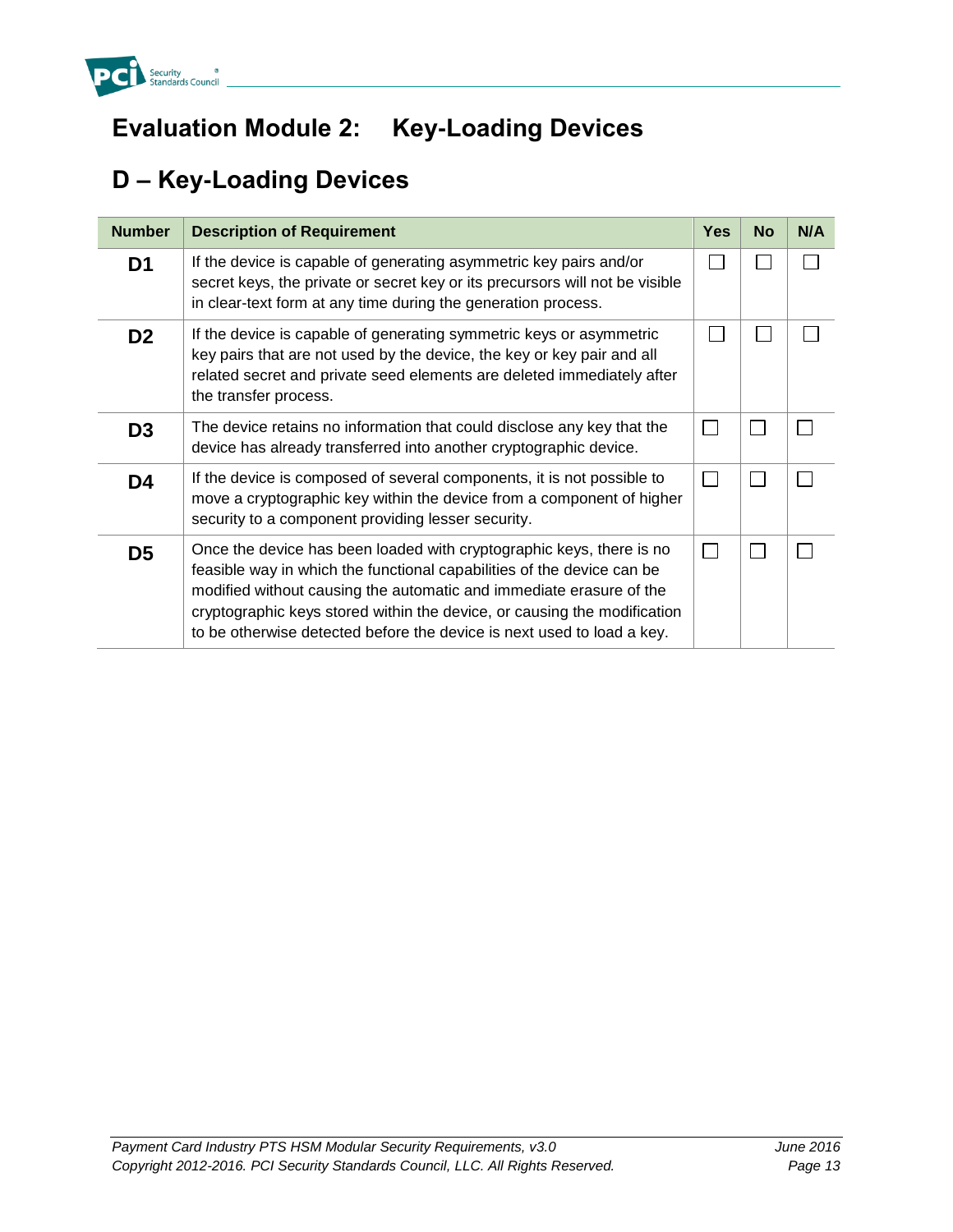

## **Evaluation Module 3: Remote Administration**

# **E – Logical Security**

| <b>Number</b>  | <b>Description of Requirement</b>                                                                                                                                                                                                                                                                             | <b>Yes</b> | <b>No</b> | N/A |
|----------------|---------------------------------------------------------------------------------------------------------------------------------------------------------------------------------------------------------------------------------------------------------------------------------------------------------------|------------|-----------|-----|
| E <sub>1</sub> | The device is designed in such a way that it cannot be put into<br>operational service until the device initialization process has been<br>completed. This will include all necessary keys and other relevant<br>material needed to be loaded into it.                                                        |            |           |     |
| E2             | The following operator functions that may influence the security of a<br>device are permitted only when the device is in a sensitive state-i.e.,<br>under dual or multiple control:                                                                                                                           |            |           |     |
|                | Disabling or enabling of device functions;<br>٠                                                                                                                                                                                                                                                               |            |           |     |
|                | Change of passwords or data that enable the device to enter the<br>٠<br>sensitive state.                                                                                                                                                                                                                      |            |           |     |
|                | The secure operator interface is so designed that entry of more than<br>one password (or some equivalent mechanism for dual or multiple<br>control) is required in order to enter this sensitive state and that it is<br>highly unlikely that the device can inadvertently be left in the sensitive<br>state. |            |           |     |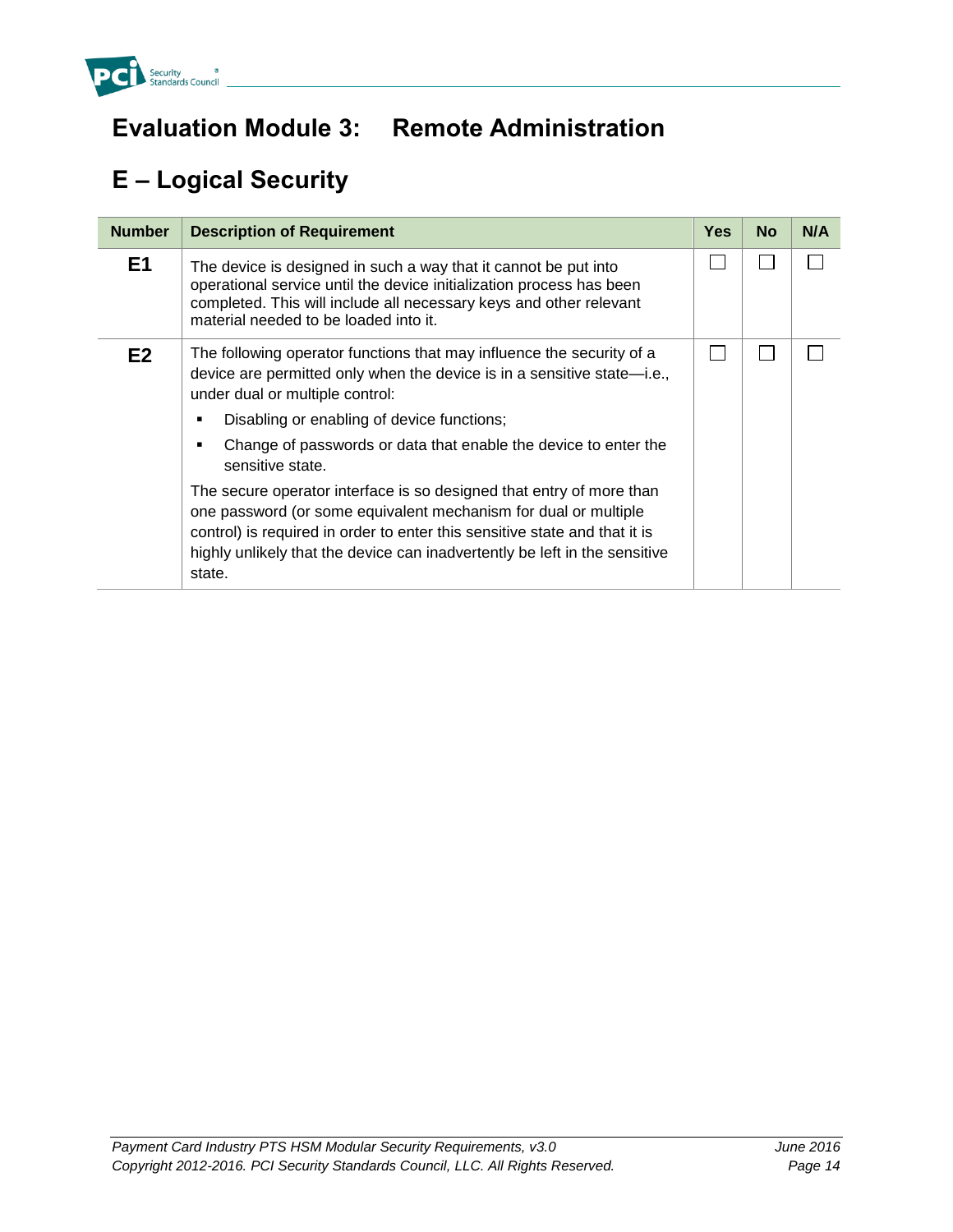

# **F – Devices with Message Authentication Functionality**

| <b>Number</b>  | <b>Description of Requirement</b>                                                                                                                                                                                                                                                              | Yes | No | N/A |
|----------------|------------------------------------------------------------------------------------------------------------------------------------------------------------------------------------------------------------------------------------------------------------------------------------------------|-----|----|-----|
| F <sub>1</sub> | If the message authentication device can be manually activated and<br>can contain different MAC keys, the identity of the key used is<br>displayed by the device. The device only outputs a confirmation or<br>denial of a MAC provided for verification, never the plaintext-computed<br>MAC. |     |    |     |
| F <sub>2</sub> | The length of the MAC being generated or verified is in accordance with<br>ISO 16609 and as agreed to by the sender and receiver.                                                                                                                                                              |     |    |     |
| F <sub>3</sub> | If the device uses two keys for MAC generation or verification, the<br>technique utilized is in accordance with ISO 16609.                                                                                                                                                                     |     | L  |     |
| F4             | If the message authentication device is designed to use unidirectional<br>MAC keys, a MAC key is only used for one type of MAC function-i.e.,<br>verify the MAC of received text or generate and output a MAC for a text<br>being transmitted.                                                 |     |    |     |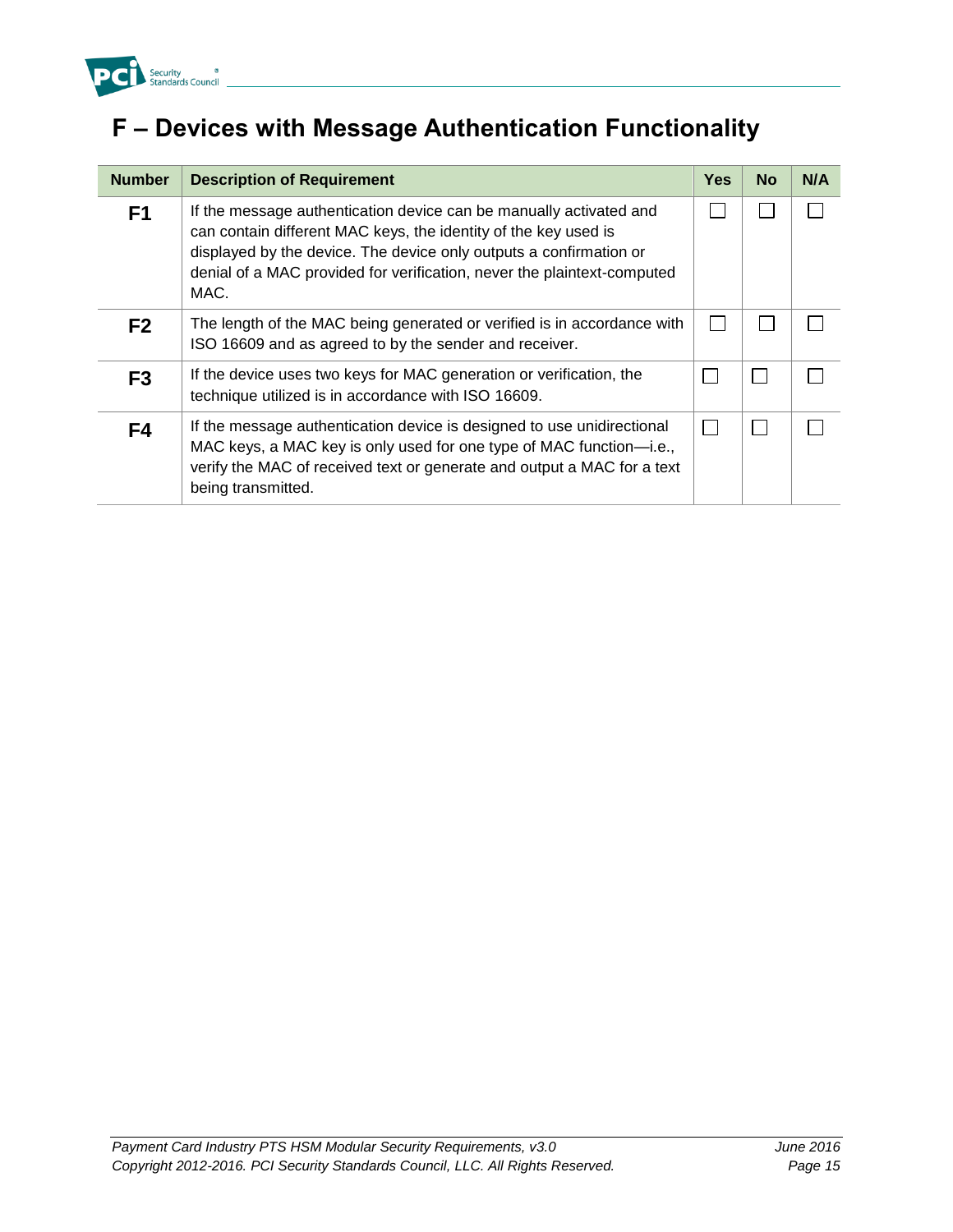

## **G – Devices with Key-Generation Functionality**

| <b>Number</b>  | <b>Description of Requirement</b>                                                                                                                                                                                                  | <b>Yes</b>        | <b>No</b>      | N/A |
|----------------|------------------------------------------------------------------------------------------------------------------------------------------------------------------------------------------------------------------------------------|-------------------|----------------|-----|
| G <sub>1</sub> | Unauthorized removal of the device from its operational location is<br>deterred by one or more of the following mechanisms:                                                                                                        |                   |                |     |
|                | The device includes mechanisms such that the removal of the<br>device from its operational location will cause the automatic<br>erasure of the cryptographic keys contained within the device; or                                  |                   |                |     |
|                | Removal of the device would be of no benefit because its tamper-<br>$\blacksquare$<br>resistance or tamper-responsive characteristics ensure that the<br>extraction of cryptographic keys or other secret data is not<br>feasible. |                   |                |     |
| G <sub>2</sub> | The device will not output any plaintext key except under dual control.<br>Such dual control is enforced by means such as the following:                                                                                           |                   |                |     |
|                | The device requires that at least two passwords be correctly<br>٠<br>entered within a period of no more than five minutes before the<br>device will output a key.                                                                  |                   |                |     |
|                | The device requires that at least two different, physical keys<br>٠<br>(marked "not to be commercially reproduced") be concurrently<br>inserted in the unit before it will output a key.                                           |                   |                |     |
| G <sub>3</sub> | The following operator functions (if available) require the use of special<br>"sensitive" states:                                                                                                                                  | $\Box$            | $\mathbb{R}^n$ |     |
|                | Manual input of control data (e.g., key verification code) to enable<br>٠<br>export, import or use of a key; and                                                                                                                   |                   |                |     |
|                | Permitting movement of the device without activating a key-<br>٠<br>erasure mechanism.                                                                                                                                             |                   |                |     |
| G <sub>4</sub> | Any proprietary functions are either:                                                                                                                                                                                              | $\vert \ \ \vert$ | $\Box$         |     |
|                | Totally equivalent to a series of standard and approved functions;<br>٠<br>or                                                                                                                                                      |                   |                |     |
|                | Limited to use only keys that, by virtue of key separation, cannot<br>٠<br>be used with keys, or modified keys, of non-proprietary functions.                                                                                      |                   |                |     |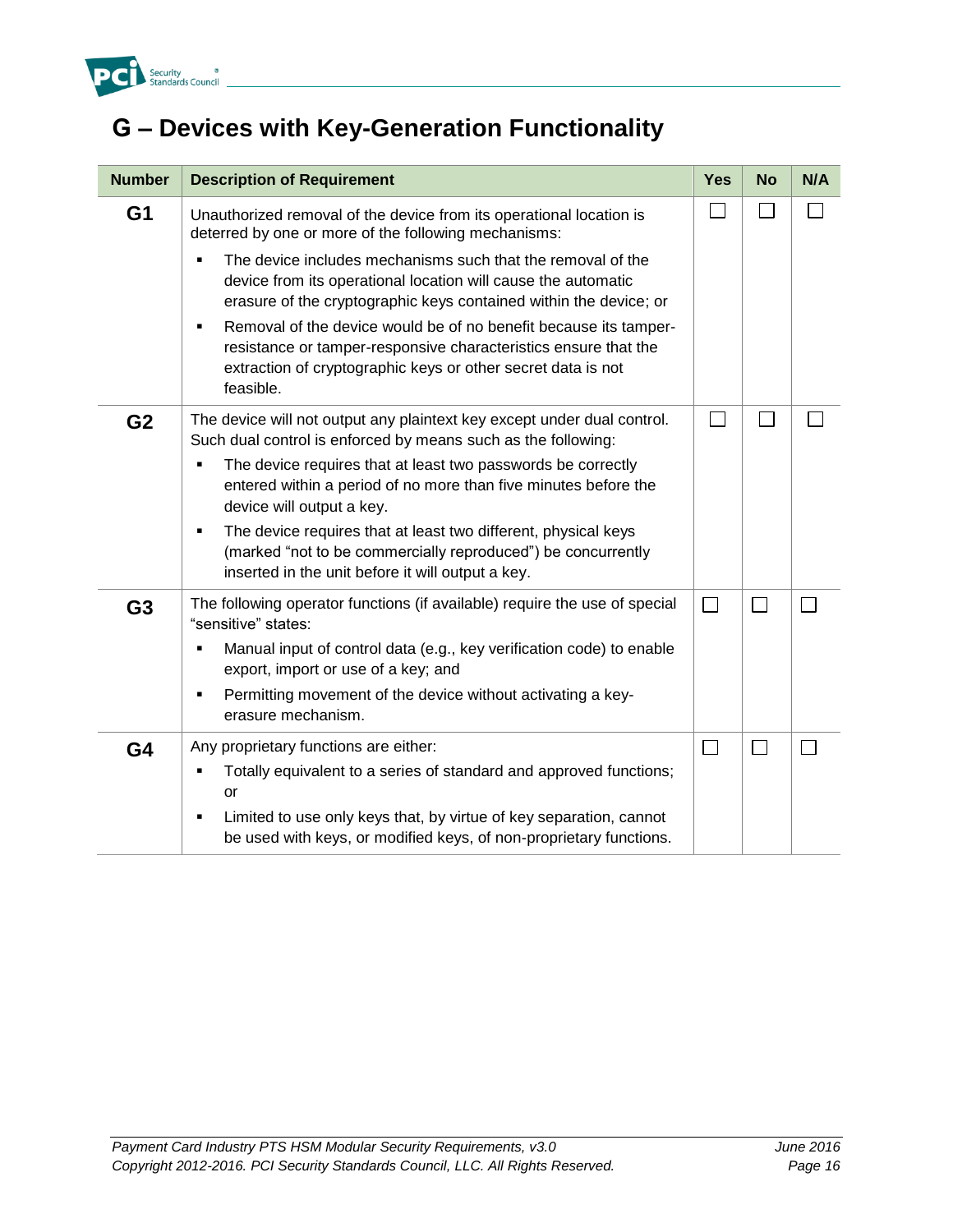

## **H – Devices with Digital Signature Functionality**

| <b>Number</b>  | <b>Description of Requirement</b>                                                                                                                                      | <b>Yes</b> | <b>No</b> | N/A |
|----------------|------------------------------------------------------------------------------------------------------------------------------------------------------------------------|------------|-----------|-----|
| H <sub>1</sub> | The private key is managed such that:                                                                                                                                  |            |           |     |
|                | The asymmetric private and public key pair is generated within the<br>digital signature device; and                                                                    |            |           |     |
|                | The asymmetric private key is only exported outside the original<br>٠<br>digital signature device under dual control and only for backup and<br>archival purposes; and |            |           |     |
|                | Mechanisms for the control of the use of the private key are<br>٠<br>provided.                                                                                         |            |           |     |
| H <sub>2</sub> | For audit and control purposes, the binding between the public key and<br>the identity of the owner of the private key is readily determined by:                       |            |           |     |
|                | Use of public key certificates, where the public key certificate was<br>٠<br>obtained from an authorized certificate authority (e.g., the vendor's<br>PKI); or         |            |           |     |
|                | Use of public key certificates and appropriate certificate<br>٠<br>management procedures; or                                                                           |            |           |     |
|                | Other equivalent mechanisms to irrefutably determine the identity<br>٠<br>of the owner of the corresponding private key.                                               |            |           |     |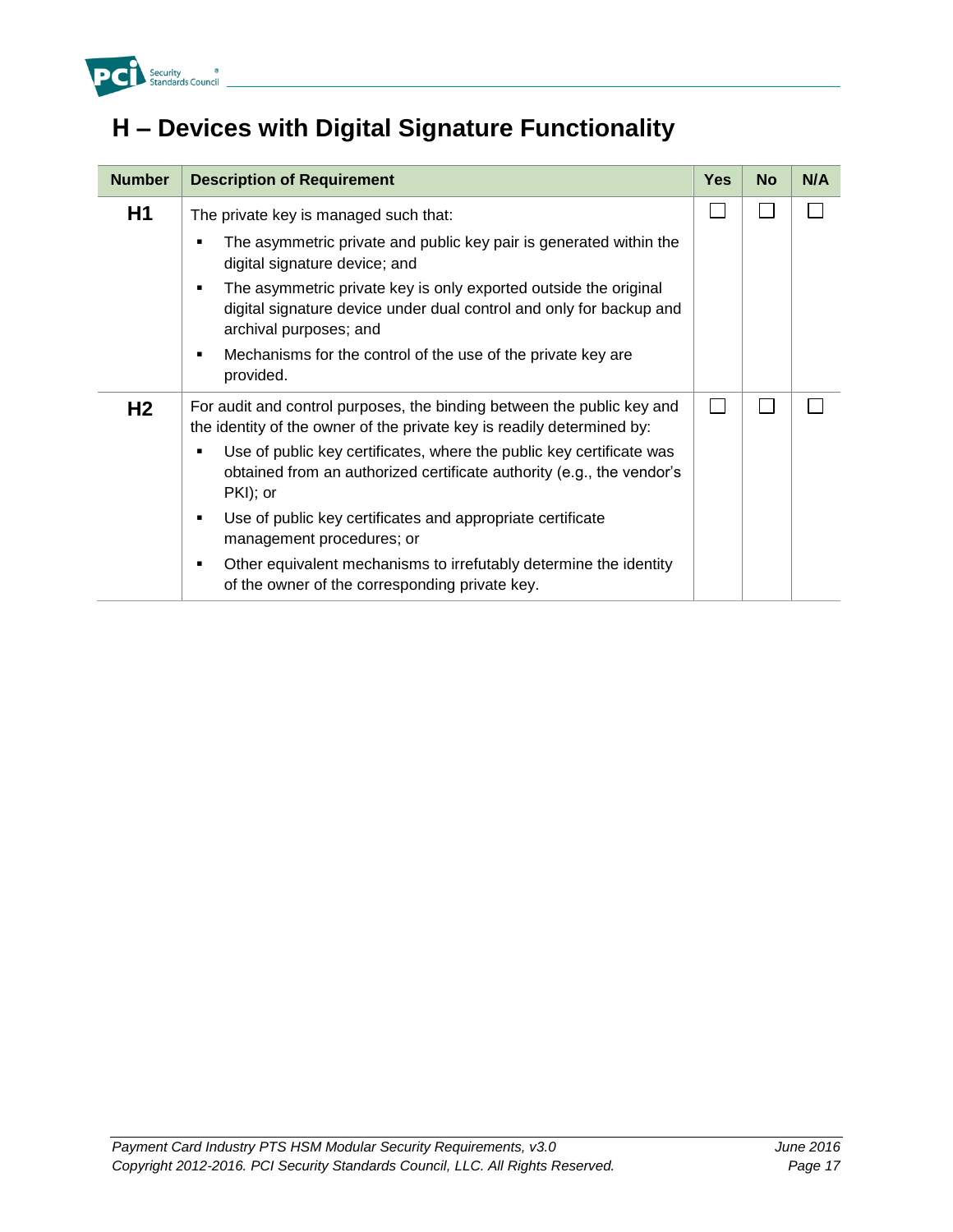

## **Evaluation Module 4: Device Management Security Requirements**

## **I – Device Security Requirements During Manufacturing**

*Note: In the following requirements, the device under evaluation is referred to as the "device."*

The device manufacturer, subject to PCI payment brand site inspections, confirms the following. The PCI test laboratories will validate this information via documentation reviews. Any variances to these requirements will be reported to PCI for review. However, this information will only be used for analysis at this time and will not impact whether a device receives an approval.

| <b>Number</b>   | <b>Description of Requirement</b>                                                                                                                                                                                                                                                                                                                                                                                                                              | <b>Yes</b>   | <b>No</b> | N/A |
|-----------------|----------------------------------------------------------------------------------------------------------------------------------------------------------------------------------------------------------------------------------------------------------------------------------------------------------------------------------------------------------------------------------------------------------------------------------------------------------------|--------------|-----------|-----|
| 11              | Change-control procedures are in place so that any intended change<br>to the physical or functional capabilities of the device causes a re-<br>certification of the device under the impacted security requirements of<br>this document. Immediate re-certification is not required for changes<br>that purely rectify errors and faults in software in order to make it<br>function as intended and do not otherwise remove, modify, or add<br>functionality. |              |           |     |
| $12 \,$         | The certified firmware is protected and stored in such a manner as to<br>preclude unauthorized modification during its entire manufacturing<br>lifecycle-e.g., using dual control or standardized cryptographic<br>authentication procedures.                                                                                                                                                                                                                  | $\mathbf{L}$ |           |     |
| $\overline{3}$  | The device is assembled in a manner that the components used in the<br>manufacturing process are those components that were certified by<br>the Physical Security Requirements evaluation, and that unauthorized<br>substitutions have not been made.                                                                                                                                                                                                          | $\mathbf{I}$ |           |     |
| $\overline{14}$ | Production software (e.g., firmware) that is loaded to devices at the<br>time of manufacture is transported, stored, and used under the<br>principle of dual control, preventing unauthorized modifications and/or<br>substitutions.                                                                                                                                                                                                                           |              |           |     |
| 15              | Subsequent to production but prior to shipment from the<br>manufacturer's or reseller's facility, the device and any of its<br>components are stored in a protected, access-controlled area or<br>sealed within tamper-evident packaging to prevent undetected<br>unauthorized access to the device or its components and to prevent<br>unauthorized modifications to the physical or functional characteristics<br>of the device.                             |              |           |     |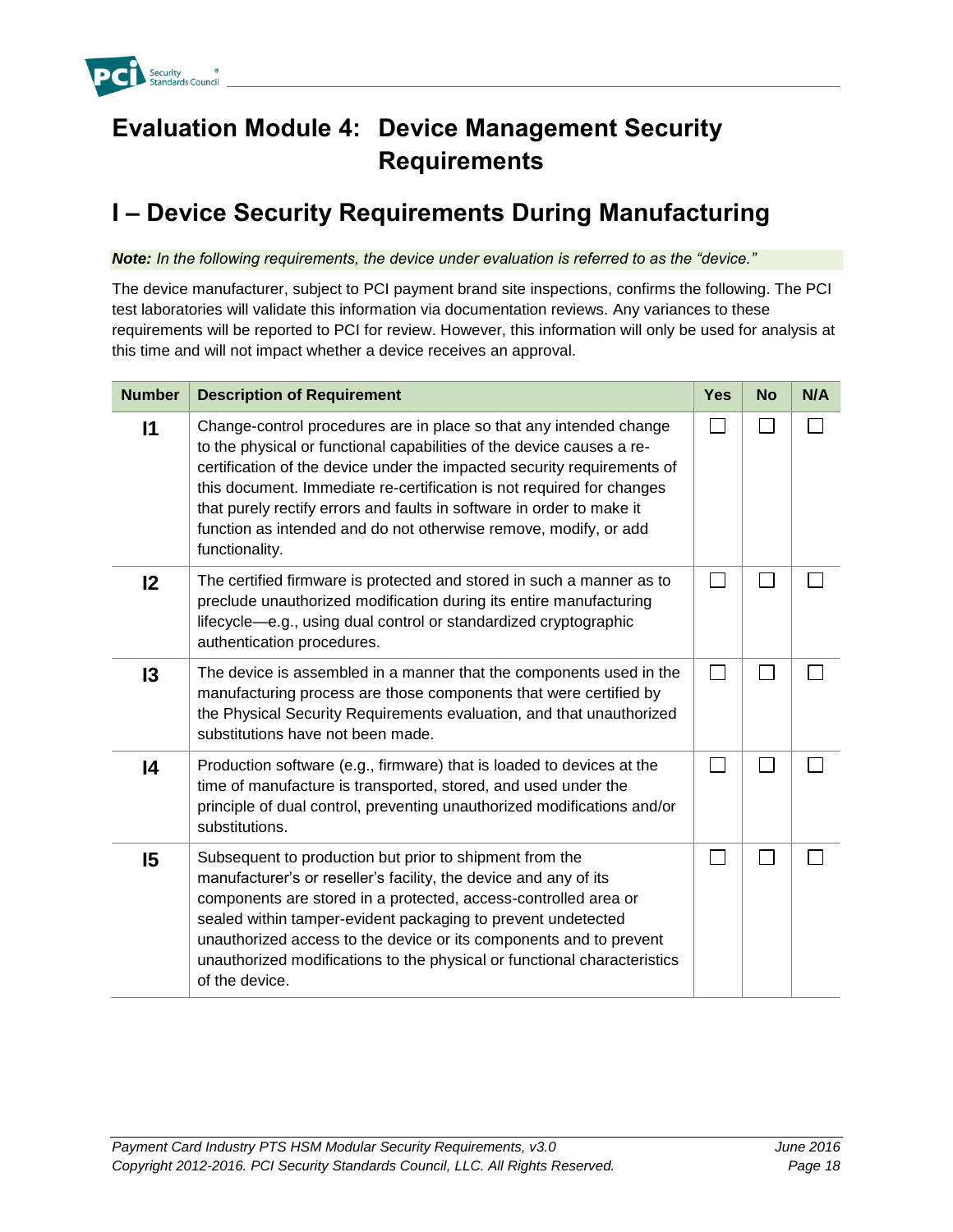

| <b>Number</b>  | <b>Description of Requirement</b>                                                                                                                                                                                                                                                                                                                                                                                                                                                                                                                                                                                                                                                                                                                                                                                             | Yes           | <b>No</b> | N/A |
|----------------|-------------------------------------------------------------------------------------------------------------------------------------------------------------------------------------------------------------------------------------------------------------------------------------------------------------------------------------------------------------------------------------------------------------------------------------------------------------------------------------------------------------------------------------------------------------------------------------------------------------------------------------------------------------------------------------------------------------------------------------------------------------------------------------------------------------------------------|---------------|-----------|-----|
| $\overline{6}$ | If the device will be authenticated at the facility of initial deployment by<br>means of secret information placed in the device during<br>manufacturing, this secret information is unique to each device,<br>unknown and unpredictable to any person, and installed in the device.<br>Secret information is installed under dual control to ensure that it is not<br>disclosed during installation, or the device may use an authenticated<br>public-key method.                                                                                                                                                                                                                                                                                                                                                            | $\mathcal{L}$ |           |     |
| $\mathsf{I}7$  | Security measures are taken during the development and<br>maintenance of device's security-related components. The<br>manufacturer must maintain development-security documentation<br>describing all the physical, procedural, personnel, and other security<br>measures that are necessary to protect the integrity of the design and<br>implementation of the device's security-related components in their<br>development environment. The development-security documentation<br>shall provide evidence that these security measures are followed<br>during the development and maintenance of the device's security-<br>related components. The evidence shall justify that the security<br>measures provide the necessary level of protection to maintain the<br>integrity of the device's security-related components. |               |           |     |
| 18             | Controls exist over the repair process and the inspection/testing<br>process subsequent to repair to ensure that the device has not been<br>subject to unauthorized modification.                                                                                                                                                                                                                                                                                                                                                                                                                                                                                                                                                                                                                                             |               |           |     |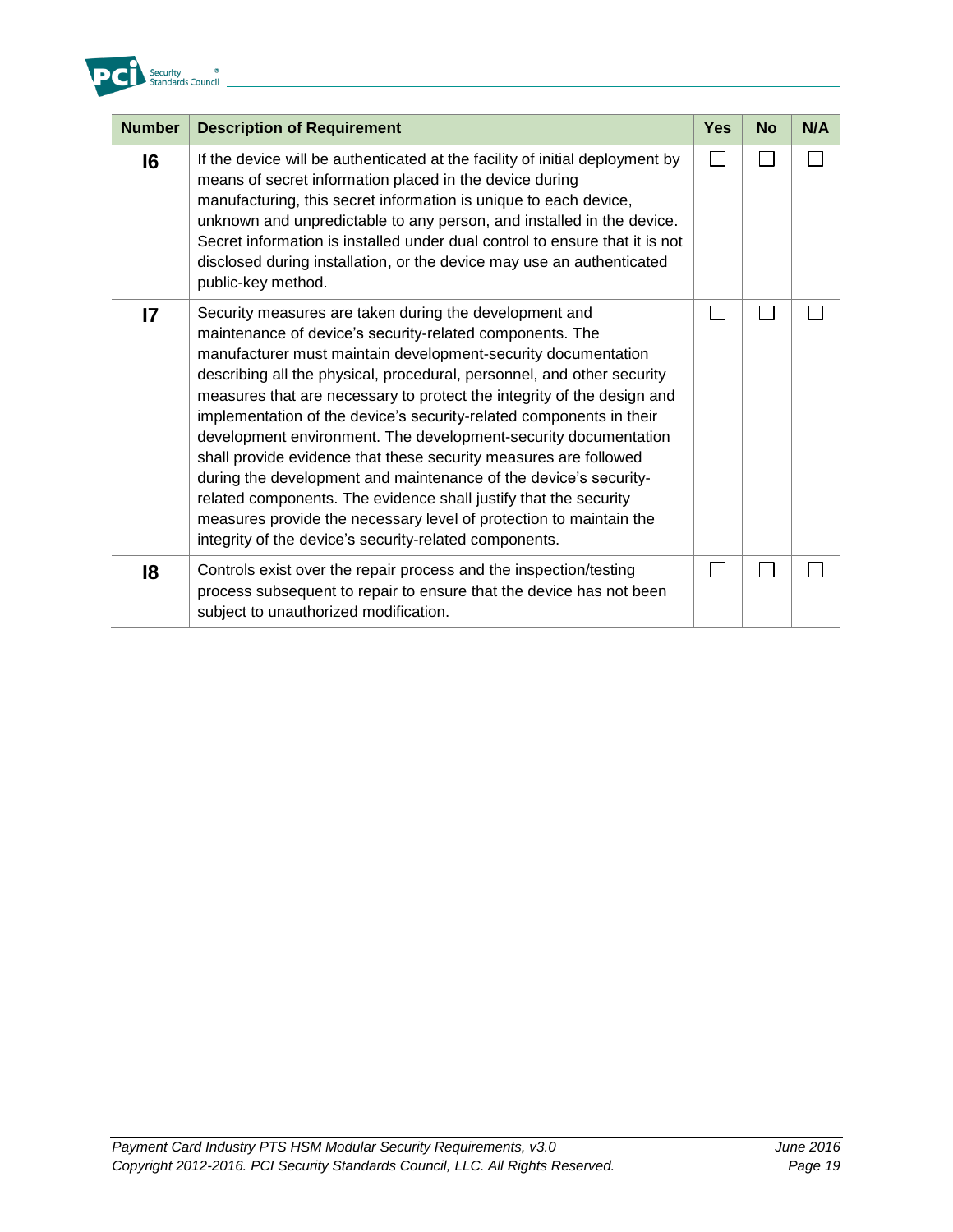

### **J – Device Security Requirements Between Manufacturer and Point of Initial Deployment**

#### *Note: In the following requirements, the device under evaluation is referred to as the "device."*

The device manufacturer, subject to PCI payment brand site inspections, confirms the following. The PCI test laboratories do not currently validate this information; however, the vendor is still required to complete these forms and the information will be reported to PCI for review and, if necessary, corrective action

*Note: "Initial key loading" pertains to the loading of payment transaction keys used by the acquiring organization.* 

| <b>Number</b>  | <b>Description of Requirement</b>                                                                                                                                                                                                                                                                                                                                                                                                                                                                                                                                                     | <b>Yes</b>                  | <b>No</b> | N/A |
|----------------|---------------------------------------------------------------------------------------------------------------------------------------------------------------------------------------------------------------------------------------------------------------------------------------------------------------------------------------------------------------------------------------------------------------------------------------------------------------------------------------------------------------------------------------------------------------------------------------|-----------------------------|-----------|-----|
| J <sub>1</sub> | The device should be protected from unauthorized modification with<br>tamper-detection security features, and customers shall be provided<br>with documentation (both shipped with the product and available<br>securely online) that provides instruction on validating the authenticity<br>and integrity of the device.<br>Where this is not possible, the device is shipped from the<br>manufacturer's facility to the facility of initial deployment and stored en<br>route under auditable controls that can account for the location of<br>every device at every point in time. | $\Box$                      |           |     |
|                | Where multiple parties are involved in organizing the shipping, it is the<br>responsibility of each party to ensure that the shipping and storage<br>they are managing is compliant with this requirement.                                                                                                                                                                                                                                                                                                                                                                            |                             |           |     |
| J2             | Procedures are in place to transfer accountability for the device from<br>the manufacturer to the facility of initial deployment. Where the device<br>is shipped via intermediaries such as resellers, accountability will be<br>with the intermediary from the time at which they receive the device<br>until the time it is received by the next intermediary or the point of<br>initial deployment.                                                                                                                                                                                | П                           |           |     |
| J3             | While in transit from the manufacturer's facility to the facility of initial<br>deployment, the device is:<br>Shipped and stored in tamper-evident packaging; and/or<br>٠<br>Shipped and stored containing a secret that:<br>$\blacksquare$<br>• Is immediately and automatically erased if any physical or<br>functional alteration to the device is attempted, and<br>• Can be verified by the initial-key-loading facility, but that<br>cannot feasibly be determined by unauthorized personnel.                                                                                   | $\mathcal{L}_{\mathcal{A}}$ |           |     |
| J4             | The device's development-security documentation must provide<br>means to the facility of initial deployment to assure the authenticity of<br>the TOE's security-relevant components.                                                                                                                                                                                                                                                                                                                                                                                                  |                             |           |     |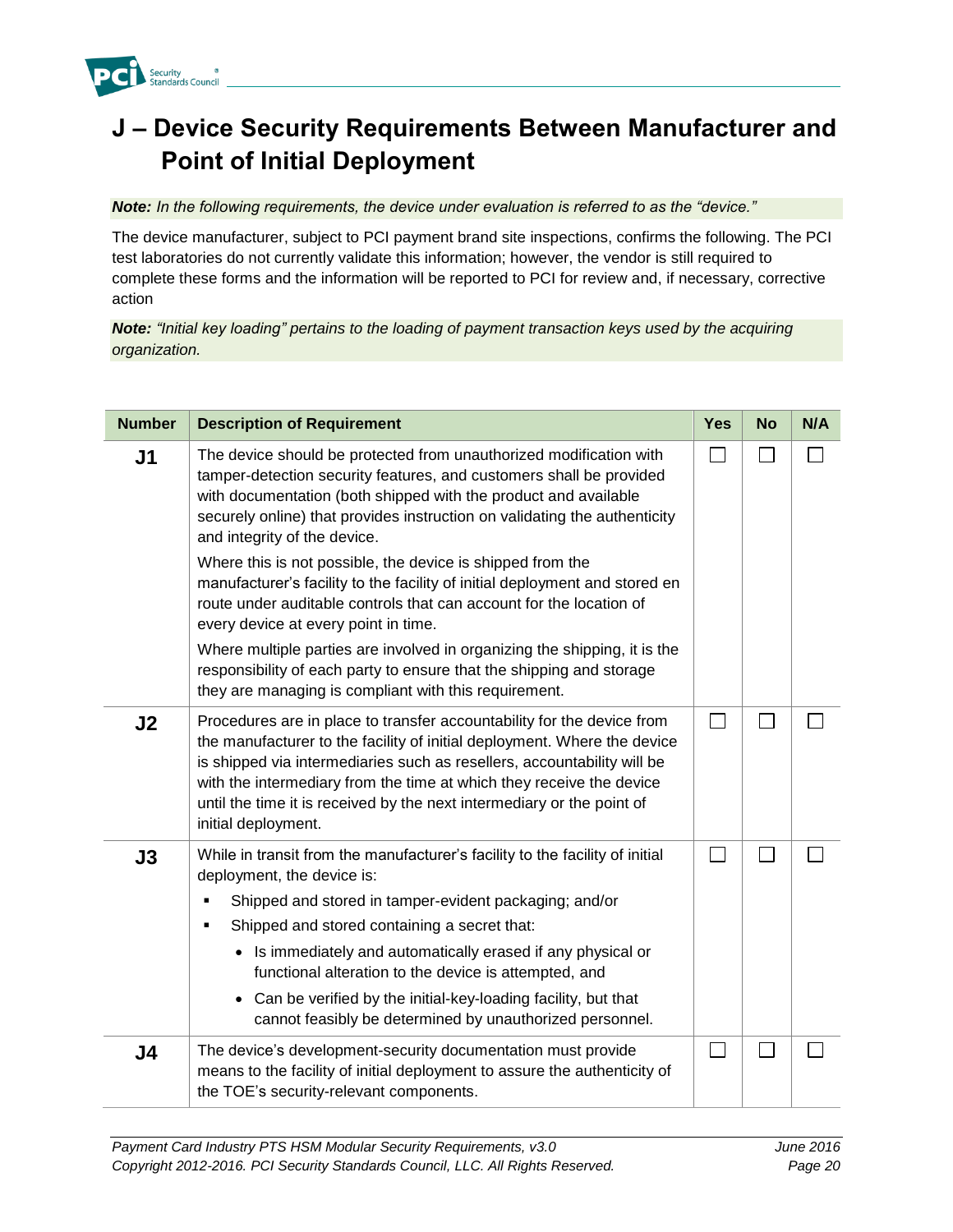

| <b>Number</b>  | <b>Description of Requirement</b>                                                                                                                                                                                                                                                                                       | Yes | <b>No</b> | N/A |
|----------------|-------------------------------------------------------------------------------------------------------------------------------------------------------------------------------------------------------------------------------------------------------------------------------------------------------------------------|-----|-----------|-----|
| J5             | If the manufacturer is in charge of initial key loading, the manufacturer<br>must verify the authenticity of the device's security-related<br>components.                                                                                                                                                               |     |           |     |
| J <sub>6</sub> | If the manufacturer is not in charge of initial key loading, the<br>manufacturer must provide the means to the facility of initial<br>deployment to assure the verification of the authenticity of the device's<br>security-related components.                                                                         |     |           |     |
| J7             | Each device shall have a unique visible identifier affixed to it or should<br>be identifiable using secure, cryptographically protected methods.                                                                                                                                                                        | L   |           |     |
| J8             | The vendor must maintain a manual that provides instructions for the<br>operational management of the device. This includes instructions for<br>recording the entire lifecycle of the device's security-related<br>components and of the manner in which those components are<br>integrated into a single device, e.g.: |     |           |     |
|                | Data on production and personalization<br>٠                                                                                                                                                                                                                                                                             |     |           |     |
|                | Physical/chronological whereabouts<br>٠                                                                                                                                                                                                                                                                                 |     |           |     |
|                | Repair and maintenance<br>٠                                                                                                                                                                                                                                                                                             |     |           |     |
|                | Removal from operation<br>٠                                                                                                                                                                                                                                                                                             |     |           |     |
|                | Loss or theft<br>٠                                                                                                                                                                                                                                                                                                      |     |           |     |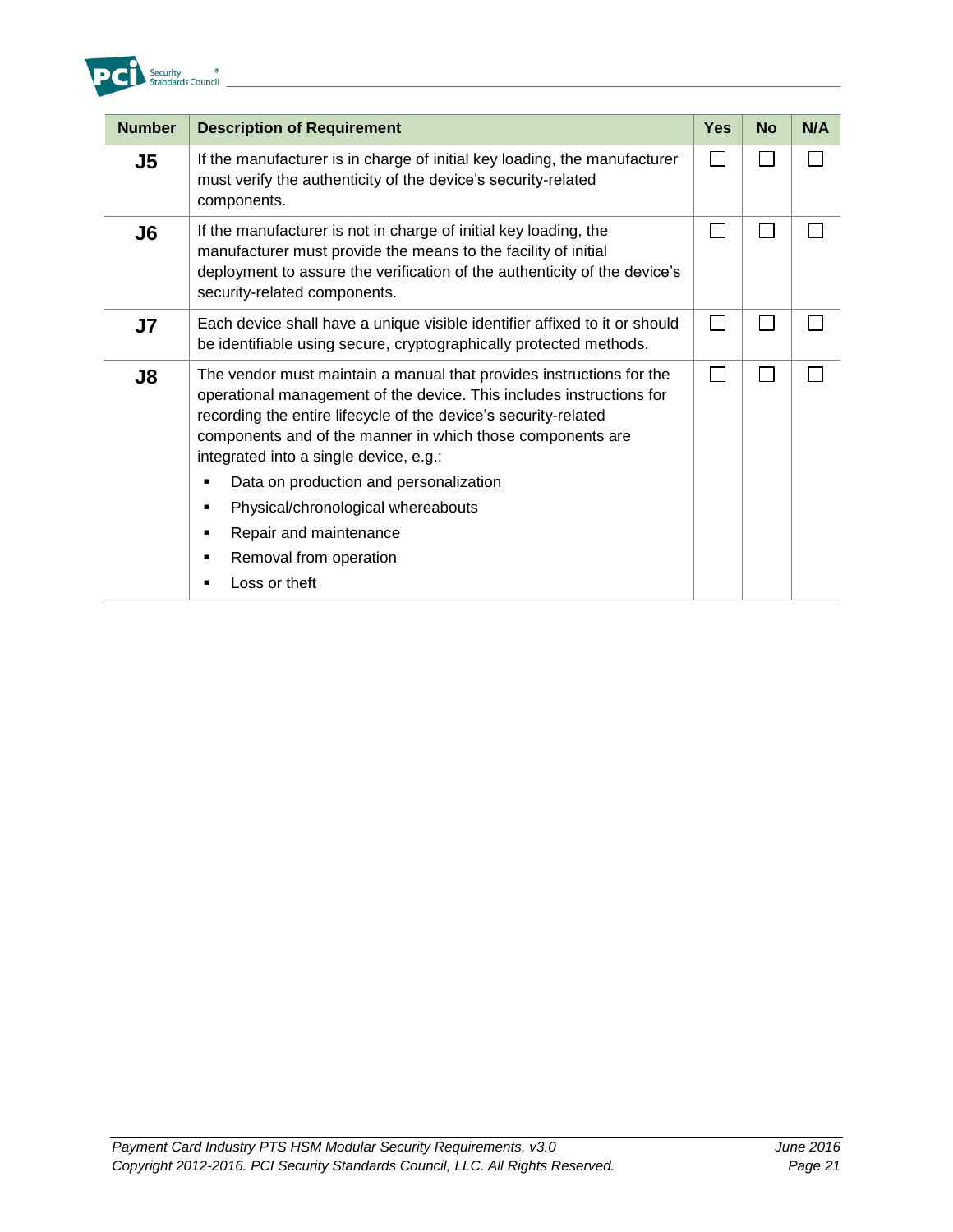

# **Compliance Declaration – General Information – Form A**

*This form and the requested information are to be completed and returned along with the completed information in the applicable Evaluation Module forms.*

| <b>Device Manufacturer Information</b> |  |                        |  |
|----------------------------------------|--|------------------------|--|
| <b>Device Manufacturer:</b>            |  |                        |  |
| <b>Address 1:</b>                      |  |                        |  |
| <b>Address 2:</b>                      |  |                        |  |
| City:                                  |  | <b>State/Province:</b> |  |
| <b>Country:</b>                        |  | <b>Mail Code:</b>      |  |
| <b>Primary Contact:</b>                |  |                        |  |
| <b>Position/Title:</b>                 |  |                        |  |
| <b>Telephone No:</b>                   |  | Fax:                   |  |
| <b>E-mail Address:</b>                 |  |                        |  |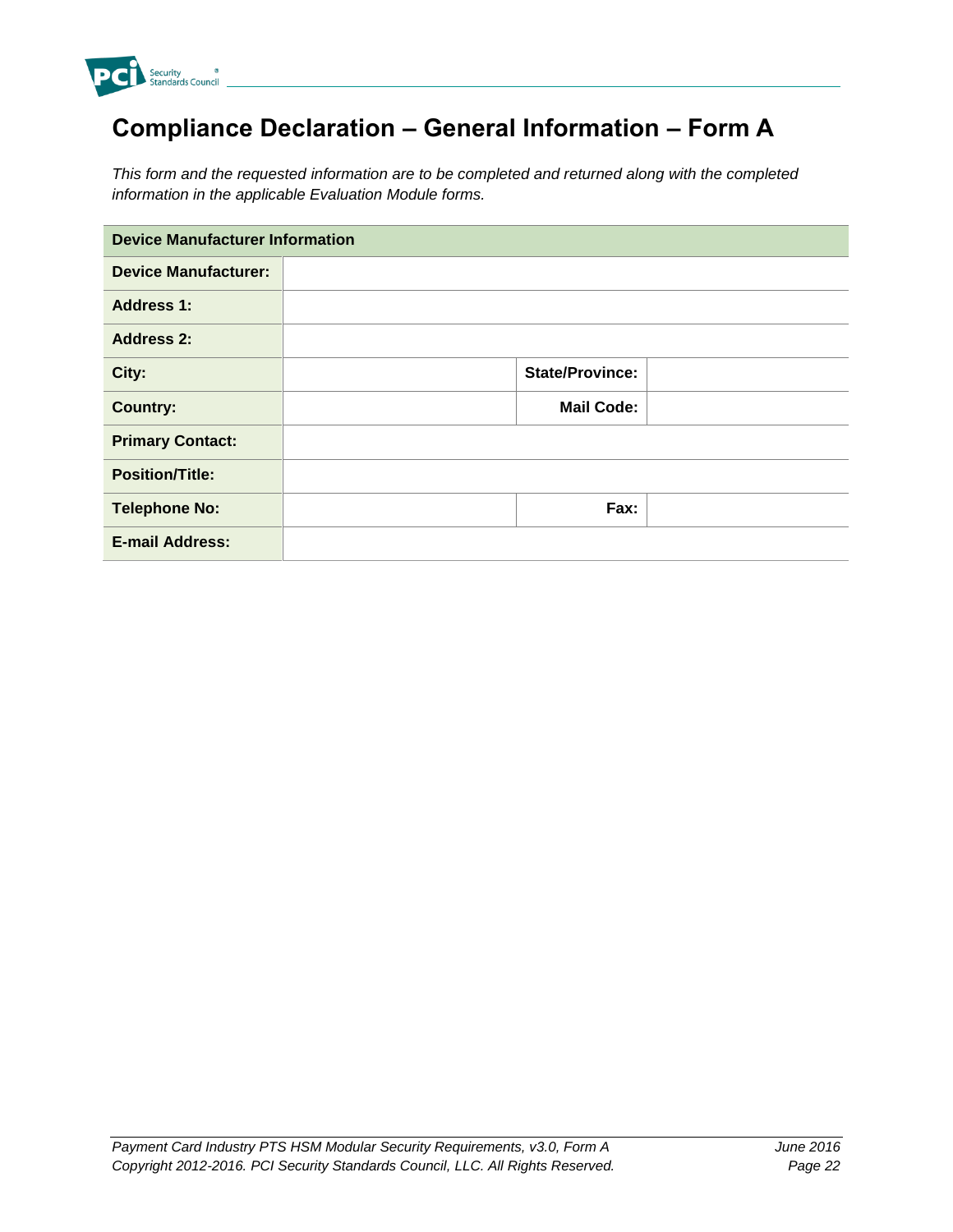

#### **Compliance Declaration Statement – Form B**

| <b>Compliance Declaration</b>                                 |                                                                                                    |                                                                                                    |  |  |
|---------------------------------------------------------------|----------------------------------------------------------------------------------------------------|----------------------------------------------------------------------------------------------------|--|--|
| <b>Device Manufacturer:</b>                                   |                                                                                                    |                                                                                                    |  |  |
| <b>Model Name and Number:</b>                                 |                                                                                                    |                                                                                                    |  |  |
| I, (Name)                                                     |                                                                                                    |                                                                                                    |  |  |
|                                                               |                                                                                                    | Am an officer of the above company, authorized to verify compliance of the referenced equipment.   |  |  |
| the referenced equipment.                                     | Am an officer of the designated laboratory, authorized by the manufacturer to verify compliance of |                                                                                                    |  |  |
| I hereby attest that the above-referenced model of device is: |                                                                                                    |                                                                                                    |  |  |
|                                                               |                                                                                                    | In full compliance with the standards set forth above in the Manufacturer Self-Assessment Form.    |  |  |
|                                                               | as indicated in the attached Exception Form (Form C).                                              | Not in full compliance with the standards set forth above in the Manufacturer Self-Assessment Form |  |  |
|                                                               |                                                                                                    |                                                                                                    |  |  |
| Signature 个                                                   | Date 个                                                                                             |                                                                                                    |  |  |
|                                                               |                                                                                                    |                                                                                                    |  |  |
| Printed Name $\uparrow$                                       |                                                                                                    | <b>Title 个</b>                                                                                     |  |  |

*At the end of this form under "Device Specification Sheet," attach a sheet highlighting device characteristics, including photos. These photos are to include both external and internal pictures of the device. The internal pictures are to be sufficient to show the various components of the device.*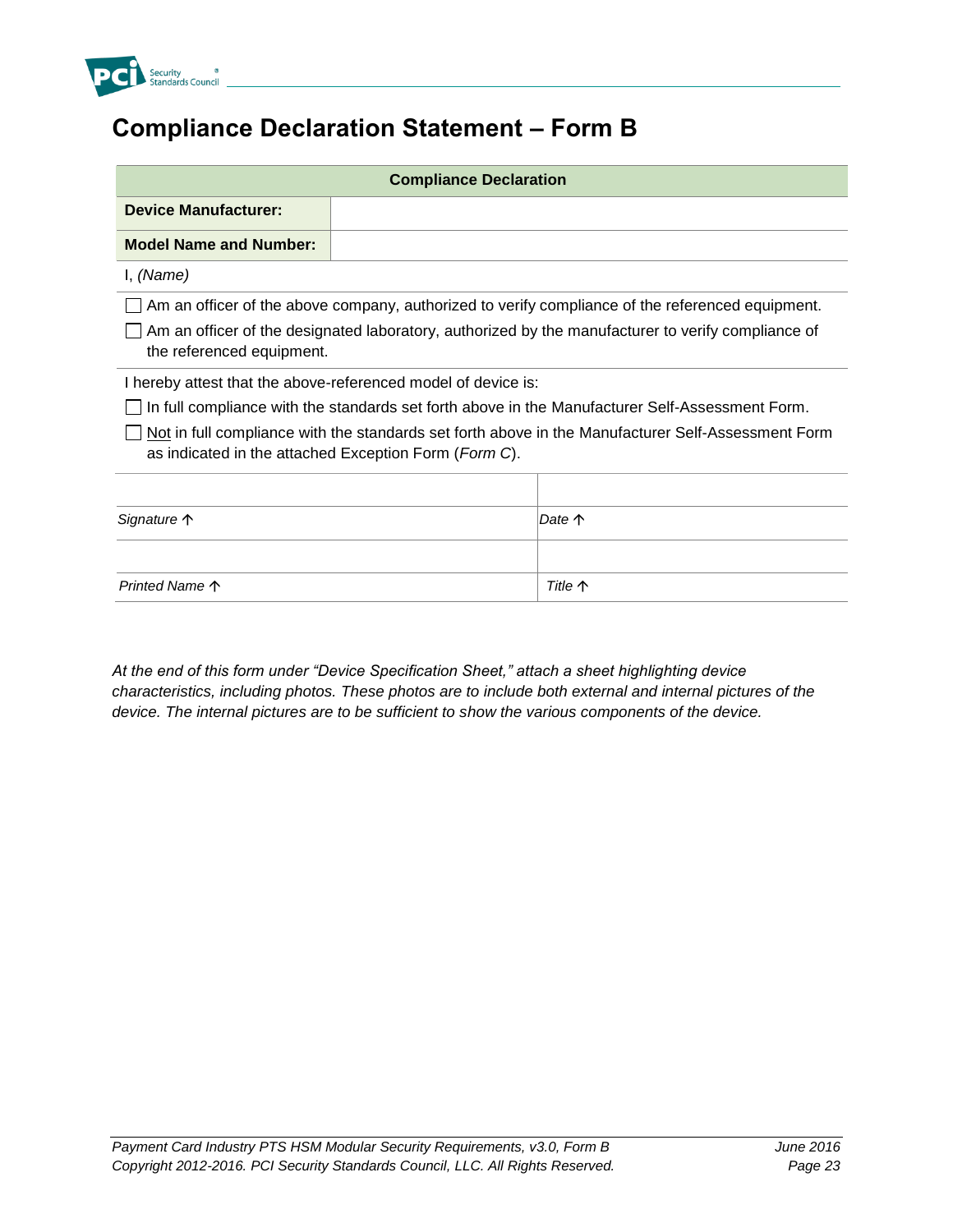

#### **Compliance Declaration Exception – Form C**

| <b>Device Manufacturer:</b>   |  |
|-------------------------------|--|
| <b>Model Name and Number:</b> |  |

#### *Instructions*

For any statement, A1-A7, B1-B20, C1, D1-8 or E1-E8, for which the answer was a "NO" or an "N/A," explain why the answer was not "YES."

| <b>Statement Number</b> | <b>Explanation</b> |
|-------------------------|--------------------|
|                         |                    |
|                         |                    |
|                         |                    |
|                         |                    |
|                         |                    |
|                         |                    |
|                         |                    |
|                         |                    |
|                         |                    |
|                         |                    |
|                         |                    |
|                         |                    |
|                         |                    |
|                         |                    |
|                         |                    |
|                         |                    |
|                         |                    |
|                         |                    |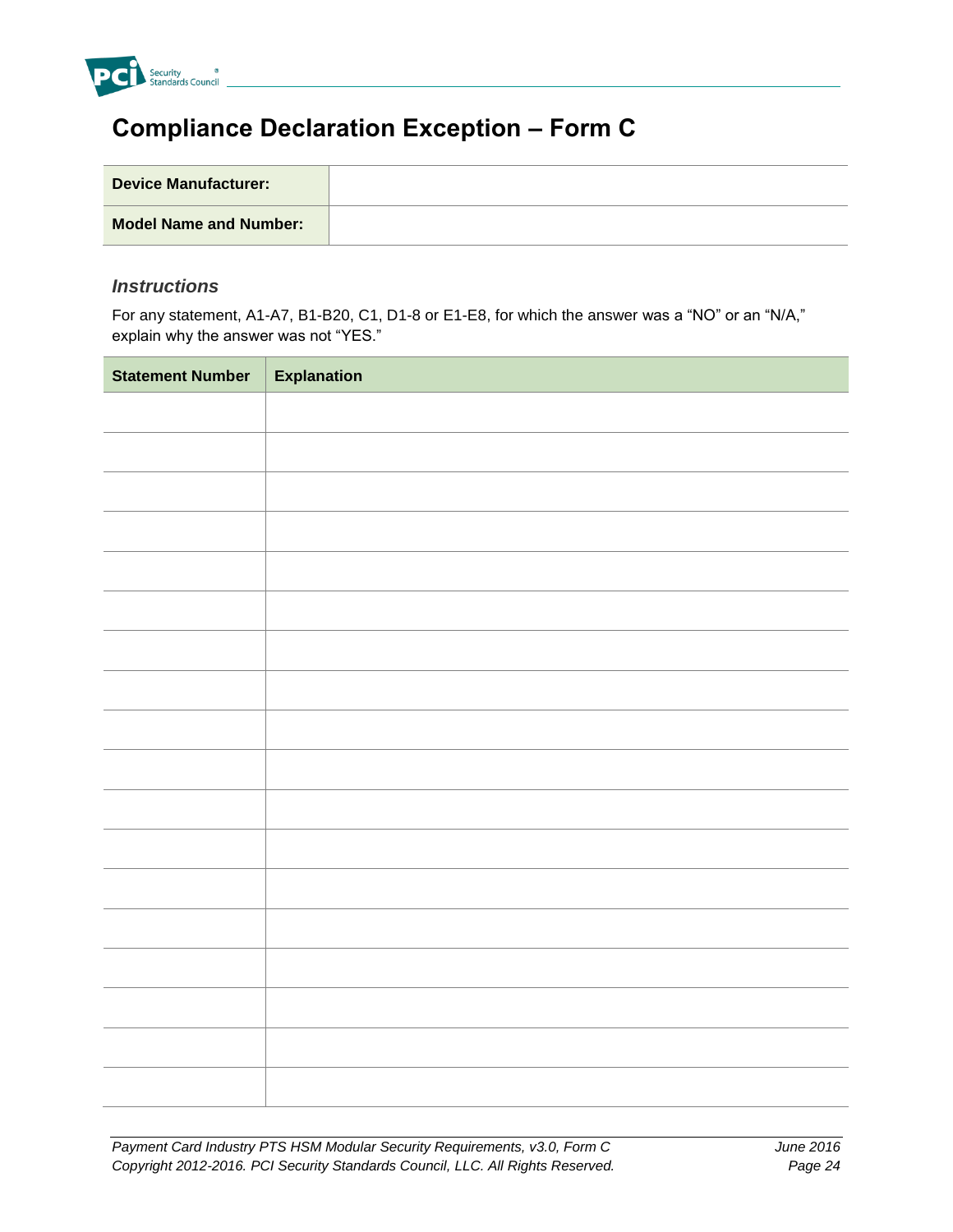

## **Appendix A: Requirements Applicability Matrix**

Inside evaluation modules, requirements applicability depends upon the functionalities a device under test provides. Three functionalities have been identified, as shown below.

| <b>Functionality</b>         | <b>Description</b>                                                                                                                                                                                             |
|------------------------------|----------------------------------------------------------------------------------------------------------------------------------------------------------------------------------------------------------------|
| Core                         | This is functionality that must be met by all HSM approval classes as<br>delineated in Appendix B-i.e., Hardware Security Module, Key-Loading<br>Device, and Remote Administration Platform.                   |
| <b>Key-Loading Devices</b>   | This is functionality that must be met by devices that perform key injection<br>of either clear-text or enciphered keys or their components. The devices<br>may perform other services such as key generation. |
| <b>Remote Administration</b> | This is for platforms that are used for remote administration of HSMs. Such<br>administration may include device configuration and key-loading services.                                                       |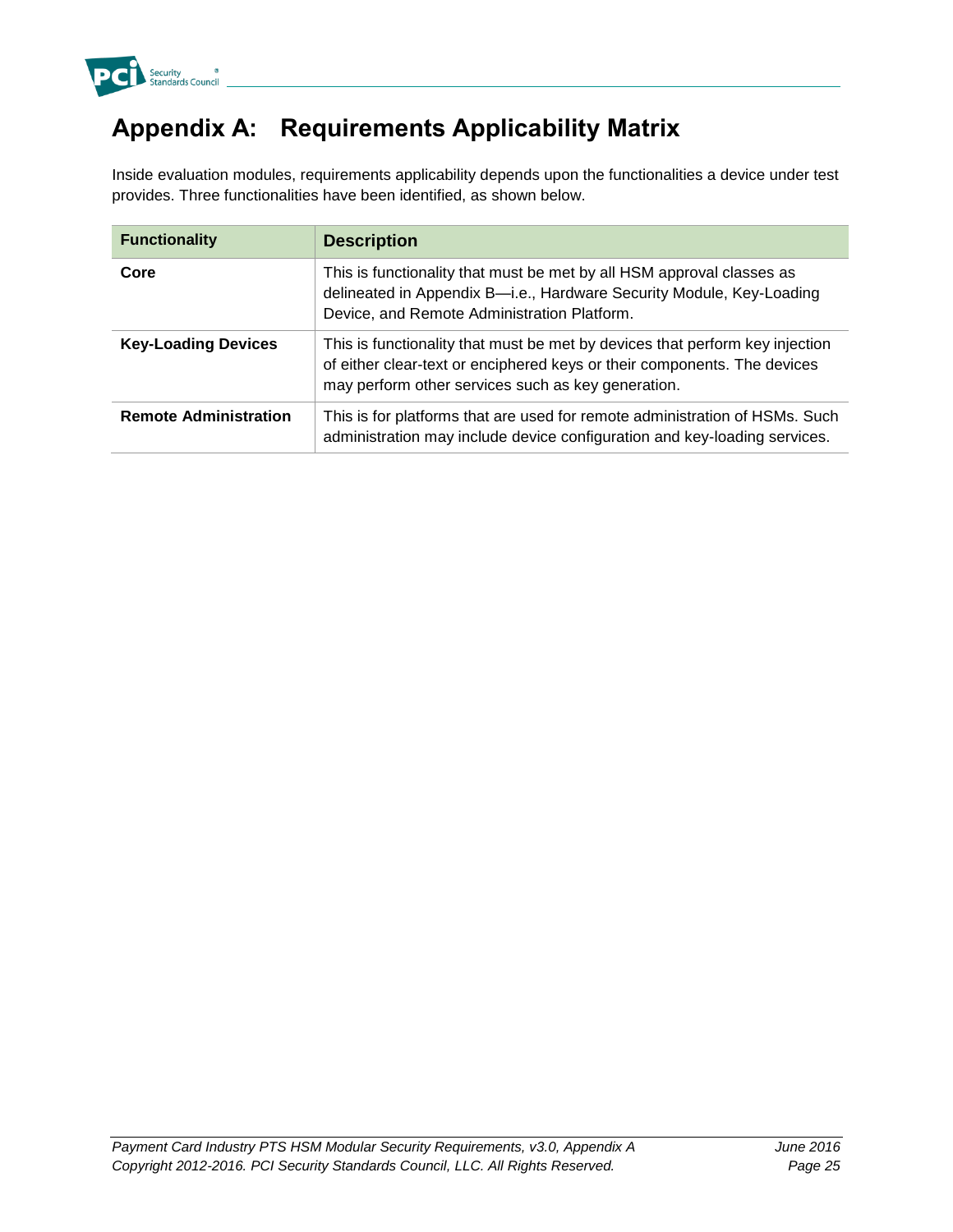

### **Appendix B: Applicability of Requirements**

Having identified functionalities, a device under evaluation needs to meet or exceed requirements formed by the union of all requirements applicable to each of the functionalities. Please refer to Appendix A: Requirements Applicability Matrix.

For compound devices, it is possible that these requirements are met or exceeded by the relevant module(s) if the corresponding requirements are fully covered; however it remains up to the testing house's judgment to evaluate on a case-by-case basis whether supplementary testing is required.

To determine which requirements apply to a device, the following steps must take place:

- 1. Identify which of the functionalities the device supports.
- 2. For each of the supported functionalities, report any marking "X" corresponding to the listed requirement. "X" stands for "applicable," in which case the requirement must be considered for both the vendor questionnaire and evaluation. In all cases, if a security requirement is impacted, the device must be assessed against it.

| --<br>G)<br>$\overline{a}$<br>-<br>≔<br>Φ<br>$\alpha$ | $\omega$ | ō<br>高<br>ೲ<br>٠<br>ā, | ø.<br>._<br>$\overline{a}$<br>$\alpha$ | <b>Conditions</b> |
|-------------------------------------------------------|----------|------------------------|----------------------------------------|-------------------|
|-------------------------------------------------------|----------|------------------------|----------------------------------------|-------------------|

#### **Hardware Security Module**

| <b>Core Physical Security Requirements</b> |          |          |          |  |
|--------------------------------------------|----------|----------|----------|--|
| A <sub>1</sub>                             | <b>X</b> | <b>X</b> |          |  |
| A2                                         | X        | <b>X</b> |          |  |
| A3                                         | X        | <b>X</b> | <b>X</b> |  |
| A <sup>4</sup>                             | X        | <b>X</b> |          |  |
| A <sub>5</sub>                             | X        | <b>X</b> |          |  |

| <b>Core Logical Security Requirements</b> |                    |              |              |  |
|-------------------------------------------|--------------------|--------------|--------------|--|
| <b>B1</b>                                 | $\pmb{\mathsf{X}}$ | $\mathbf x$  | $\mathbf x$  |  |
| <b>B2</b>                                 | $\mathsf X$        | $\mathbf{x}$ |              |  |
| <b>B3</b>                                 | $\mathbf x$        | $\mathbf{x}$ |              |  |
| <b>B4</b>                                 | $\mathsf X$        | $\mathsf{X}$ |              |  |
| B4.1                                      | $\mathbf x$        | $\mathbf x$  |              |  |
| <b>B5</b>                                 | $\mathbf x$        | $\mathsf{X}$ |              |  |
| B <sub>6</sub>                            | $\mathsf X$        | $\mathsf{X}$ |              |  |
| <b>B7</b>                                 | $\mathbf x$        | $\mathsf{X}$ | $\mathsf{X}$ |  |
| B <sub>8</sub>                            | $\mathsf X$        | $\mathsf{X}$ |              |  |
| <b>B9</b>                                 | $\pmb{\mathsf{X}}$ | $\mathsf X$  | $\mathsf{X}$ |  |

#### **Core Logical Security Requirements**

*Payment Card Industry PTS HSM Modular Security Requirements, v3.0, Appendix B June 2016 Copyright 2012-2016. PCI Security Standards Council, LLC. All Rights Reserved. Page 26*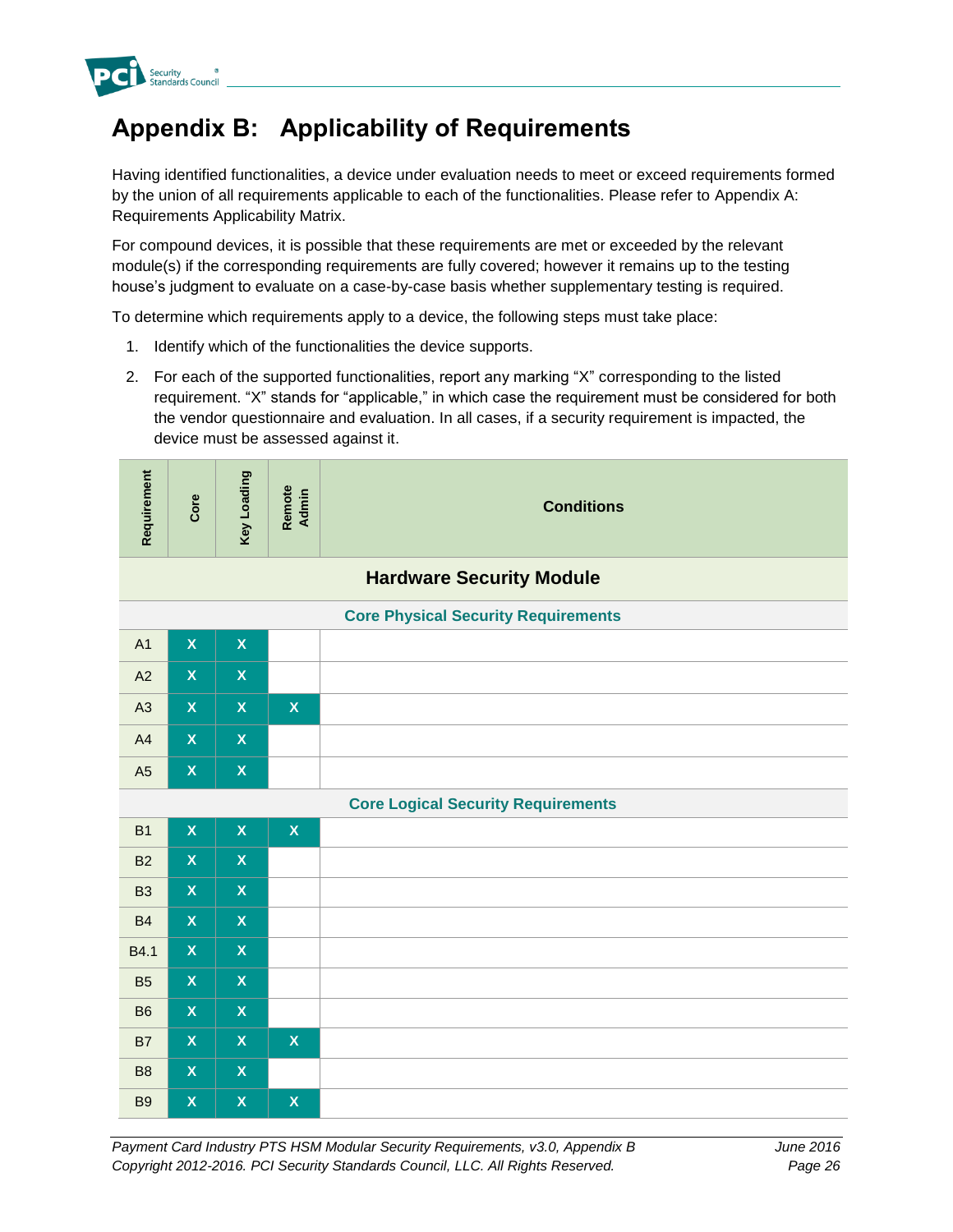

| Requirement    | Core               | Key Loading               | Remote<br>Admin    | <b>Conditions</b>                                                                                                                                               |                      |
|----------------|--------------------|---------------------------|--------------------|-----------------------------------------------------------------------------------------------------------------------------------------------------------------|----------------------|
| <b>B10</b>     | $\pmb{\mathsf{X}}$ | $\mathsf X$               | $\pmb{\mathsf{X}}$ |                                                                                                                                                                 |                      |
| <b>B11</b>     | $\mathbf x$        | $\mathsf X$               | $\mathbf{x}$       |                                                                                                                                                                 |                      |
| <b>B12</b>     | $\pmb{\mathsf{X}}$ | $\mathsf{X}$              | $\pmb{\mathsf{X}}$ |                                                                                                                                                                 |                      |
| <b>B13</b>     | $\mathbf x$        | $\mathbf x$               |                    |                                                                                                                                                                 |                      |
| <b>B14</b>     | $\pmb{\mathsf{X}}$ |                           |                    |                                                                                                                                                                 |                      |
| <b>B15</b>     | $\pmb{\mathsf{X}}$ |                           |                    |                                                                                                                                                                 |                      |
| <b>B16</b>     | $\pmb{\mathsf{X}}$ | $\mathsf X$               |                    |                                                                                                                                                                 |                      |
| <b>B17</b>     | $\pmb{\mathsf{X}}$ | $\boldsymbol{\mathsf{X}}$ |                    |                                                                                                                                                                 |                      |
| <b>B18</b>     | $\mathsf X$        | $\mathsf{X}$              |                    |                                                                                                                                                                 |                      |
| <b>B19</b>     | $\pmb{\mathsf{X}}$ | $\boldsymbol{\mathsf{X}}$ |                    |                                                                                                                                                                 |                      |
| <b>B20</b>     | $\pmb{\mathsf{X}}$ |                           |                    |                                                                                                                                                                 |                      |
|                |                    |                           |                    | <b>Policy and Procedures Requirements</b>                                                                                                                       |                      |
| C <sub>1</sub> | $\bar{\mathbf{X}}$ | $\mathsf X$               | $\pmb{\mathsf{X}}$ |                                                                                                                                                                 |                      |
|                |                    |                           |                    | <b>Key-Loading Device</b>                                                                                                                                       |                      |
| D <sub>1</sub> |                    | $\pmb{\mathsf{X}}$        | $\pmb{\mathsf{X}}$ |                                                                                                                                                                 |                      |
| D <sub>2</sub> |                    | $\mathbf x$               | $\pmb{\mathsf{X}}$ |                                                                                                                                                                 |                      |
| D <sub>3</sub> |                    | $\mathbf x$               | $\pmb{\mathsf{X}}$ |                                                                                                                                                                 |                      |
| D <sub>4</sub> |                    | $\mathsf X$               | $\mathsf X$        |                                                                                                                                                                 |                      |
| D <sub>5</sub> |                    | $\boldsymbol{\mathsf{X}}$ | $\pmb{\mathsf{X}}$ |                                                                                                                                                                 |                      |
|                |                    |                           |                    | <b>Remote Administration Platform</b>                                                                                                                           |                      |
|                |                    |                           |                    | <b>Logical Security</b>                                                                                                                                         |                      |
| E1             |                    |                           | $\pmb{\mathsf{X}}$ |                                                                                                                                                                 |                      |
| E2             |                    |                           | $\pmb{\mathsf{X}}$ |                                                                                                                                                                 |                      |
|                |                    |                           |                    | <b>Devices With Message Authentication Functionality</b>                                                                                                        |                      |
| F1             |                    |                           | $\pmb{\mathsf{X}}$ |                                                                                                                                                                 |                      |
| F <sub>2</sub> |                    |                           | $\mathsf X$        |                                                                                                                                                                 |                      |
| F <sub>3</sub> |                    |                           | $\pmb{\mathsf{X}}$ |                                                                                                                                                                 |                      |
| F4             |                    |                           | $\pmb{\mathsf{X}}$ |                                                                                                                                                                 |                      |
|                |                    |                           |                    |                                                                                                                                                                 |                      |
|                |                    |                           |                    |                                                                                                                                                                 |                      |
|                |                    |                           |                    | Payment Card Industry PTS HSM Modular Security Requirements, v3.0, Appendix B<br>Copyright 2012-2016. PCI Security Standards Council, LLC. All Rights Reserved. | June 2016<br>Page 27 |

#### **Policy and Procedures Requirements**

| C <sub>1</sub> | X                         | X            | $\boldsymbol{\mathsf{X}}$ |  |  |  |  |
|----------------|---------------------------|--------------|---------------------------|--|--|--|--|
|                | <b>Key-Loading Device</b> |              |                           |  |  |  |  |
| D <sub>1</sub> |                           | X            | <b>X</b>                  |  |  |  |  |
| D <sub>2</sub> |                           | $\mathsf{X}$ | $\boldsymbol{\mathsf{X}}$ |  |  |  |  |
| D <sub>3</sub> |                           | X.           | $\mathbf x$               |  |  |  |  |
| D <sub>4</sub> |                           | $\mathsf{x}$ | $\overline{\mathbf{X}}$   |  |  |  |  |
| D <sub>5</sub> |                           | X            | $\overline{\mathbf{x}}$   |  |  |  |  |

#### **Remote Administration Platform**

| E1                                                       |  |  | $\boldsymbol{\mathsf{X}}$ |  |
|----------------------------------------------------------|--|--|---------------------------|--|
| E2                                                       |  |  | $\boldsymbol{\mathsf{X}}$ |  |
| <b>Devices With Message Authentication Functionality</b> |  |  |                           |  |
| F <sub>1</sub>                                           |  |  | $\boldsymbol{\mathsf{X}}$ |  |
| F2                                                       |  |  | <b>X</b>                  |  |
| F <sub>3</sub>                                           |  |  | Χ                         |  |
| F <sub>4</sub>                                           |  |  | X                         |  |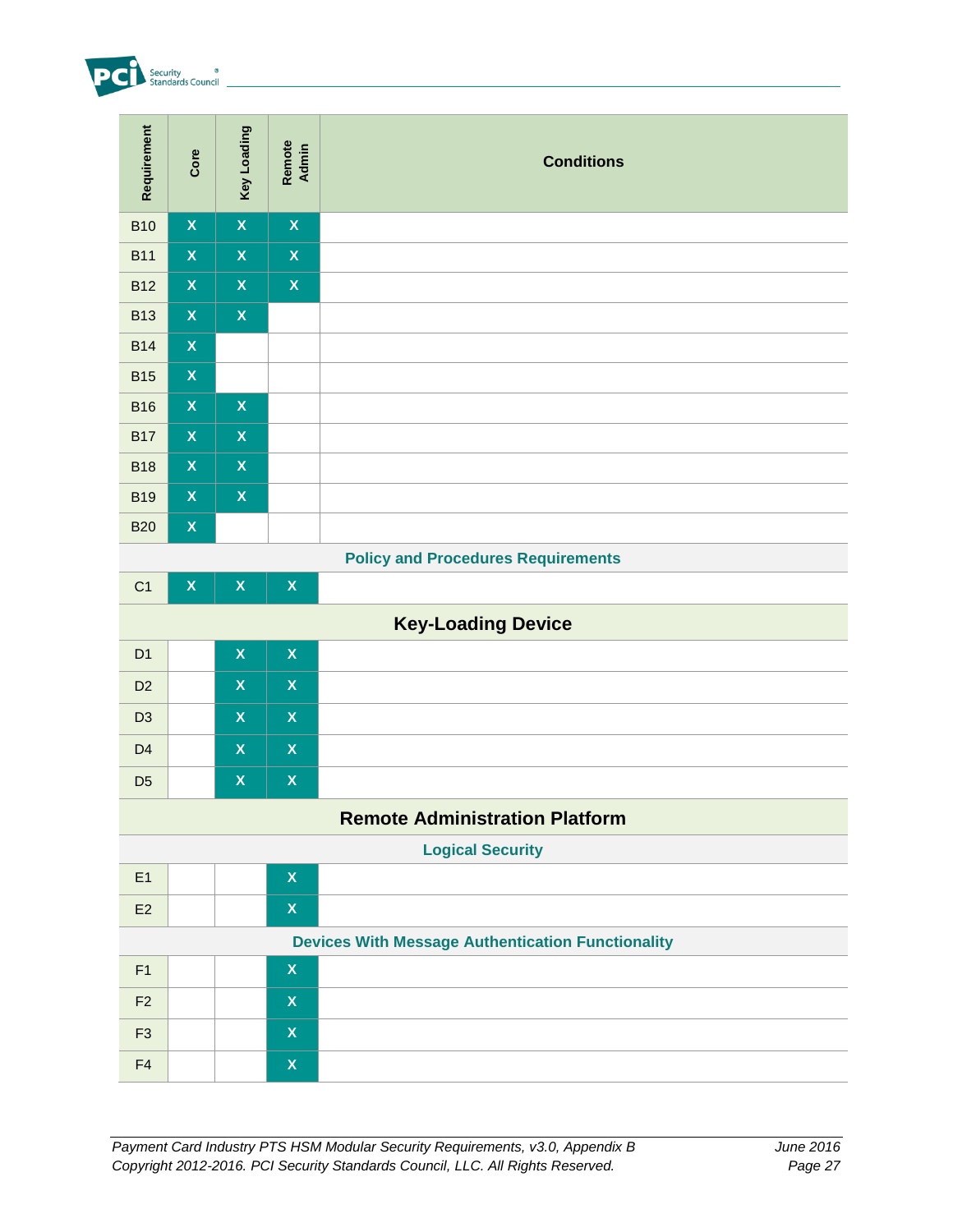

| Requirement    | Core                                             | Key Loading               | Remote<br>Admin    | <b>Conditions</b>                                                                                                                                                                       |  |  |  |  |
|----------------|--------------------------------------------------|---------------------------|--------------------|-----------------------------------------------------------------------------------------------------------------------------------------------------------------------------------------|--|--|--|--|
|                | <b>Devices With Key-Generation Functionality</b> |                           |                    |                                                                                                                                                                                         |  |  |  |  |
| G <sub>1</sub> |                                                  |                           | $\pmb{\mathsf{X}}$ |                                                                                                                                                                                         |  |  |  |  |
| G <sub>2</sub> |                                                  | $\mathsf X$               | $\pmb{\mathsf{X}}$ |                                                                                                                                                                                         |  |  |  |  |
| G <sub>3</sub> |                                                  | $\mathbf x$               | $\mathsf X$        |                                                                                                                                                                                         |  |  |  |  |
| G <sub>4</sub> |                                                  |                           | $\pmb{\mathsf{X}}$ |                                                                                                                                                                                         |  |  |  |  |
|                |                                                  |                           |                    | <b>Devices With Digital Signature Functionality</b>                                                                                                                                     |  |  |  |  |
| H1             |                                                  |                           | $\pmb{\mathsf{X}}$ |                                                                                                                                                                                         |  |  |  |  |
| H2             |                                                  |                           | $\pmb{\mathsf{X}}$ |                                                                                                                                                                                         |  |  |  |  |
|                |                                                  |                           |                    | <b>Device Management</b>                                                                                                                                                                |  |  |  |  |
|                |                                                  |                           |                    | <b>During Manufacturing</b>                                                                                                                                                             |  |  |  |  |
| 11             | $\pmb{\mathsf{X}}$                               | $\boldsymbol{\mathsf{X}}$ | $\pmb{\mathsf{X}}$ |                                                                                                                                                                                         |  |  |  |  |
| 12             | $\pmb{\mathsf{X}}$                               | $\mathsf{X}$              | $\pmb{\mathsf{X}}$ |                                                                                                                                                                                         |  |  |  |  |
| 13             | $\pmb{\mathsf{X}}$                               | $\pmb{\mathsf{X}}$        | $\pmb{\mathsf{X}}$ |                                                                                                                                                                                         |  |  |  |  |
| 4              | $\mathsf{X}$                                     | $\pmb{\mathsf{X}}$        | $\pmb{\mathsf{X}}$ |                                                                                                                                                                                         |  |  |  |  |
| 15             | $\overline{\mathbf{X}}$                          | $\pmb{\mathsf{X}}$        | $\pmb{\mathsf{X}}$ |                                                                                                                                                                                         |  |  |  |  |
| 6              | $\pmb{\mathsf{X}}$                               | $\mathsf{X}$              | $\pmb{\mathsf{X}}$ |                                                                                                                                                                                         |  |  |  |  |
| 17             | $\pmb{\mathsf{X}}$                               | $\pmb{\mathsf{X}}$        | $\pmb{\mathsf{X}}$ |                                                                                                                                                                                         |  |  |  |  |
| 18             | $\pmb{\mathsf{X}}$                               | $\pmb{\mathsf{X}}$        | $\pmb{\mathsf{X}}$ |                                                                                                                                                                                         |  |  |  |  |
|                |                                                  |                           |                    | <b>Between Manufacturer and Point of Initial Deployment</b>                                                                                                                             |  |  |  |  |
| J1             | $\mathsf{X}$                                     | $\pmb{\mathsf{X}}$        | $\pmb{\mathsf{X}}$ |                                                                                                                                                                                         |  |  |  |  |
| J2             | $\mathsf{X}$                                     | $\boldsymbol{\mathsf{X}}$ | $\pmb{\mathsf{X}}$ |                                                                                                                                                                                         |  |  |  |  |
| J3             | $\mathsf X$                                      | $\pmb{\mathsf{X}}$        | $\pmb{\mathsf{X}}$ |                                                                                                                                                                                         |  |  |  |  |
| J <sub>4</sub> | $\mathsf X$                                      | $\pmb{\mathsf{X}}$        | $\pmb{\mathsf{X}}$ |                                                                                                                                                                                         |  |  |  |  |
| J5             | $\mathsf X$                                      | $\boldsymbol{\mathsf{X}}$ | $\pmb{\mathsf{X}}$ |                                                                                                                                                                                         |  |  |  |  |
| J6             | $\bar{\mathbf{X}}$                               | $\pmb{\mathsf{X}}$        | $\pmb{\mathsf{X}}$ |                                                                                                                                                                                         |  |  |  |  |
| J7             | $\mathbf x$                                      | $\mathsf{X}$              | $\pmb{\mathsf{X}}$ |                                                                                                                                                                                         |  |  |  |  |
| J8             | $\mathsf X$                                      | $\pmb{\mathsf{X}}$        | $\pmb{\mathsf{X}}$ |                                                                                                                                                                                         |  |  |  |  |
|                |                                                  |                           |                    |                                                                                                                                                                                         |  |  |  |  |
|                |                                                  |                           |                    | Payment Card Industry PTS HSM Modular Security Requirements, v3.0, Appendix B<br>June 2016<br>Copyright 2012-2016. PCI Security Standards Council, LLC. All Rights Reserved.<br>Page 28 |  |  |  |  |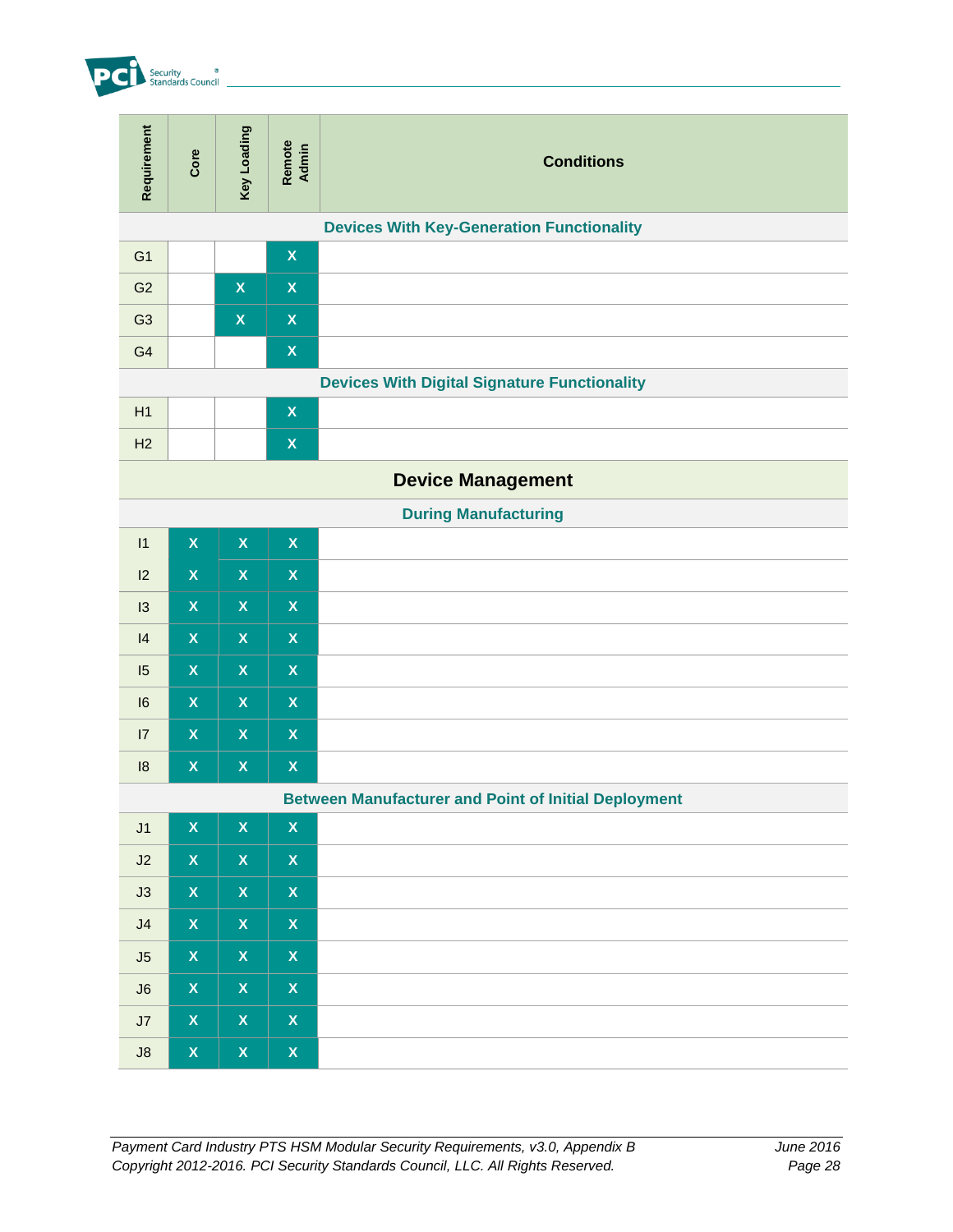

### **Glossary**

| <b>Term</b>                                          | <b>Definition</b>                                                                                                                                                                                                                                                                                      |
|------------------------------------------------------|--------------------------------------------------------------------------------------------------------------------------------------------------------------------------------------------------------------------------------------------------------------------------------------------------------|
| <b>Access Controls</b>                               | Controls to ensure that specific objects, functions, or resources can only be<br>accessed by authorized users in authorized ways.                                                                                                                                                                      |
| <b>Accountability</b>                                | The property that ensures that the actions of an entity may be traced uniquely<br>to that entity.                                                                                                                                                                                                      |
| <b>Active Erasure</b>                                | Mechanism that intentionally clears data from storage through a means other<br>than simply removing power (e.g., zeroization, inverting power).                                                                                                                                                        |
| <b>Advanced Encryption</b><br><b>Algorithm (AES)</b> | The Advanced Encryption Standard (AES), also known as Rijndael, is a block<br>cipher adopted as an encryption standard by the U.S. government. It has been<br>analyzed extensively and is now used worldwide, as was the case with its<br>predecessor, the Data Encryption Standard (DES).             |
| Algorithm                                            | A clearly specified mathematical process for computation; a set of rules,<br>which, if followed, will give a prescribed result.                                                                                                                                                                        |
| <b>ANSI (ANS)</b>                                    | American National Standards Institute. A U.S. standards accreditation<br>organization.                                                                                                                                                                                                                 |
| <b>Application</b><br>Programming<br>Interface (API) | A source code interface that a computer system or program library provides to<br>support requests for services to be made of it by a computer program.                                                                                                                                                 |
| <b>Asymmetric</b><br>Cryptographic<br>Algorithm      | See Public Key Cryptography.                                                                                                                                                                                                                                                                           |
| <b>Asymmetric Key Pair</b>                           | A public key and related private key created by and used with a public-key<br>cryptosystem.                                                                                                                                                                                                            |
| <b>Audit Journal</b>                                 | A chronological record of system activities which is sufficient to enable the<br>reconstruction, review, and examination of the sequence of environments and<br>activities surrounding or leading to each event in the path of a transaction from<br>its inception to the output of the final results. |
| <b>Audit Trail</b>                                   | See Audit Journal.                                                                                                                                                                                                                                                                                     |
| <b>Authentication</b>                                | The process for establishing unambiguously the identity of an entity, process,<br>organization, or person.                                                                                                                                                                                             |
| Authorization                                        | The right granted to a user to access an object, resource or function.                                                                                                                                                                                                                                 |
| <b>Authorize</b>                                     | To permit or give authority to a user to communicate with or make use of an<br>object, resource or function.                                                                                                                                                                                           |
| <b>Availability</b>                                  | Ensuring that legitimate users are not unduly denied access to information<br>and resources.                                                                                                                                                                                                           |
| <b>Base (Master)</b><br><b>Derivation Key (BDK)</b>  | See Derivation Key.                                                                                                                                                                                                                                                                                    |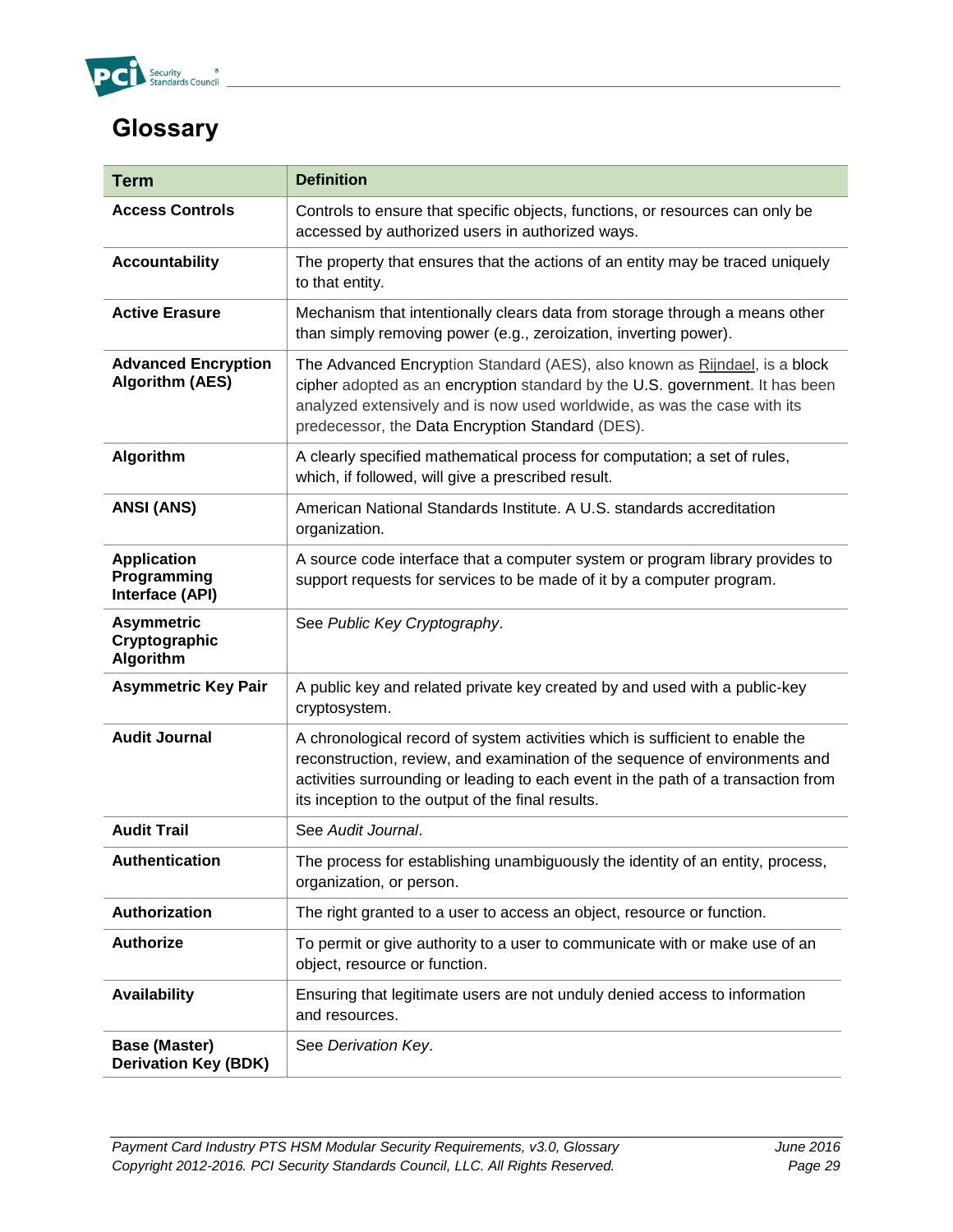

| <b>Term</b>                                         | <b>Definition</b>                                                                                                                                                                                                                                                                                                                                                                                                                                                                      |
|-----------------------------------------------------|----------------------------------------------------------------------------------------------------------------------------------------------------------------------------------------------------------------------------------------------------------------------------------------------------------------------------------------------------------------------------------------------------------------------------------------------------------------------------------------|
| <b>Check Value</b>                                  | A computed value which is the result of passing a data value through a non-<br>reversible algorithm. Check values are generally calculated using a<br>cryptographic transformation which takes as input a secret key and an<br>arbitrary string, and which gives a cryptographic check value as output. The<br>computation of a correct check value without knowledge of the secret key shall<br>not be feasible. Check values shall not allow the determination of the secret<br>key. |
| <b>Ciphertext</b>                                   | An encrypted message.                                                                                                                                                                                                                                                                                                                                                                                                                                                                  |
| <b>Clear-text</b>                                   | See Plaintext.                                                                                                                                                                                                                                                                                                                                                                                                                                                                         |
| Compromise                                          | In cryptography, the breaching of secrecy and/or security.<br>A violation of the security of a system such that an unauthorized disclosure of<br>sensitive information may have occurred. This includes the unauthorized<br>disclosure, modification, substitution, or use of sensitive data (including<br>plaintext cryptographic keys and other keying material).                                                                                                                    |
| Computationally<br><b>Infeasible</b>                | The property that a computation is theoretically achievable but is not feasible<br>in terms of the time or resources required to perform it with the current or<br>predicted power of computers.                                                                                                                                                                                                                                                                                       |
| <b>Conditional Test</b>                             | A test performed by a cryptographic module when the conditions specified for<br>the test occur.                                                                                                                                                                                                                                                                                                                                                                                        |
| <b>Confidentiality</b>                              | Ensuring that information is not disclosed or revealed to unauthorized persons,<br>entities, or processes.                                                                                                                                                                                                                                                                                                                                                                             |
| <b>Critical Functions</b>                           | Those functions that, upon failure, could lead to the disclosure of CSPs.<br>Examples of critical functions include but are not limited to random number<br>generation, cryptographic algorithm operations, and cryptographic bypass.                                                                                                                                                                                                                                                  |
| <b>Critical Security</b><br><b>Parameters (CSP)</b> | Security-related information (e.g., secret and private cryptographic keys, and<br>authentication data such as passwords and personal identification numbers<br>(PINs)) whose disclosure or modification can compromise the security of a<br>cryptographic module.                                                                                                                                                                                                                      |
| Cryptographic<br><b>Boundary</b>                    | An explicitly defined continuous perimeter that establishes the physical bounds<br>of a cryptographic module and contains all the hardware and software<br>components of a cryptographic module.                                                                                                                                                                                                                                                                                       |
| <b>Cryptographic Key</b><br>(Key)                   | A parameter used in conjunction with a cryptographic algorithm that<br>determines:<br>The transformation of plaintext data into ciphertext data,<br>٠<br>The transformation of ciphertext data into plaintext data,<br>٠<br>A digital signature computed from data,<br>٠<br>The verification of a digital signature computed from data,<br>п<br>An authentication code computed from data, or<br>ш<br>An exchange agreement of a shared secret.                                        |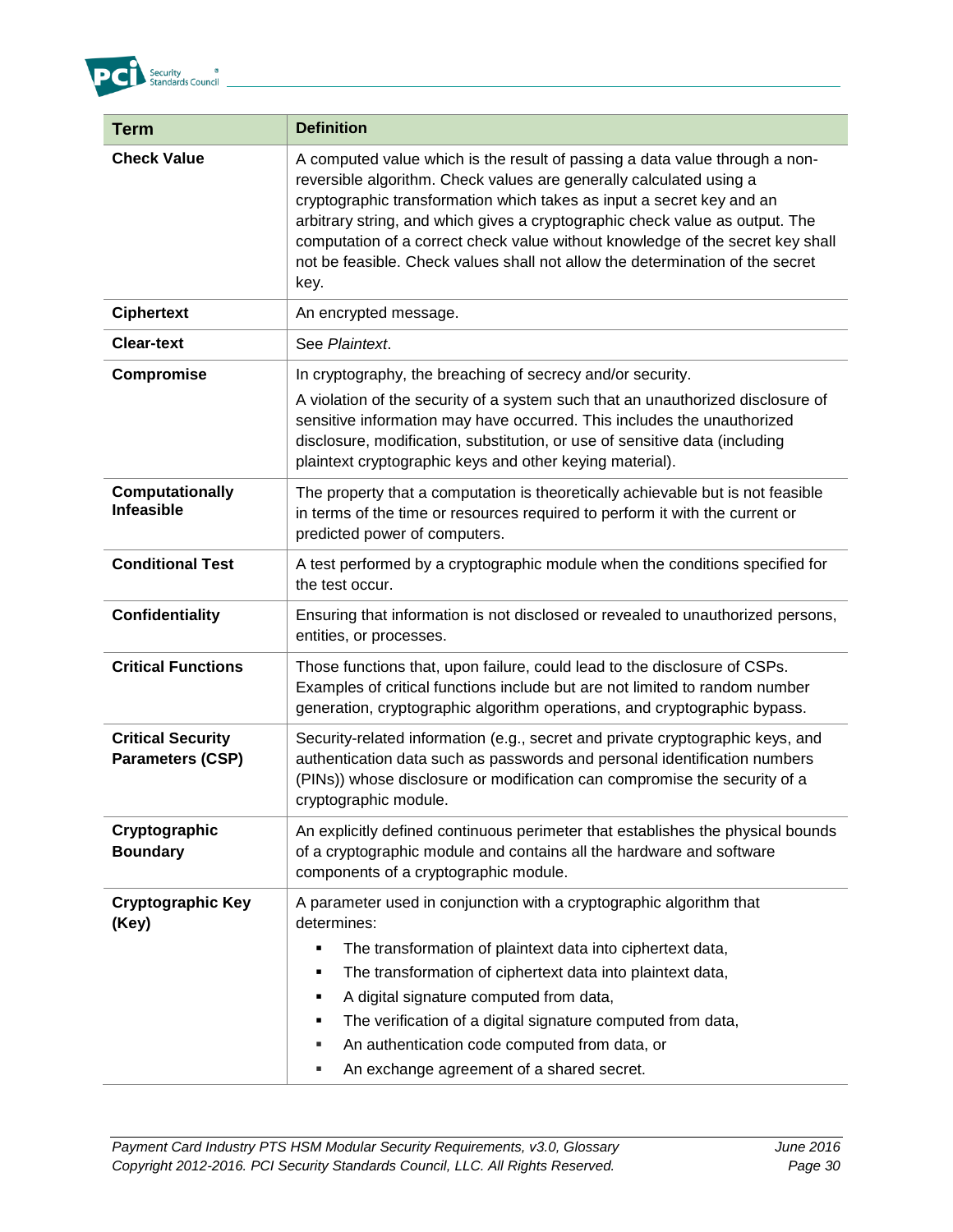

| <b>Term</b>                                                     | <b>Definition</b>                                                                                                                                                                                                                                                                                                                                                                                                                                      |
|-----------------------------------------------------------------|--------------------------------------------------------------------------------------------------------------------------------------------------------------------------------------------------------------------------------------------------------------------------------------------------------------------------------------------------------------------------------------------------------------------------------------------------------|
| <b>Cryptographic Key</b><br><b>Component (Key</b><br>Component) | One of at least two parameters having the characteristics (for example, format,<br>randomness) of a cryptographic key that is combined with one or more like<br>parameters, for example, by means of modulo-2 addition, to form a<br>cryptographic key. Throughout this document, key component may be used<br>interchangeably with secret share or key fragment.                                                                                      |
| Cryptoperiod                                                    | Time during which a key can be used for signature verification or decryption; it<br>should extend well beyond the lifetime of a key (where the lifetime is the time<br>during which a key can be used to generate a signature and/or perform<br>encryption).                                                                                                                                                                                           |
| Cryptosystem                                                    | A system used for the encryption and decryption of data.                                                                                                                                                                                                                                                                                                                                                                                               |
| <b>Data Encryption</b><br><b>Algorithm (DEA)</b>                | A published encryption algorithm used to protect critical information by<br>enciphering data based upon a variable secret key. The Data Encryption<br>Algorithm is defined in ANSI X3.92: Data Encryption Algorithm for encryption<br>and decrypting data.                                                                                                                                                                                             |
| <b>Decipher</b>                                                 | See Decrypt.                                                                                                                                                                                                                                                                                                                                                                                                                                           |
| <b>Decrypt</b>                                                  | A process of transforming ciphertext (unreadable) into plaintext (readable).                                                                                                                                                                                                                                                                                                                                                                           |
| <b>Decryption</b>                                               | See Decrypt.                                                                                                                                                                                                                                                                                                                                                                                                                                           |
| <b>Derivation Key</b>                                           | A cryptographic key, which is used to cryptographically compute another key.<br>A derivation key is normally associated with the Derived Unique Key Per<br>Transaction key management method.<br>Derivation keys are normally used in a transaction-receiving (e.g., acquirer)<br>TRSM in a one-to-many relationship to derive or decrypt the Transaction (the<br>derived keys) Keys used by a large number of originating (e.g., terminals)<br>TRSMs. |
| <b>DES</b>                                                      | Data Encryption Standard (see Data Encryption Algorithm). The National<br>Institute of Standards and Technology Data Encryption Standard, adopted by<br>the U.S. government as Federal Information Processing Standard (FIPS)<br>Publication 46, which allows only hardware implementations of the data<br>encryption algorithm.                                                                                                                       |
| <b>Device</b>                                                   | See Secure Cryptographic Device.                                                                                                                                                                                                                                                                                                                                                                                                                       |
| <b>Dictionary Attack</b>                                        | Attack in which an adversary builds a dictionary of plaintext and corresponding<br>ciphertext. When a match can be made between intercepted ciphertext and<br>dictionary-stored ciphertext, the corresponding plaintext is immediately<br>available from the dictionary.                                                                                                                                                                               |
| <b>Differential Power</b><br><b>Analysis (DPA)</b>              | An analysis of the variations of the electrical power consumption of a<br>cryptographic module, using advanced statistical methods and/or other<br>techniques, for the purpose of extracting information correlated to<br>cryptographic keys used in a cryptographic algorithm.                                                                                                                                                                        |
| <b>Digital Signature</b>                                        | The result of an asymmetric cryptographic transformation of data that allows a<br>recipient of the data to validate the origin and integrity of the data and protects<br>the sender against forgery by third parties or the recipient.                                                                                                                                                                                                                 |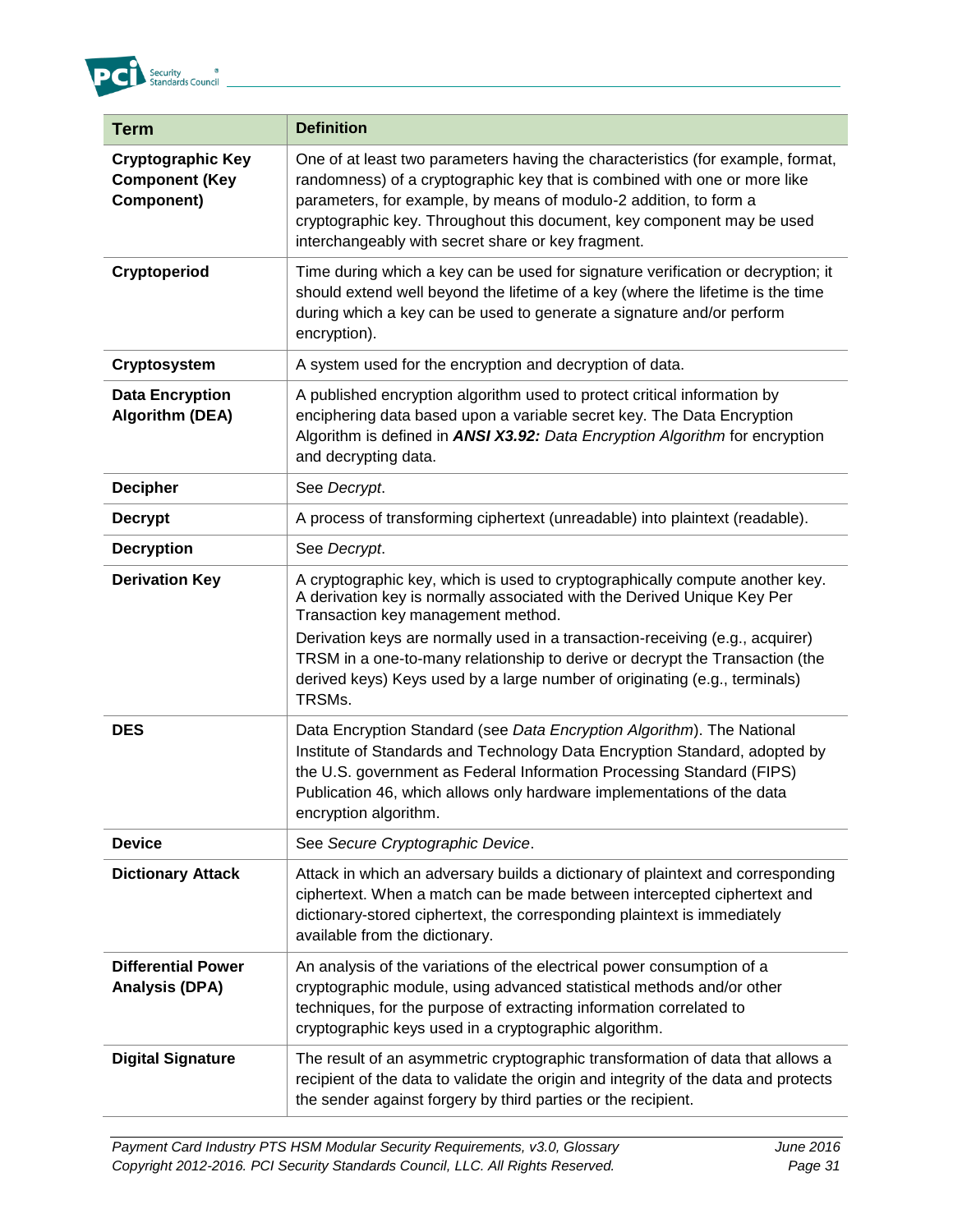

| <b>Term</b>                                    | <b>Definition</b>                                                                                                                                                                                                                                                                                                                                                                                                                                                                                                                               |
|------------------------------------------------|-------------------------------------------------------------------------------------------------------------------------------------------------------------------------------------------------------------------------------------------------------------------------------------------------------------------------------------------------------------------------------------------------------------------------------------------------------------------------------------------------------------------------------------------------|
| <b>Double-Length Key</b>                       | A cryptographic key having a length of 112 active bits plus 16 parity bits, used<br>in conjunction with the TDES cryptographic algorithm.                                                                                                                                                                                                                                                                                                                                                                                                       |
| <b>DTP</b>                                     | Detailed Test Procedure.                                                                                                                                                                                                                                                                                                                                                                                                                                                                                                                        |
| <b>DTR</b>                                     | Derived Test Requirement.                                                                                                                                                                                                                                                                                                                                                                                                                                                                                                                       |
| <b>Dual Control</b>                            | A process of using two or more separate entities (usually persons), operating<br>in concert to protect sensitive functions or information. Both entities are equally<br>responsible for the physical protection of materials involved in vulnerable<br>transactions. No single person must be able to access or to use the materials<br>(e.g., cryptographic key). For manual key-generation, conveyance, loading,<br>storage, and retrieval, dual control requires split knowledge of the key among<br>the entities. Also see Split Knowledge. |
| <b>DUKPT</b>                                   | Derived Unique Key Per Transaction: a key-management method that uses a<br>unique key for each transaction, and prevents the disclosure of any past key<br>used by the transaction originating TRSM. The unique transaction keys are<br>derived from a base-derivation key using only non-secret data transmitted as<br>part of each transaction.                                                                                                                                                                                               |
| <b>ECB</b>                                     | Electronic codebook.                                                                                                                                                                                                                                                                                                                                                                                                                                                                                                                            |
| <b>EEPROM</b>                                  | Electronically erasable programmable read-only memory.                                                                                                                                                                                                                                                                                                                                                                                                                                                                                          |
| <b>EFP</b>                                     | Environmental failure protection.                                                                                                                                                                                                                                                                                                                                                                                                                                                                                                               |
| <b>EFTPOS</b>                                  | Electronic funds transfer at point of sale.                                                                                                                                                                                                                                                                                                                                                                                                                                                                                                     |
| Electromagnetic<br><b>Emanations (EME)</b>     | An intelligence-bearing signal, which, if intercepted and analyzed, potentially<br>discloses the information that is transmitted, received, handled, or otherwise<br>processed by any information-processing equipment.                                                                                                                                                                                                                                                                                                                         |
| <b>Electronic Code Book</b><br>(ECB) Operation | A mode of encryption using a symmetric encryption algorithm, such as DEA, in<br>which each block of data is enciphered or deciphered without using an initial<br>chaining vector or previously (encrypted) data blocks.                                                                                                                                                                                                                                                                                                                         |
| <b>Electronic Key Entry</b>                    | The entry of cryptographic keys into a security cryptographic device in<br>electronic form using a key-loading device. The user entering the key may<br>have no knowledge of the value of the key being entered.                                                                                                                                                                                                                                                                                                                                |
| <b>Encipher</b>                                | See Encrypt.                                                                                                                                                                                                                                                                                                                                                                                                                                                                                                                                    |
| <b>Encrypt</b>                                 | The (reversible) transformation of data by a cryptographic algorithm to produce<br>ciphertext, i.e., to hide the information content of the data, i.e., the process of<br>transforming plaintext into ciphertext.                                                                                                                                                                                                                                                                                                                               |
| <b>Encrypted Key</b><br>(Ciphertext Key)       | A cryptographic key that has been encrypted with a key-encrypting key, a PIN,<br>or a password in order to disguise the value of the underlying plaintext key.                                                                                                                                                                                                                                                                                                                                                                                  |
| <b>Encryption</b>                              | See Encrypt.                                                                                                                                                                                                                                                                                                                                                                                                                                                                                                                                    |
| <b>Entropy</b>                                 | The uncertainty of a random variable.                                                                                                                                                                                                                                                                                                                                                                                                                                                                                                           |
| <b>EPROM</b>                                   | Erasable programmable read-only memory.                                                                                                                                                                                                                                                                                                                                                                                                                                                                                                         |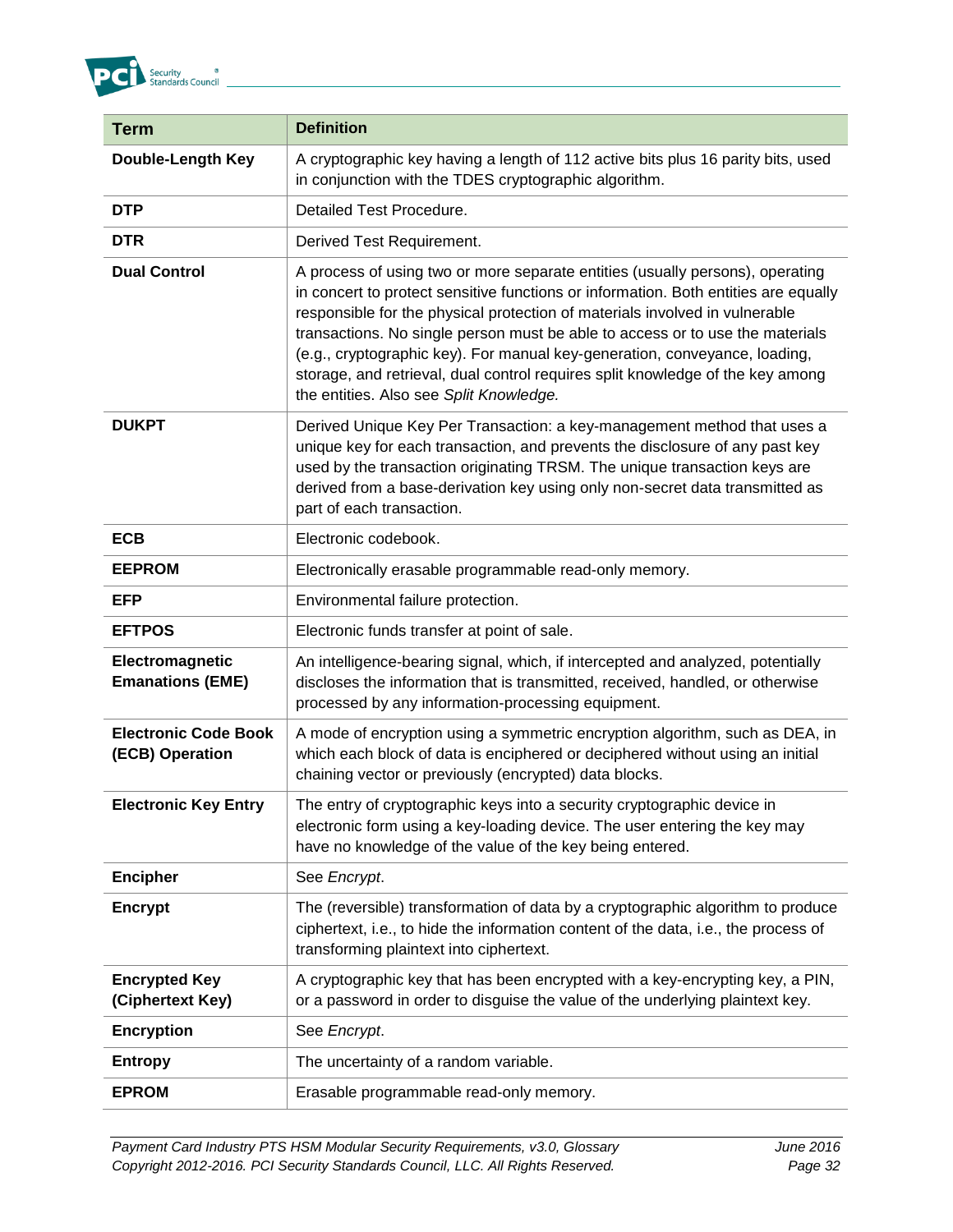

| <b>Term</b>                                        | <b>Definition</b>                                                                                                                                                                                                                                                                                                                                                                                                                                                                                                                                                                                                                                                                                                                                                                                                                                        |
|----------------------------------------------------|----------------------------------------------------------------------------------------------------------------------------------------------------------------------------------------------------------------------------------------------------------------------------------------------------------------------------------------------------------------------------------------------------------------------------------------------------------------------------------------------------------------------------------------------------------------------------------------------------------------------------------------------------------------------------------------------------------------------------------------------------------------------------------------------------------------------------------------------------------|
| <b>Error State</b>                                 | A state wherein the cryptographic module has encountered an error (e.g.,<br>failed a self-test or attempted to encrypt when missing operational keys or<br>CSPs). Error states may include "hard" errors that indicate an equipment<br>malfunction and that may require maintenance, service, or repair of the<br>cryptographic module, or recoverable "soft" errors that may require<br>initialization or resetting of the module. Recovery from error states shall be<br>possible except for those caused by hard errors that require maintenance,<br>service, or repair of the cryptographic module.                                                                                                                                                                                                                                                  |
| <b>Evaluation Laboratory</b>                       | Independent entity that performs a security evaluation of the device against<br>the PCI Security Requirements.                                                                                                                                                                                                                                                                                                                                                                                                                                                                                                                                                                                                                                                                                                                                           |
| <b>Exclusive-OR</b>                                | Binary addition with no carry, also known as modulo 2 addition, symbolized as<br>"XOR" and defined as:<br>$0 + 0 = 0$<br>$0 + 1 = 1$<br>$1 + 0 = 1$<br>$1 + 1 = 0$                                                                                                                                                                                                                                                                                                                                                                                                                                                                                                                                                                                                                                                                                       |
| <b>FIPS</b>                                        | Federal Information Processing Standard.                                                                                                                                                                                                                                                                                                                                                                                                                                                                                                                                                                                                                                                                                                                                                                                                                 |
| <b>Firmware</b>                                    | Any code within the device that provides security protections needed to<br>comply with these device security requirements. Other code that exists within<br>the device that does not provide security, and cannot impact security, is not<br>considered firmware under these device security requirements.                                                                                                                                                                                                                                                                                                                                                                                                                                                                                                                                               |
| Hardware (Host)<br><b>Security Module</b><br>(HSM) | See Secure Cryptographic Device.                                                                                                                                                                                                                                                                                                                                                                                                                                                                                                                                                                                                                                                                                                                                                                                                                         |
| <b>Hash</b>                                        | A (mathematical) function, which is a non-secret algorithm, which takes any<br>arbitrary length message as input and produces a fixed length hash result.<br>Approved hash functions satisfy the following properties:<br>1) One-Way. It is computationally infeasible to find any input that maps to any<br>pre-specified output.<br>Collision Resistant. It is computationally infeasible to find any two distinct<br>2)<br>inputs (e.g., messages) that map to the same output.<br>It may be used to reduce a potentially long message into a "hash value" or<br>"message digest" which is sufficiently compact to be input into a digital<br>signature algorithm. A "good" hash is such that the results of applying the<br>function to a (large) set of values in a given domain will be evenly (and<br>randomly) distributed over a smaller range. |
| Hexadecimal<br><b>Character</b>                    | A single character in the range 0-9, A-F (upper case), representing a four-bit<br>string                                                                                                                                                                                                                                                                                                                                                                                                                                                                                                                                                                                                                                                                                                                                                                 |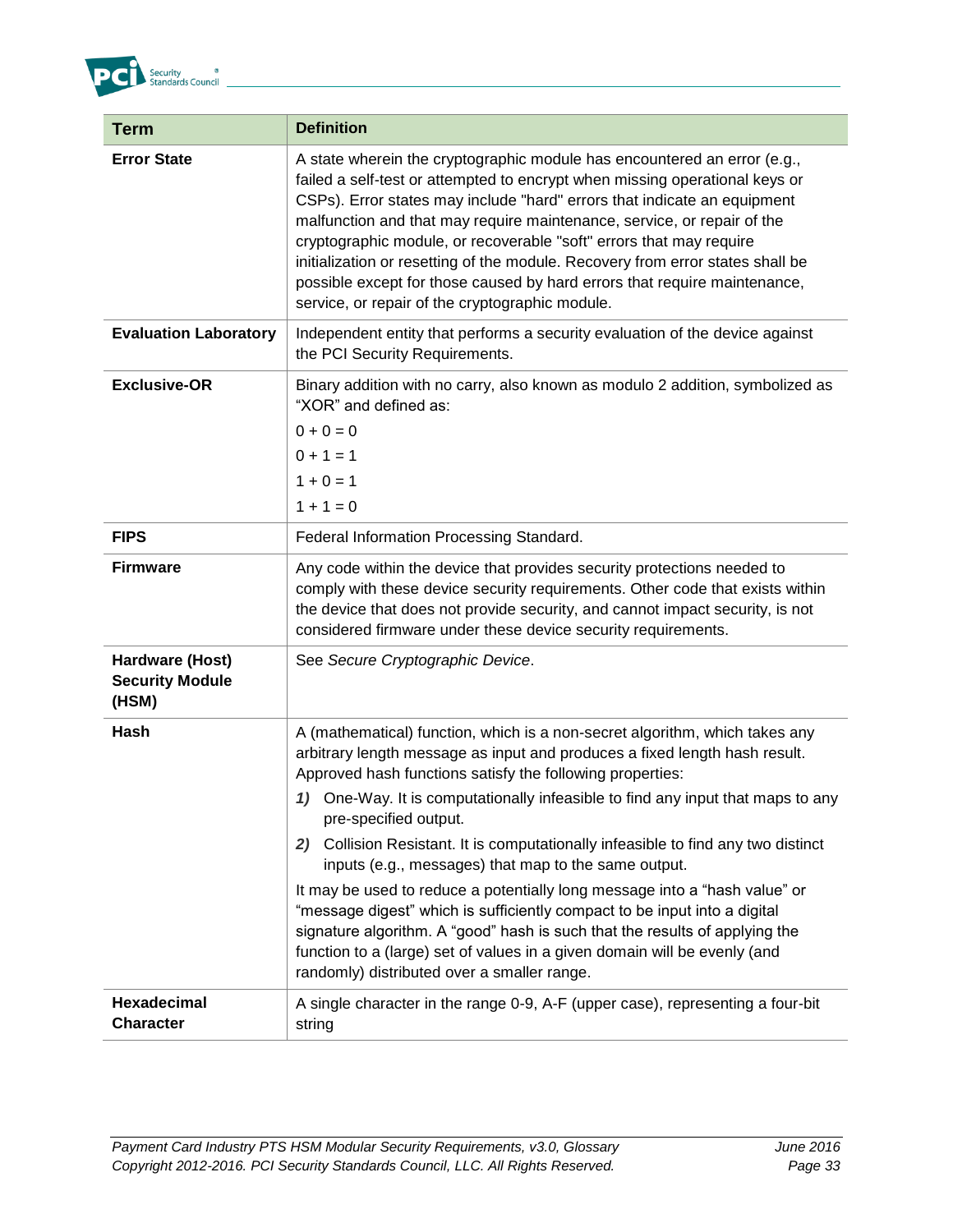

| <b>Term</b>                                  | <b>Definition</b>                                                                                                                                                                                                                                                                                                                                                                  |
|----------------------------------------------|------------------------------------------------------------------------------------------------------------------------------------------------------------------------------------------------------------------------------------------------------------------------------------------------------------------------------------------------------------------------------------|
| <b>Initialization Vector</b><br>(IV)         | A binary vector used as the input to initialize the algorithm (a stream or block<br>cipher) for the encryption of a plaintext block sequence to increase security by<br>introducing additional cryptographic variance and to synchronize cryptographic<br>equipment. The initialization vector need not be secret.                                                                 |
| <b>Initial Key Loading</b>                   | Pertains to the loading of payment transaction keys used by the acquiring<br>organization.                                                                                                                                                                                                                                                                                         |
| <b>Integrity</b>                             | Ensuring consistency of data; in particular, preventing unauthorized and<br>undetected creation, alteration, or destruction of data.                                                                                                                                                                                                                                               |
| Interface                                    | A logical entry or exit point of a cryptographic module that provides access to<br>the module for logical information flows representing physical signals.                                                                                                                                                                                                                         |
| <b>IPsec</b>                                 | Internet Protocol security is a protocol suite for securing Internet Protocol (IP)<br>communications by authenticating and encrypting each IP packet of a<br>communication session. IPsec also includes protocols for establishing mutual<br>authentication between agents at the beginning of the session and negotiation<br>of cryptographic keys to be used during the session. |
| <b>Irreversible</b><br><b>Transformation</b> | A non-secret process that transforms an input value to produce an output<br>value such that knowledge of the process and the output value does not<br>feasibly allow the input value to be determined.                                                                                                                                                                             |
| <b>ISO</b>                                   | International Organization for Standardization. An international standards<br>setting organization composed of representatives from various national<br>standards.                                                                                                                                                                                                                 |
| <b>Joint Interpretation</b><br>Library (JIL) | A set of documents agreed upon by the British, Dutch, French and German<br>Common Criteria Certification Bodies to provide a common interpretation of<br>Common Criteria for composite evaluations, attack paths, attack quotations,<br>and methodology.                                                                                                                           |
| <b>KEK</b>                                   | See Key-Encrypting Key.                                                                                                                                                                                                                                                                                                                                                            |
| Key                                          | See Cryptographic Key.                                                                                                                                                                                                                                                                                                                                                             |
| Key (Secret) Share                           | One of at least two parameters related to a cryptographic key generated in<br>such a way that a quorum of such parameters can be combined to form the<br>cryptographic key but such that less than a quorum does not provide any<br>information about the key.                                                                                                                     |
| <b>Key Agreement</b>                         | A key establishment protocol for establishing a shared secret key between<br>entities in such a way that neither of them can predetermine the value of that<br>key. That is, the secret key is a function of information contributed by two or<br>more participants.                                                                                                               |
| <b>Key Archive</b>                           | Process by which a key no longer in operational use at any location is stored.                                                                                                                                                                                                                                                                                                     |
| <b>Key Backup</b>                            | Storage of a protected copy of a key during its operational use.                                                                                                                                                                                                                                                                                                                   |
| <b>Key Bundle</b>                            | The three cryptographic keys (K1, K2, K3) used with a TDEA mode.                                                                                                                                                                                                                                                                                                                   |
| <b>Key Component</b>                         | See Cryptographic Key Component.                                                                                                                                                                                                                                                                                                                                                   |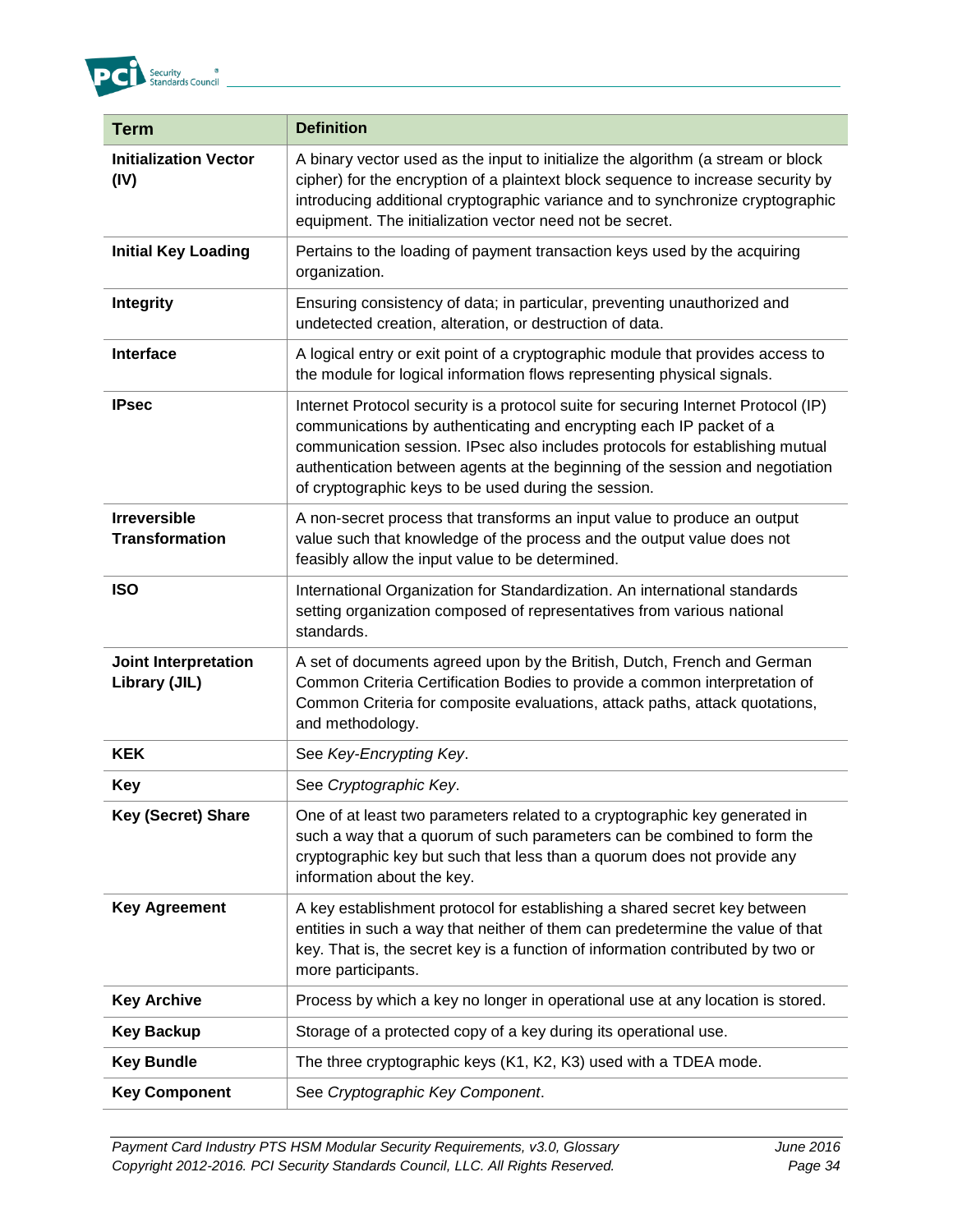

| <b>Term</b>                                                      | <b>Definition</b>                                                                                                                                                                                                                                                                                                                                                                                                                                                                                                                                          |
|------------------------------------------------------------------|------------------------------------------------------------------------------------------------------------------------------------------------------------------------------------------------------------------------------------------------------------------------------------------------------------------------------------------------------------------------------------------------------------------------------------------------------------------------------------------------------------------------------------------------------------|
| <b>Key Deletion</b>                                              | Process by which an unwanted key, and information from which the key may<br>be reconstructed, is destroyed at its operational storage/use location.                                                                                                                                                                                                                                                                                                                                                                                                        |
| <b>Key Destruction</b>                                           | Occurs when an instance of a key in one of the permissible key forms no<br>longer exists at a specific location. Information may still exist at the location<br>from which the key may be feasibly reconstructed.                                                                                                                                                                                                                                                                                                                                          |
| <b>Key-distribution host</b><br>(KDH)                            | A KDH is a processing platform used in conjunction with HSM(s) that<br>generates keys and securely distributes those keys to the EPP or PED and the<br>financial-processing platform communicating with those EPPs/PEDs. A KDH<br>may be an application that operates on the same platform that is used for PIN<br>translation and financial-transaction processing. The KDH may be used in<br>conjunction with other processing activities. A KDH shall not be used for<br>certificate issuance, and must not be used for the storage of CA private keys. |
| <b>Key-Encrypting</b><br>(Encipherment Or<br>Exchange) Key (KEK) | A cryptographic key that is used for the encryption or decryption of other keys.<br>Also known as a key-encryption or key-exchange key.                                                                                                                                                                                                                                                                                                                                                                                                                    |
| <b>Key Establishment</b>                                         | The process of making available a shared secret key to one or more entities.<br>Key establishment includes key agreement and key transport.                                                                                                                                                                                                                                                                                                                                                                                                                |
| <b>Key Fragment</b>                                              | See Cryptographic Key Component.                                                                                                                                                                                                                                                                                                                                                                                                                                                                                                                           |
| <b>Key Generation</b>                                            | Creation of a new key for subsequent use.                                                                                                                                                                                                                                                                                                                                                                                                                                                                                                                  |
| <b>Key Instance</b>                                              | The occurrence of a key in one of its permissible forms, that is, plaintext key,<br>key components and enciphered key.                                                                                                                                                                                                                                                                                                                                                                                                                                     |
| <b>Key Loading</b>                                               | Process by which a key is manually or electronically transferred into a secure<br>cryptographic device.                                                                                                                                                                                                                                                                                                                                                                                                                                                    |
| <b>Key-Loading Device</b>                                        | An SCD that may be used for securely receiving, storing, and transferring data<br>between compatible cryptographic and communications equipment. Key-<br>transfer and loading functions include the following:                                                                                                                                                                                                                                                                                                                                             |
|                                                                  | Export of a key from one secure cryptographic device (SCD) to another<br>SCD in plaintext, component, or enciphered form;                                                                                                                                                                                                                                                                                                                                                                                                                                  |
|                                                                  | Export of a key component from an SCD into a tamper-evident package<br>٠<br>(e.g., blind mailer);                                                                                                                                                                                                                                                                                                                                                                                                                                                          |
|                                                                  | Import of key components into an SCD from a tamper-evident package;<br>п                                                                                                                                                                                                                                                                                                                                                                                                                                                                                   |
|                                                                  | Temporary storage of the key in plaintext, component, or enciphered<br>٠<br>form within an SCD during transfer.                                                                                                                                                                                                                                                                                                                                                                                                                                            |
| <b>Key Management</b>                                            | The activities involving the handling of cryptographic keys and other related<br>security parameters (e.g., initialization vectors, counters) during the entire life<br>cycle of the keys, including their generation, storage, distribution, loading and<br>use, deletion, destruction and archiving.                                                                                                                                                                                                                                                     |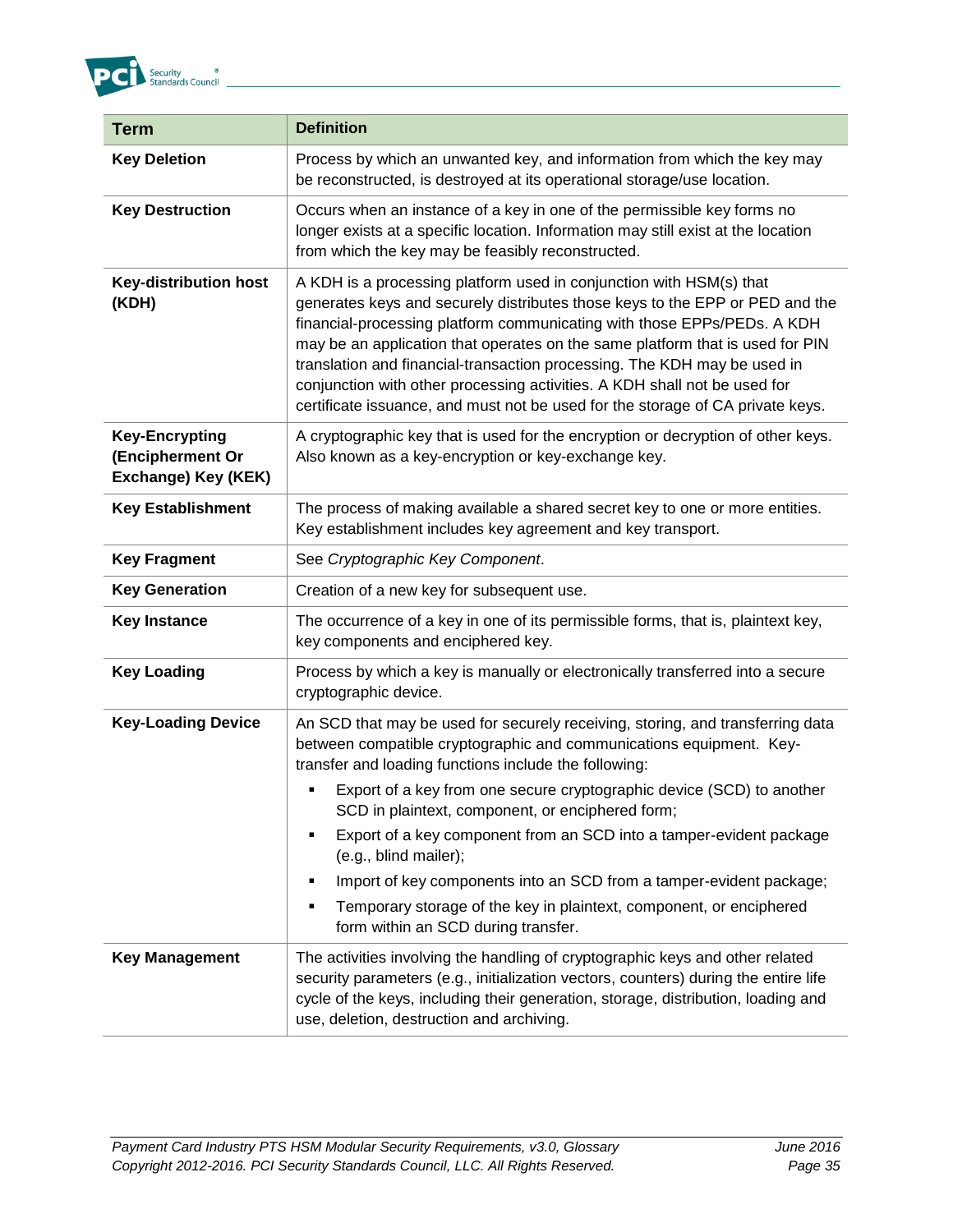

| <b>Term</b>                              | <b>Definition</b>                                                                                                                                                                                                                                                                                                                                                                                                                                                         |
|------------------------------------------|---------------------------------------------------------------------------------------------------------------------------------------------------------------------------------------------------------------------------------------------------------------------------------------------------------------------------------------------------------------------------------------------------------------------------------------------------------------------------|
| <b>Key Pair</b>                          | Two complementary keys for use with an asymmetric encryption algorithm.<br>One key, termed the public key, is expected to be widely distributed; and the<br>other, termed the private key, is expected to be restricted so that it is known<br>only to the appropriate entities.                                                                                                                                                                                          |
| <b>Key Replacement</b>                   | Substituting one key for another when the original key is known or suspected<br>to be compromised or the end of its operational life is reached.                                                                                                                                                                                                                                                                                                                          |
| <b>Key Storage</b>                       | Holding of the key in one of the permissible forms.                                                                                                                                                                                                                                                                                                                                                                                                                       |
| <b>Key Termination</b>                   | Occurs when a key is no longer required for any purpose and all copies of the<br>key and information required to regenerate or reconstruct the key have been<br>deleted from all locations where they ever existed.                                                                                                                                                                                                                                                       |
| <b>Key Transport</b>                     | A key establishment protocol under which the secret key is determined by the<br>initiating party and transferred suitably protected.                                                                                                                                                                                                                                                                                                                                      |
| <b>Key Usage</b>                         | Employment of a key for the cryptographic purpose for which it was intended                                                                                                                                                                                                                                                                                                                                                                                               |
| <b>Key Variant</b>                       | A new key formed by a process (which need not be secret) with the original<br>key, such that one or more of the non-parity bits of the new key differ from the<br>corresponding bits of the original key.                                                                                                                                                                                                                                                                 |
| <b>Key-Loading Device</b>                | A self-contained unit that is capable of storing at least one plaintext or<br>encrypted cryptographic key or key component that can be transferred, upon<br>request, into a cryptographic module.                                                                                                                                                                                                                                                                         |
| <b>Keying Material</b>                   | The data (e.g., keys and initialization vectors) necessary to establish and<br>maintain cryptographic keying relationships.                                                                                                                                                                                                                                                                                                                                               |
| <b>Least Privilege</b>                   | In information security, computer science, and other fields, the principle of<br>least privilege (also known as the principle of minimal privilege or the principle<br>of least authority) requires that in a particular abstraction layer of a computing<br>environment, every module (such as a process, a user, or a program,<br>depending on the subject) must be able to access only the information and<br>resources that are necessary for its legitimate purpose. |
| <b>Legitimate Use</b>                    | Ensuring that resources are used only by authorized persons in authorized<br>ways.                                                                                                                                                                                                                                                                                                                                                                                        |
| <b>Manual Key</b><br><b>Distribution</b> | The distribution of cryptographic keys, often in a plaintext form requiring<br>physical protection, but using a non-electronic means, such as a bonded<br>courier.                                                                                                                                                                                                                                                                                                        |
| <b>Manual Key Entry</b>                  | The entry of cryptographic keys into a secure cryptographic device, using<br>devices such as buttons, thumb wheels, or a keyboard.                                                                                                                                                                                                                                                                                                                                        |
| <b>Master Derivation Key</b><br>(MDK)    | See Derivation Key.                                                                                                                                                                                                                                                                                                                                                                                                                                                       |
| <b>Master Key</b>                        | In a hierarchy of key-encrypting keys and transaction keys, the highest level of<br>key-encrypting key is known as a Master Key. May also be known as Master<br>File Key or Local Master Key, depending on the vendor's nomenclature.                                                                                                                                                                                                                                     |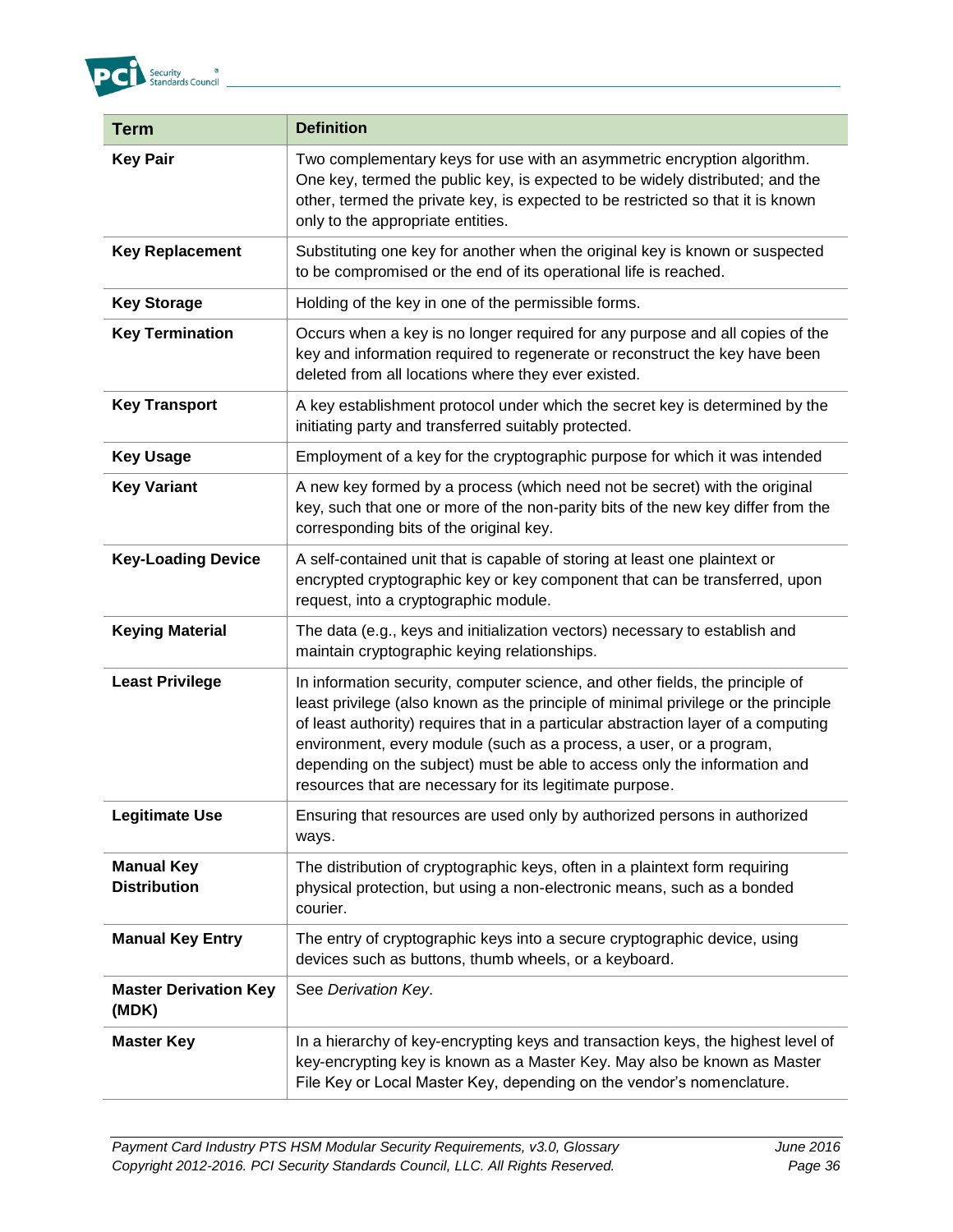

| <b>Term</b>                                           | <b>Definition</b>                                                                                                                                                                                                                                                                                                                                                                                                |
|-------------------------------------------------------|------------------------------------------------------------------------------------------------------------------------------------------------------------------------------------------------------------------------------------------------------------------------------------------------------------------------------------------------------------------------------------------------------------------|
| <b>Message</b><br><b>Authentication Code</b><br>(MAC) | A cryptographic checksum on data that uses a symmetric key to detect both<br>accidental and intentional modifications of data (example: a Hash-Based<br>Message Authentication Code).                                                                                                                                                                                                                            |
| <b>Non-Reversible</b><br><b>Transformation</b>        | See Irreversible Transformation.                                                                                                                                                                                                                                                                                                                                                                                 |
| Opaque                                                | Impenetrable by light (i.e., light within the visible spectrum of wavelength range<br>of 400nm to 750nm); neither transparent nor translucent within the visible<br>spectrum.                                                                                                                                                                                                                                    |
| Operator                                              | An individual accessing a cryptographic module or a process (subject)<br>operating on behalf of the individual, regardless of the assumed role.                                                                                                                                                                                                                                                                  |
| <b>Passive Erasure</b>                                | Mechanism that clears data from storage through removal of power.                                                                                                                                                                                                                                                                                                                                                |
| <b>Password</b>                                       | A string of characters used to authenticate an identity or to verify access<br>authorization.                                                                                                                                                                                                                                                                                                                    |
| <b>Personal Identification</b><br><b>Number (PIN)</b> | A numeric personal identification code that authenticates a cardholder in an<br>authorization request that originates at a terminal with authorization only or<br>data capture only capability. A PIN consists only of decimal digits.                                                                                                                                                                           |
| <b>Physical Protection</b>                            | The safeguarding of a secure cryptographic device or of cryptographic keys or<br>other critical security parameters using physical means.                                                                                                                                                                                                                                                                        |
| <b>Physically Secure</b><br><b>Environment</b>        | An environment that is equipped with access controls or other mechanisms<br>designed to prevent any unauthorized access that would result in the<br>disclosure of all or part of any key or other secret data stored within the<br>environment. Examples include a safe or a room built with continuous access<br>control, physical security protection, and monitoring.                                         |
| <b>PIN</b>                                            | See Personal Identification Number.                                                                                                                                                                                                                                                                                                                                                                              |
| <b>PIN-Encipherment</b><br>Key (PEK)                  | A PEK is a cryptographic key that is used for the encryption or decryption of<br>PIN <sub>s</sub> .                                                                                                                                                                                                                                                                                                              |
| <b>PIN Entry Device</b><br>(PED)                      | A device for secure PIN entry and processing. The PED typically consists of a<br>keypad for PIN entry, laid out in a prescribed format, a display for user<br>interaction, a processor and storage for PIN processing sufficiently secure for<br>the key management scheme used, and firmware. A PED has a clearly<br>defined physical and logical boundary, and a tamper-resistant or tamper-<br>evident shell. |
| <b>Plaintext</b>                                      | The intelligible form of an encrypted text or of its elements.                                                                                                                                                                                                                                                                                                                                                   |
| <b>Plaintext Key</b>                                  | An unencrypted cryptographic key, which is used in its current form.                                                                                                                                                                                                                                                                                                                                             |
| <b>Private Key</b>                                    | A cryptographic key, used with a public key cryptographic algorithm that is<br>uniquely associated with an entity and is not made public.                                                                                                                                                                                                                                                                        |
|                                                       | In the case of an asymmetric signature system, the private key defines the<br>signature transformation. In the case of an asymmetric encipherment system,<br>the private key defines the decipherment transformation.                                                                                                                                                                                            |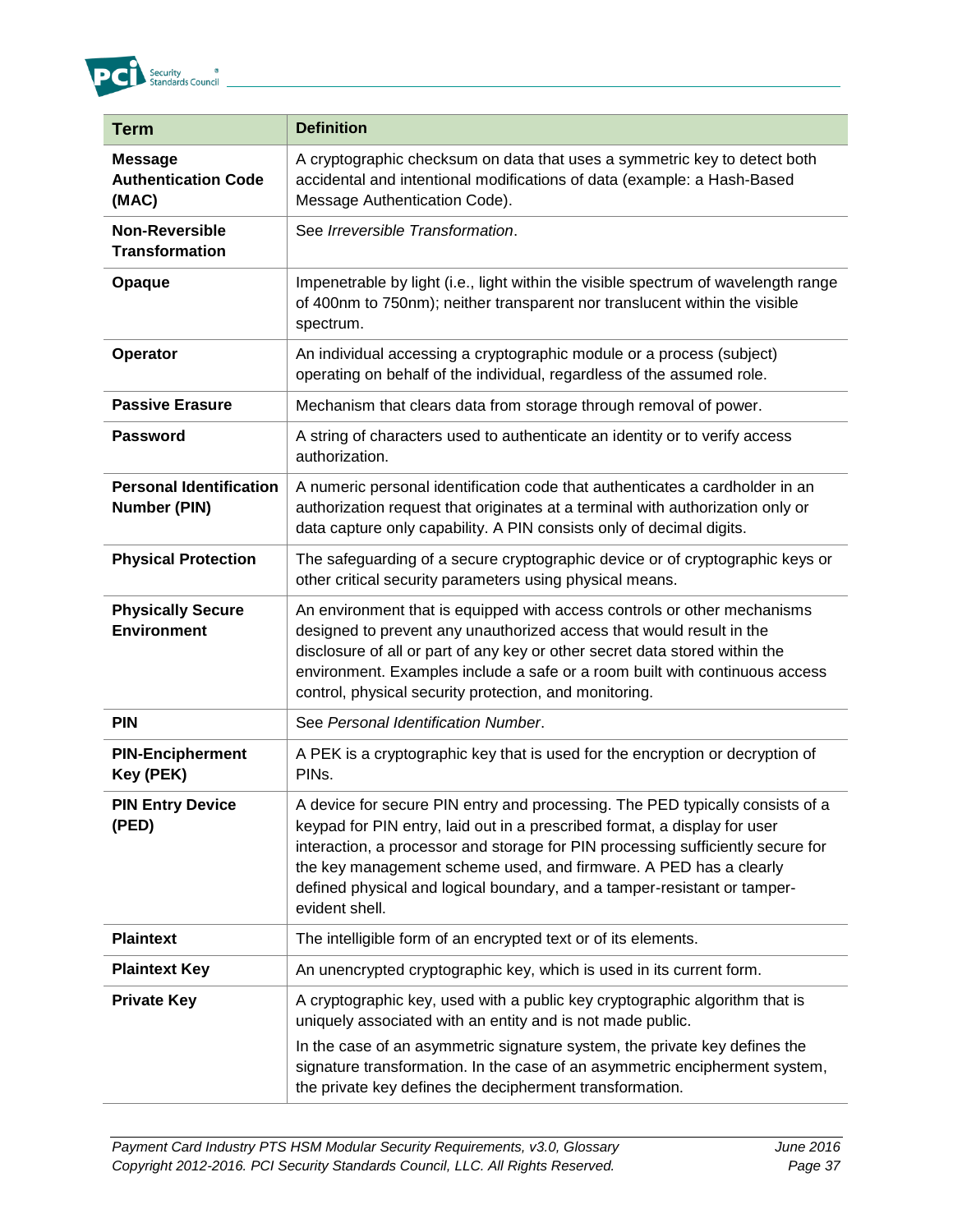

| <b>Term</b>                                       | <b>Definition</b>                                                                                                                                                                                                                                                                                                                                                                                                                                                                                                                                                                                                                                                                                                                                                                                                                                                                                                                  |
|---------------------------------------------------|------------------------------------------------------------------------------------------------------------------------------------------------------------------------------------------------------------------------------------------------------------------------------------------------------------------------------------------------------------------------------------------------------------------------------------------------------------------------------------------------------------------------------------------------------------------------------------------------------------------------------------------------------------------------------------------------------------------------------------------------------------------------------------------------------------------------------------------------------------------------------------------------------------------------------------|
| <b>PRNG</b>                                       | Pseudo-random number generator.                                                                                                                                                                                                                                                                                                                                                                                                                                                                                                                                                                                                                                                                                                                                                                                                                                                                                                    |
| <b>PROM</b>                                       | Programmable read-only memory.                                                                                                                                                                                                                                                                                                                                                                                                                                                                                                                                                                                                                                                                                                                                                                                                                                                                                                     |
| Pseudo-Random                                     | A process that is statistically random, and essentially unpredictable, although<br>generated by an algorithmic process.                                                                                                                                                                                                                                                                                                                                                                                                                                                                                                                                                                                                                                                                                                                                                                                                            |
| <b>Public Key</b>                                 | A cryptographic key, used with a public key cryptographic algorithm, uniquely<br>associated with an entity, and that may be made public                                                                                                                                                                                                                                                                                                                                                                                                                                                                                                                                                                                                                                                                                                                                                                                            |
|                                                   | In the case of an asymmetric signature system, the public key defines the<br>verification transformation. In the case of an asymmetric encipherment system,<br>the public key defines the encipherment transformation. A key that is 'publicly<br>known' is not necessarily globally available. The key may only be available to<br>all members of a pre-specified group.                                                                                                                                                                                                                                                                                                                                                                                                                                                                                                                                                          |
| <b>Public Key</b><br>(Asymmetric)<br>Cryptography | A cryptographic technique that uses two related transformations, a public<br>transformation (defined by the public key) and a private transformation<br>(defined by the private key). The two transformations have the property that,<br>given the public transformation, it is not computationally feasible to derive the<br>private transformation.                                                                                                                                                                                                                                                                                                                                                                                                                                                                                                                                                                              |
|                                                   | A system based on asymmetric cryptographic techniques can either be an<br>encipherment system, a signature system, a combined encipherment and<br>signature system, or a key-agreement system.                                                                                                                                                                                                                                                                                                                                                                                                                                                                                                                                                                                                                                                                                                                                     |
|                                                   | With asymmetric cryptographic techniques, such as RSA, there are four<br>elementary transformations: sign and verify for signature systems, and<br>encipher and decipher for encipherment systems. The signature and the<br>decipherment transformation are kept private by the owning entity, whereas<br>the corresponding verification and encipherment transformations are<br>published. There exists asymmetric cryptosystems (e.g., RSA) where the four<br>elementary functions may be achieved by only two transformations: one<br>private transformation suffices for both signing and decrypting messages, and<br>one public transformation suffices for both verifying and encrypting messages.<br>However, this does not conform to the principle of key separation and where<br>used the four elementary transformations and the corresponding keys should<br>be kept separate. See Asymmetric Cryptographic Algorithm. |
| Random                                            | The process of generating values with a high level of entropy and which satisfy<br>various qualifications, using cryptographic and hardware based 'noise'<br>mechanisms. This results in a value in a set that has equal probability of being<br>selected from the total population of possibilities, hence unpredictable.                                                                                                                                                                                                                                                                                                                                                                                                                                                                                                                                                                                                         |
| <b>Removable Cover</b>                            | A part of a cryptographic module's enclosure that permits physical access to<br>the contents of the module.                                                                                                                                                                                                                                                                                                                                                                                                                                                                                                                                                                                                                                                                                                                                                                                                                        |
| <b>RNG</b>                                        | Random number generator.                                                                                                                                                                                                                                                                                                                                                                                                                                                                                                                                                                                                                                                                                                                                                                                                                                                                                                           |
| <b>ROM</b>                                        | Read-only memory.                                                                                                                                                                                                                                                                                                                                                                                                                                                                                                                                                                                                                                                                                                                                                                                                                                                                                                                  |
| <b>RSA Public Key</b><br>Cryptography             | Public key cryptosystem that can be used for both encryption and<br>authentication.                                                                                                                                                                                                                                                                                                                                                                                                                                                                                                                                                                                                                                                                                                                                                                                                                                                |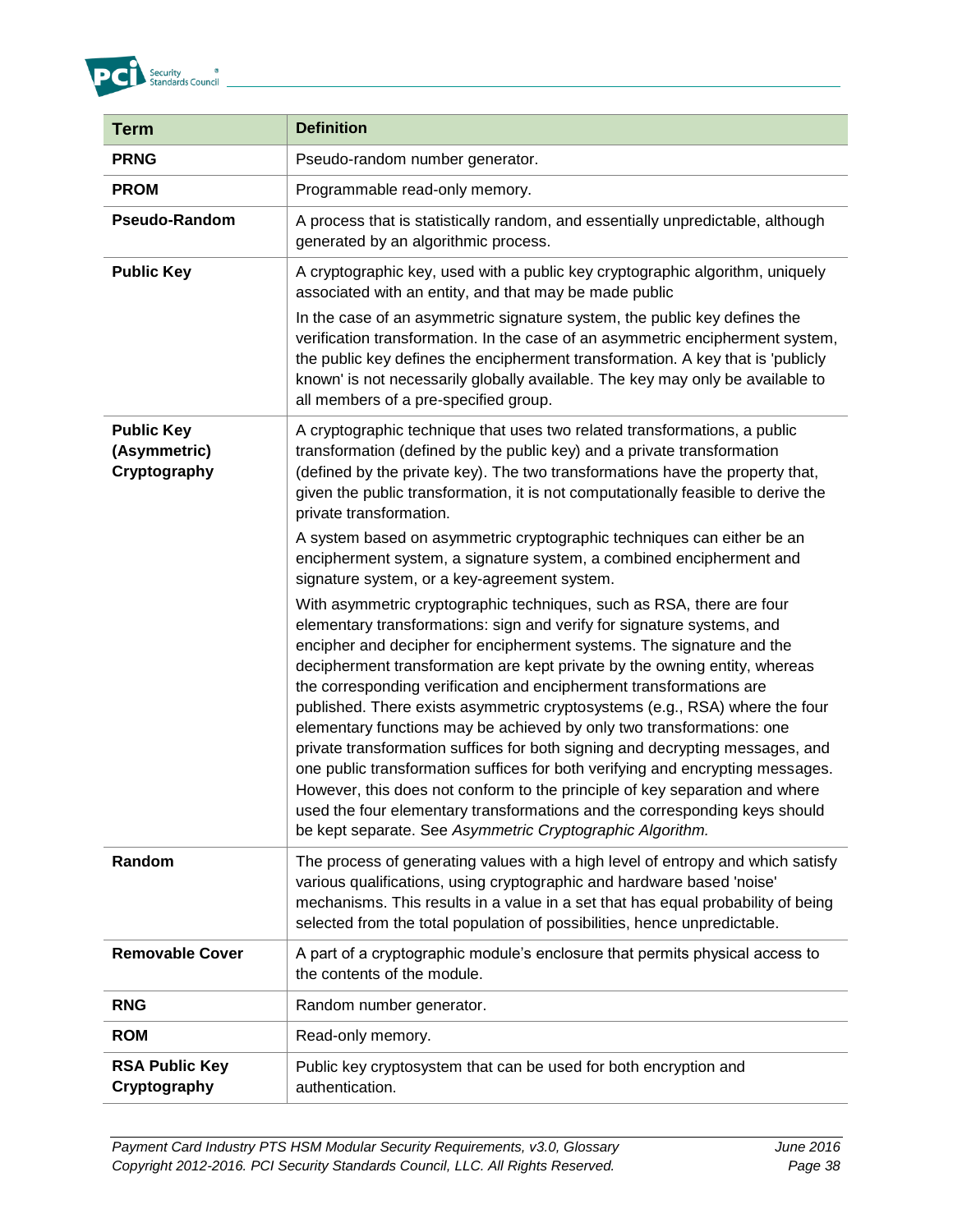

| <b>Term</b>                                                    | <b>Definition</b>                                                                                                                                                                                                                                                                                                                                                                                                                                                |
|----------------------------------------------------------------|------------------------------------------------------------------------------------------------------------------------------------------------------------------------------------------------------------------------------------------------------------------------------------------------------------------------------------------------------------------------------------------------------------------------------------------------------------------|
| <b>Salt</b>                                                    | A random string that is concatenated with other data prior to being operated on<br>by a one-way function. A salt should have a minimum length of 64-bits.                                                                                                                                                                                                                                                                                                        |
| <b>Secret Key</b>                                              | A cryptographic key, used with a secret key cryptographic algorithm that is<br>uniquely associated with one or more entities and should not be made public.<br>A secret key (symmetrical) cryptographic algorithm uses a single secret key for<br>both encryption and decryption. The use of the term "secret" in this context<br>does not imply a classification level; rather the term implies the need to protect<br>the key from disclosure or substitution. |
| <b>Secret Key</b><br>(Symmetric)<br>Cryptographic<br>Algorithm | A cryptographic algorithm that uses a single, secret key for both encryption<br>and decryption.                                                                                                                                                                                                                                                                                                                                                                  |
| <b>Secret Share</b>                                            | See Key Share.                                                                                                                                                                                                                                                                                                                                                                                                                                                   |
| <b>Secure Cryptographic</b><br><b>Device</b>                   | A physically and logically protected hardware device that provides a secure set<br>of cryptographic services. It includes the set of hardware, firmware, software,<br>or some combination thereof that implements cryptographic logic,<br>cryptographic processes or both, including cryptographic algorithms.                                                                                                                                                   |
| <b>Secure</b><br>Cryptoprocessor                               | A secure cryptoprocessor is a dedicated computer on a chip or microprocessor<br>for carrying out cryptographic operations, embedded in a packaging with<br>multiple physical security measures that give it a degree of tamper resistance.                                                                                                                                                                                                                       |
| <b>Secure Key Loader</b>                                       | A self-contained unit that is capable of storing at least one plaintext or<br>encrypted cryptographic key or key component that can be transferred, upon<br>request, into a cryptographic module.                                                                                                                                                                                                                                                                |
| <b>Security Policy</b>                                         | A description of how the specific module meets these security requirements,<br>including the rules derived from this standard and additional rules imposed by<br>the vendor.                                                                                                                                                                                                                                                                                     |
| <b>Sensitive (Secret)</b><br>Data (Information)                | Data that must be protected against unauthorized disclosure, alteration or<br>destruction, especially plaintext PINs, and secret and private cryptographic<br>keys, and includes design characteristics, status information, and so forth.                                                                                                                                                                                                                       |
| <b>Sensitive Functions</b>                                     | Sensitive functions are those functions that process sensitive data such as<br>cryptographic keys, PINs and passwords.                                                                                                                                                                                                                                                                                                                                           |
| <b>Sensitive Services</b>                                      | Sensitive services provide access to the underlying sensitive functions.                                                                                                                                                                                                                                                                                                                                                                                         |
| <b>Session Key</b>                                             | A key established by a key-management protocol, which provides security<br>services to data transferred between the parties. A single protocol execution<br>may establish multiple session keys, e.g., an encryption key and a MAC key.                                                                                                                                                                                                                          |
| SHA-1                                                          | Secure Hash Algorithm. SHA-1 produces a 160-bit message digest.                                                                                                                                                                                                                                                                                                                                                                                                  |
| <b>SHA-2</b>                                                   | A set of cryptographic hash functions (SHA-224, SHA-256, SHA-384, SHA-<br>512). SHA-2 consists of a set of four hash functions with digests that are 224,<br>256, 384 or 512 bits.                                                                                                                                                                                                                                                                               |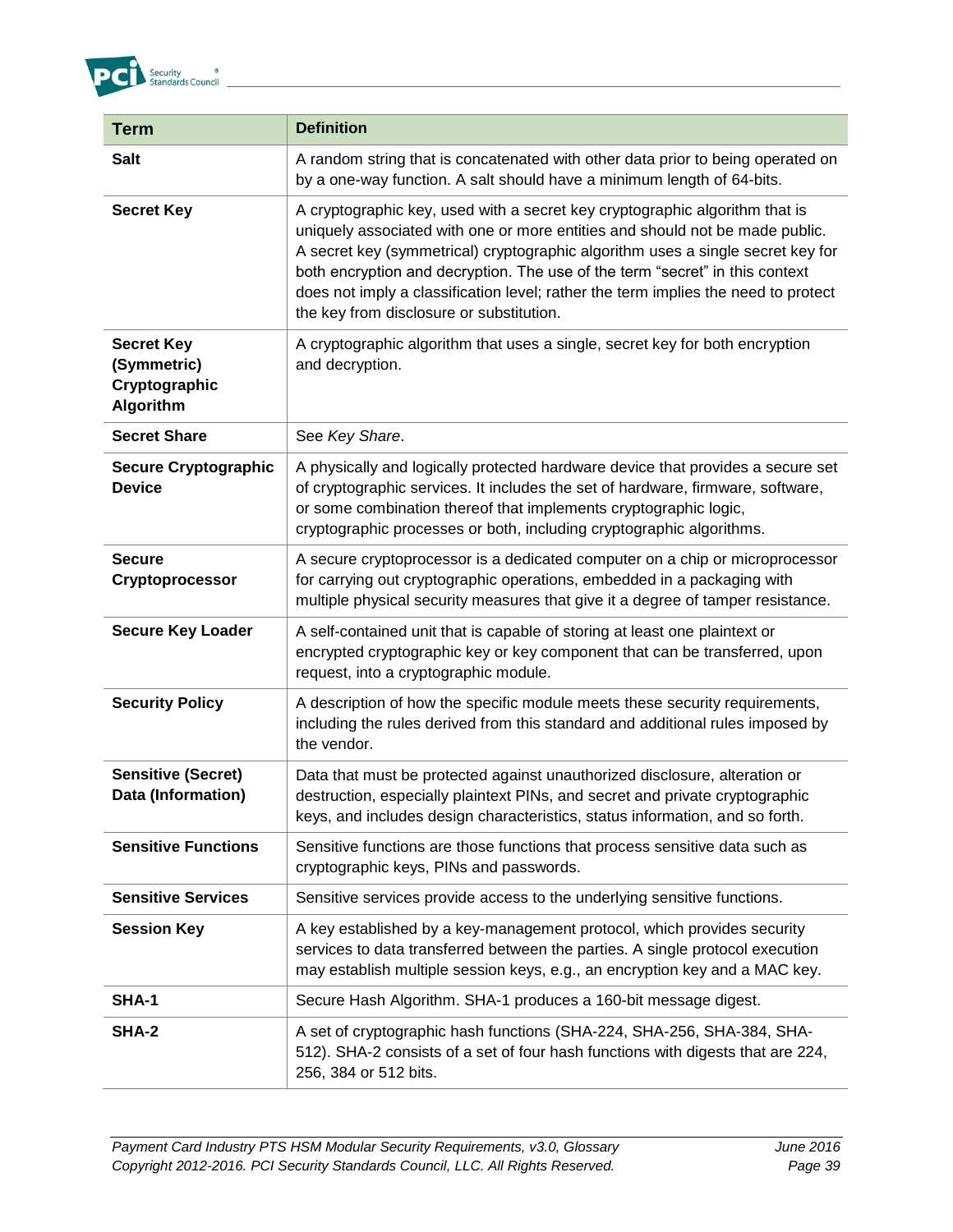

| <b>Term</b>                                              | <b>Definition</b>                                                                                                                                                                                                             |
|----------------------------------------------------------|-------------------------------------------------------------------------------------------------------------------------------------------------------------------------------------------------------------------------------|
| <b>Shared Secret</b>                                     | The secret information shared between parties after protocol execution. This<br>may consist of one or more session key(s), or it may be a single secret that is<br>input to a key-derivation function to derive session keys. |
| <b>Single-Length Key</b>                                 | A cryptographic key having a length of 56 active bits plus 8 parity bits used in<br>conjunction with the DES cryptographic algorithm.                                                                                         |
| <b>SK</b>                                                | Session key.                                                                                                                                                                                                                  |
| <b>Split Knowledge</b>                                   | A condition under which two or more entities separately have key components<br>that individually convey no knowledge of the resultant cryptographic key.                                                                      |
| <b>SSL</b>                                               | Secure Sockets Layer.                                                                                                                                                                                                         |
| <b>Status Information</b>                                | Information that is output from a cryptographic module for the purposes of<br>indicating certain operational characteristics or states of the module.                                                                         |
| <b>Strong</b>                                            | Not easily defeated; having strength or power greater than average or<br>expected; able to withstand attack; solidly built.                                                                                                   |
| <b>Symmetric (Secret)</b><br><b>Key</b>                  | A cryptographic key that is used in symmetric cryptographic algorithms. The<br>same symmetric key that is used for encryption is also used for decryption.                                                                    |
| <b>Tamper Detection</b>                                  | The automatic determination by a cryptographic module that an attempt has<br>been made to compromise the physical security of the module.                                                                                     |
| <b>Tamper-Evident</b>                                    | A characteristic that provides evidence that an attack has been attempted.                                                                                                                                                    |
| <b>Tamper-Resistant</b>                                  | A characteristic that provides passive physical protection against an attack.                                                                                                                                                 |
| <b>Tamper-Responsive</b>                                 | A characteristic that provides an active response to the detection of an attack.                                                                                                                                              |
| <b>Tampering</b>                                         | The penetration or modification of an internal operation and/or insertion of<br>active or passive tapping mechanisms to determine or record secret data or to<br>alter the operation of the device.                           |
| <b>TDEA</b>                                              | See Triple Data Encryption Algorithm.                                                                                                                                                                                         |
| TDES                                                     | See Triple Data Encryption Standard.                                                                                                                                                                                          |
| <b>TECB</b>                                              | TDEA electronic codebook.                                                                                                                                                                                                     |
| <b>TLS</b>                                               | <b>Transport Layer Security.</b>                                                                                                                                                                                              |
| <b>TOE</b>                                               | Target of evaluation.                                                                                                                                                                                                         |
| <b>Triple Data Encryption</b><br><b>Algorithm (TDEA)</b> | The algorithm specified in ANSI X9.52, Triple Data Encryption Algorithm<br>Modes of Operation.                                                                                                                                |
| <b>Triple Data Encryption</b><br><b>Standard (TDES)</b>  | See Triple Data Encryption Algorithm.                                                                                                                                                                                         |
| <b>Triple-Length Key</b>                                 | A cryptographic key having a length of 168 active bits plus 24 parity bits, used<br>in conjunction with the TDES cryptographic algorithm.                                                                                     |
| <b>Unique Accountability</b>                             | Actions are attributable to a specific person or role.                                                                                                                                                                        |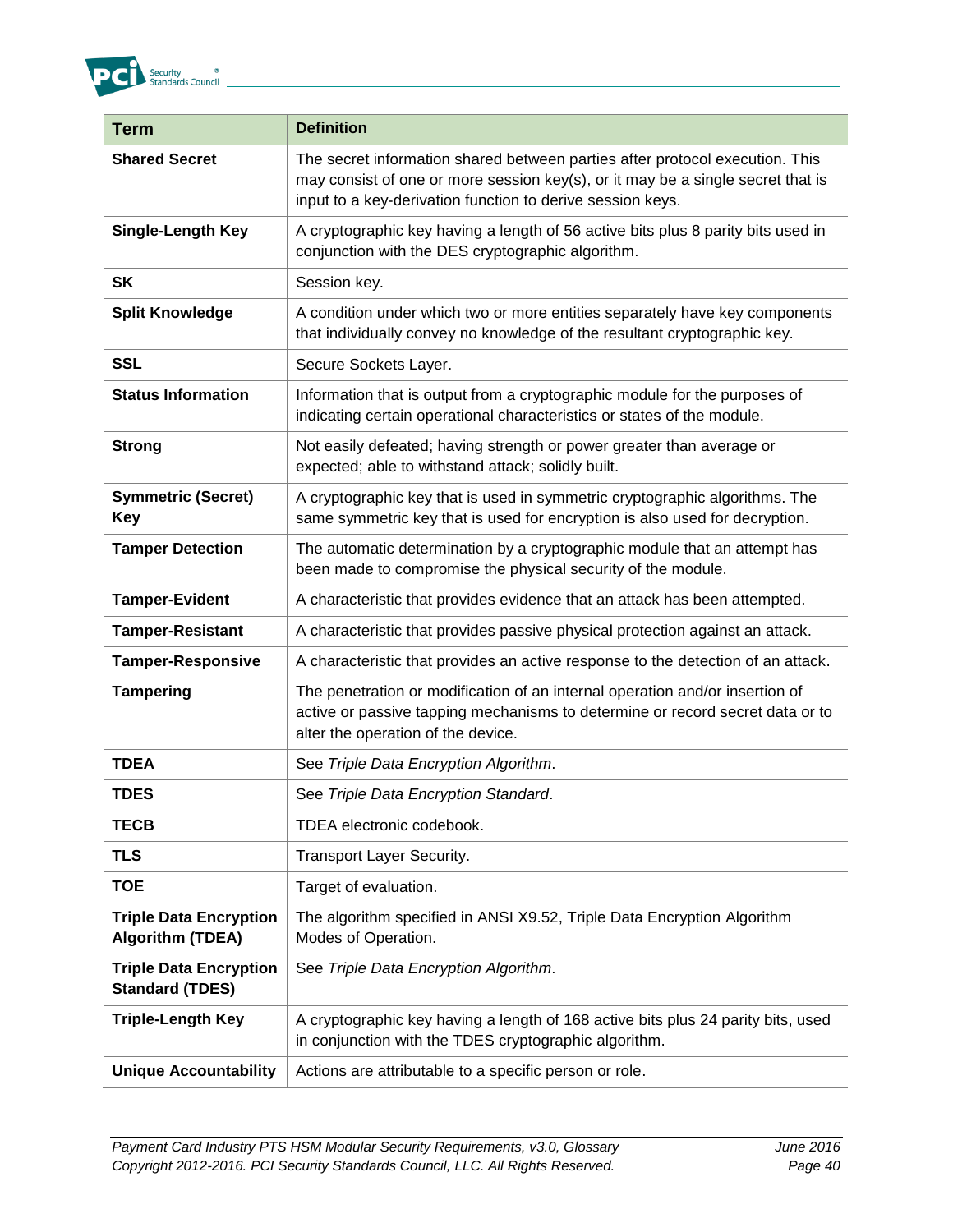

| Term                      | <b>Definition</b>                                                                                                                                                                                                                                                                       |
|---------------------------|-----------------------------------------------------------------------------------------------------------------------------------------------------------------------------------------------------------------------------------------------------------------------------------------|
| <b>Unprotected Memory</b> | Components, devices, and recording media that retain data for some interval<br>of time that reside outside the cryptographic boundary of a secure<br>cryptographic device.                                                                                                              |
| <b>User</b>               | Individual or (system) process authorized to access an information system or<br>that makes use of the trust model to obtain the public key of another user.                                                                                                                             |
|                           | An individual or a process (subject) acting on behalf of the individual that<br>accesses a cryptographic module in order to obtain cryptographic services.                                                                                                                              |
| <b>UserID</b>             | A string of characters that uniquely identifies a user to the system.                                                                                                                                                                                                                   |
| Variant of a Key          | A new key formed by a process (which need not be secret) with the original<br>key, such that one or more of the non-parity bits of the new key differ from the<br>corresponding bits of the original key. For example exclusive-OR'ing a non-<br>secret constant with the original key. |
| <b>Verification</b>       | The process of associating and/or checking a unique characteristic.                                                                                                                                                                                                                     |
| <b>Working Key</b>        | A key used to cryptographically process the transaction. A Working Key is<br>sometimes referred to as a data key, communications key, session key, or<br>transaction key.                                                                                                               |
| <b>XOR</b>                | See Exclusive-OR.                                                                                                                                                                                                                                                                       |
| Zeroization (zeroize)     | The degaussing, erasing, or overwriting of electronically stored data so as to<br>prevent recovery of the data.                                                                                                                                                                         |
| <b>Zeroized</b>           | The state after zeroization has occurred.                                                                                                                                                                                                                                               |